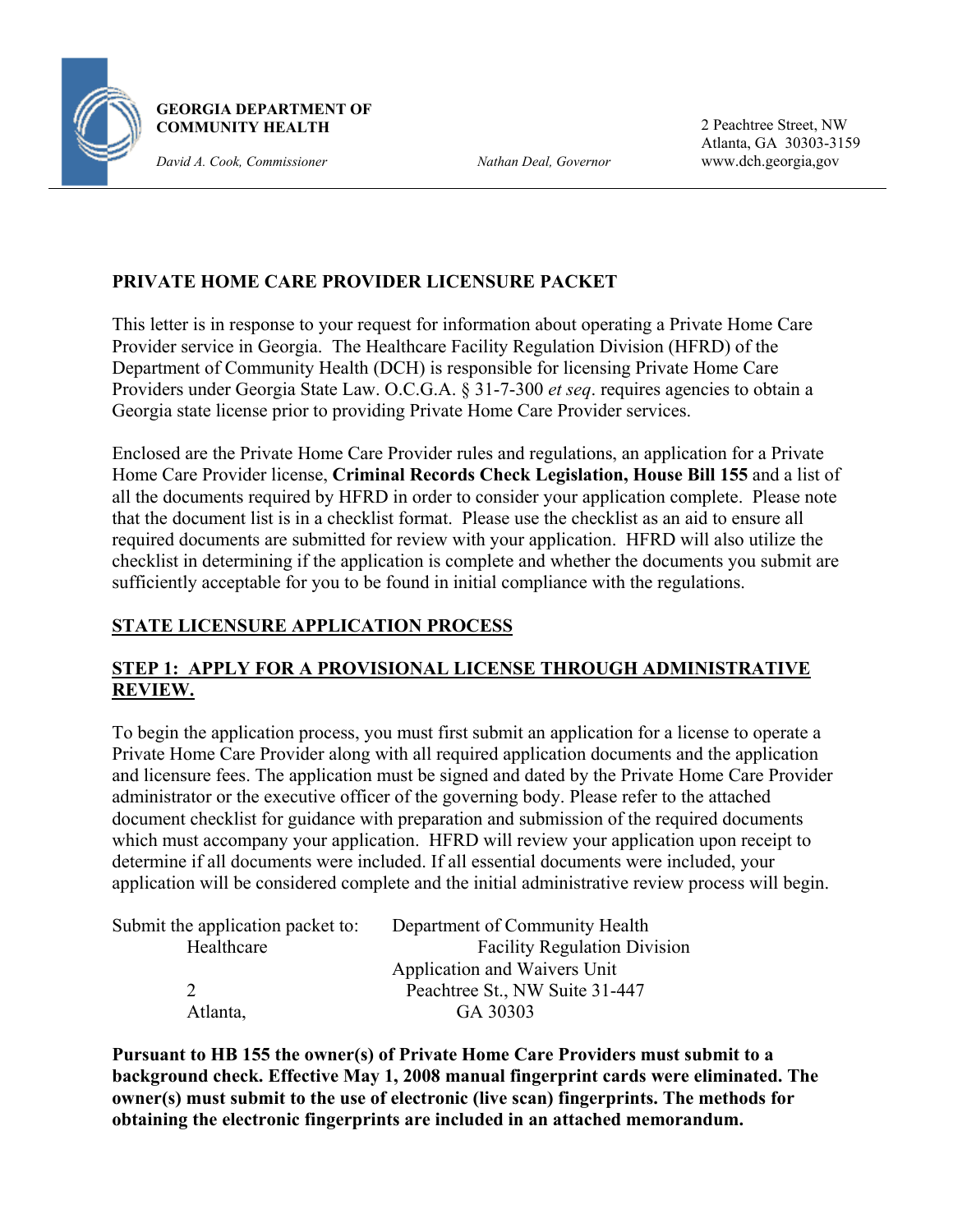Private Home Care Provider Application Page Two

If any of the requested documents are determined to be absent, the application will be considered incomplete and the application and documents will be returned to you along with information identifying the missing documents. At that time the application will be considered to be voluntarily withdrawn, but you may reapply when you have assembled all of the required documents.

Once the application packet has been determined by HFRD staff to be complete, HFRD will begin an administrative review of your application and supporting documents for compliance with the Private Home Care Provider rules and regulations. This initial review may take up to sixty (60) days. If the documents are determined to contain all the information required to obtain a provisional license **and a satisfactory criminal record determination has been obtained on the owner,** you will be considered to be in compliance with applicable Private Home Care Provider rules and regulations and issued a provisional license. You can begin to provide Private Home Care Provider services upon receipt of your provisional license.

If the documents you have submitted do not contain sufficient acceptable information for indicating compliance with the rules, you will be notified in writing as to which of the documents were determined to be unacceptable. You will be allowed a period of time in which to submit corrected or revised documents. *However, if you are unable to provide acceptable documents within 90 days of the initial receipt of your application, your application for a provisional license may be denied for failure to demonstrate compliance with the rules and regulations.*

# **STEP 2: ON-SITE SURVEY FOR A REGULAR LICENSE**

Once your agency has provided Private Home Care Provider services to two or more clients, and prior to the expiration date of the provisional license, you must request an initial on-site survey. If HFRD surveyors determine at the on-site survey that your agency has demonstrated substantial compliance with the rules and regulations, your Private Home Care Provider agency shall become eligible for and be issued a **regular license**. Your facility must have been issued a regular license to continue to serve clients beyond the expiration date of the provisional license.

## *Provisional licenses are not renewable and expire one year from the date issued. If you are unable to become operational and obtain a regular license prior to the expiration of the provisional license, please note that the provisional license will not be extended.*

Should you have any questions concerning the information in this letter, completion of the application or submission of required documents, please contact the Healthcare Facility Regulation Division at (404) 657-5850.

Enclosures:

 Rules and Regulations for Private Home Care Providers Application for a License to operate as a Private Home Care Provider, with Instructions Personal Identification Affidavit Form Application and Licensure Fee Schedule Document Checklist **Records Check Application Memorandum regarding the methods for obtaining electronic/live scans fingerprints**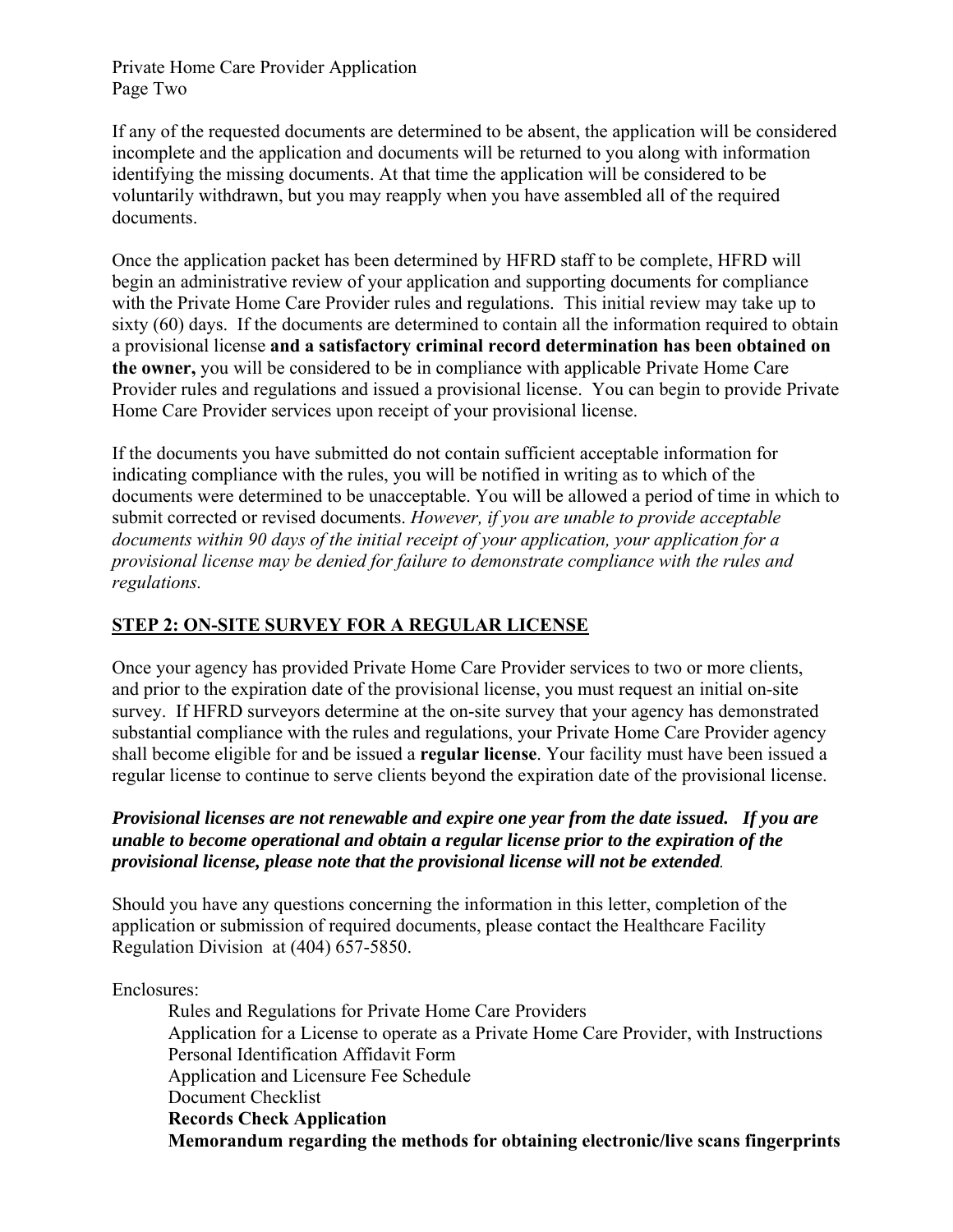

**GEORGIA DEPARTMENT OF COMMUNITY HEALTH** 

2 Peachtree Street, NW Atlanta, GA 30303-3159 www.dch.georgia,gov

## **HEALTHCARE FACILITY REGULATION DIVISION APPLICATIONS AND WAIVERS UNIT PROGRAM PROCEDURE**

| <b>NUMBER: 4</b>       |                                                           |
|------------------------|-----------------------------------------------------------|
| <b>SUBJECT:</b>        | <b>Private Home Care Providers (Surveys and Licenses)</b> |
| <b>APPROVALS:</b>      |                                                           |
| <b>Division Chief:</b> | <b>Deputy Chief:</b>                                      |
| <b>Effective Date:</b> | <b>Subsequent Review Dates:</b>                           |

**\_\_\_\_\_\_\_\_\_\_\_\_\_\_\_\_\_\_\_\_\_\_\_\_\_\_\_\_\_\_\_\_\_\_\_\_\_\_\_\_\_\_\_\_\_\_\_\_\_\_\_\_\_\_\_\_\_\_\_\_\_\_\_\_\_\_\_\_\_\_\_\_\_\_\_\_\_\_** 

## **A. Initial Application Packet**

Upon request, potential Private Home Care Providers (PHCP) can print an initial application packet from the Department's website located at www.dch.georgia.gov. The initial application packet shall consist of the following:

- 1) Cover letter explaining the initial licensure process and application fee information **(attachment #1);**
- 2) Copy of the PHCP rules, Chapter 290-5-54 with the interpretative guidelines;
- 3) Application form with instructions, (**attachment #2);**
- 4) Licensing fee schedule, **(attachment #3**);
- 5) Provider application checklist for provisional license document submissions, (**attachment #4)**; and
- 6) Personal Identification Affidavit Form (**attachment #5)**
- **7) Memorandum regarding the "Live Scan" fingerprint process/procedures (attachment #6)**
- **8) Records Check Application Form 5579 (attachment #7)**

When the applicant assembles the requested information, and the application packet is received into the HFRD office for review, the application is date-stamped and its receipt is entered into ACO as "pending". The applicant should be ready to begin offering the requested services for clients as soon as the provisional license review is completed.

Prior to in-office review of documents for the initial provisional license, the following information must be included in the packet submitted by the applicant:

- 1) Completed application form with a description of services to be offered and the geographic area that will be served;
- **2) Date of electronic fingerprinting for owner(s)**
- 3) Application fee;
- 4) Licensing fee;
- 5) Copy of business license;
- 6) Notarized Personal Identification Affidavit;
- 7) Days and hours of operation; and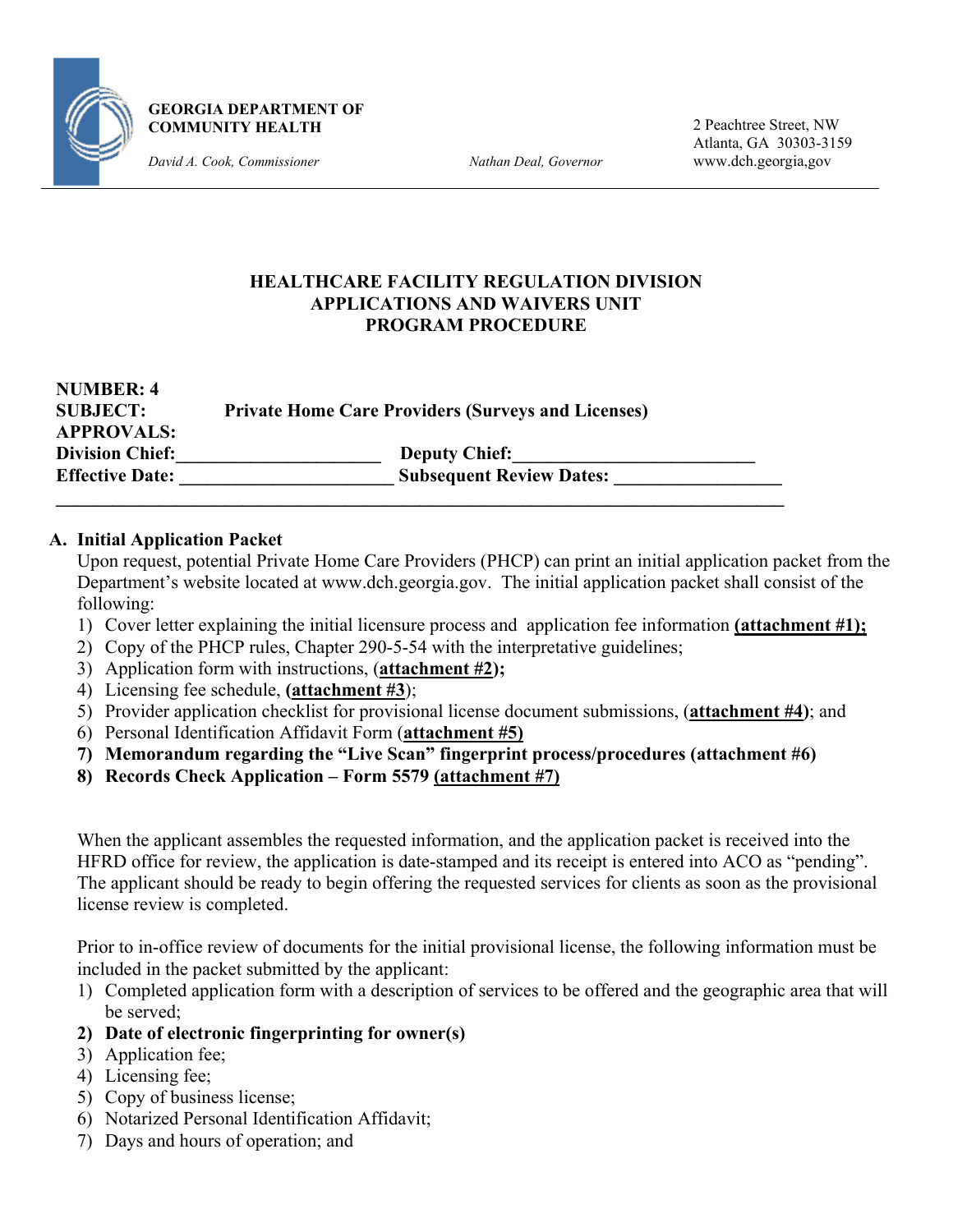8) Description of services to be offered and policies and procedures as required by the rules (refer to asterisked items on the application checklist).

If all required documents are not received with the application, or cannot be located within the submitted documents, the application packet is considered incomplete. All documents, including checks for fees, are returned in entirety to the applicant with missing documents

identified. The applicant is advised that the application is considered to be voluntarily withdrawn (**attachment #9)**, and they may resubmit when they have assembled all required documents. The entry in ACO is changed to "withdrawn".

## **B. Provisional License Review**

- **1)** Once an application packet has been determined to be complete, the applicant shall be so notified (**attachment #10),** and HFRD shall begin administrative review of the application and documents to determine compliance with the PHCP rules and regulations. This initial review is conducted at the Healthcare Facility Regulation Division, with a target of **sixty** (**60**) days for review. The reviewer must find all documents requested in the application checklist to be submitted and acceptable. **In addition, verification from the Office of Inspector General/Background Investigations Unit of a satisfactory criminal background check on the owner(s) must be received prior to issuance of the provisional license.** If all submitted documents are determined to indicate compliance, **and a satisfactory criminal background check has been received on the owner(s)** a provisional license shall be issued.
- **2)** If the documents submitted are not sufficient to indicate compliance with applicable rules and regulations, or there are documents missing or requiring amendment, the applicant shall be notified in writing of which of the documents were determined to be unacceptable (**attachment #11)**. The applicant shall be allowed a determined period of time to make corrections/additions to the application packet, however, if the applicant is unable to provide acceptable documents in their entirety within 90 days of the receipt of an application packet that has been determined to be complete, the provisional license may be denied due to failure to demonstrate compliance with the rules and regulations **(attachment #12).** Applicants in this category shall be advised that they have the option to withdraw their application voluntarily during this period to avoid denial, as denial of the application may prohibit re-application for up to 12 months (**attachment #13). Applicants in this category shall not receive a refund of application fee.**

## **Note: In addition to the above requirements and pursuant to the Criminal Records Check Legislation, House Bill 155, an owner with a criminal record (refer to the listed crimes) will not be issued a provisional license.**

**3)** The initial provisional license shall be effective for **no longer than one year**. Providers shall become operational and begin providing services to clients within the one-year provisional period in order to be eligible for an on-site survey for a regular license. Should a provider become operational and wish to be surveyed earlier than the end of the one-year period, in order to be issued a regular license, they may notify HFRD in writing, and may be scheduled earlier if staffing and scheduled allow. Should a provider not be able to become operational and provide services to clients during this period, the provisional license shall expire and the provider must cease operation and reapply at a later date.

# **C. First On-Site Survey**

An on-site survey shall be conducted before the end of the provisional licensing period to determine if the agency's operational procedures comply with the rules, review evidence of implementation of policies and procedures, evaluate client records, interview staff, clients and/or representatives, and make home visits. Initial on-site surveys shall be scheduled by ORS prior to the expiration of the provisional license, during regular business hours as indicated on the application. Changes in the scheduled survey date will not be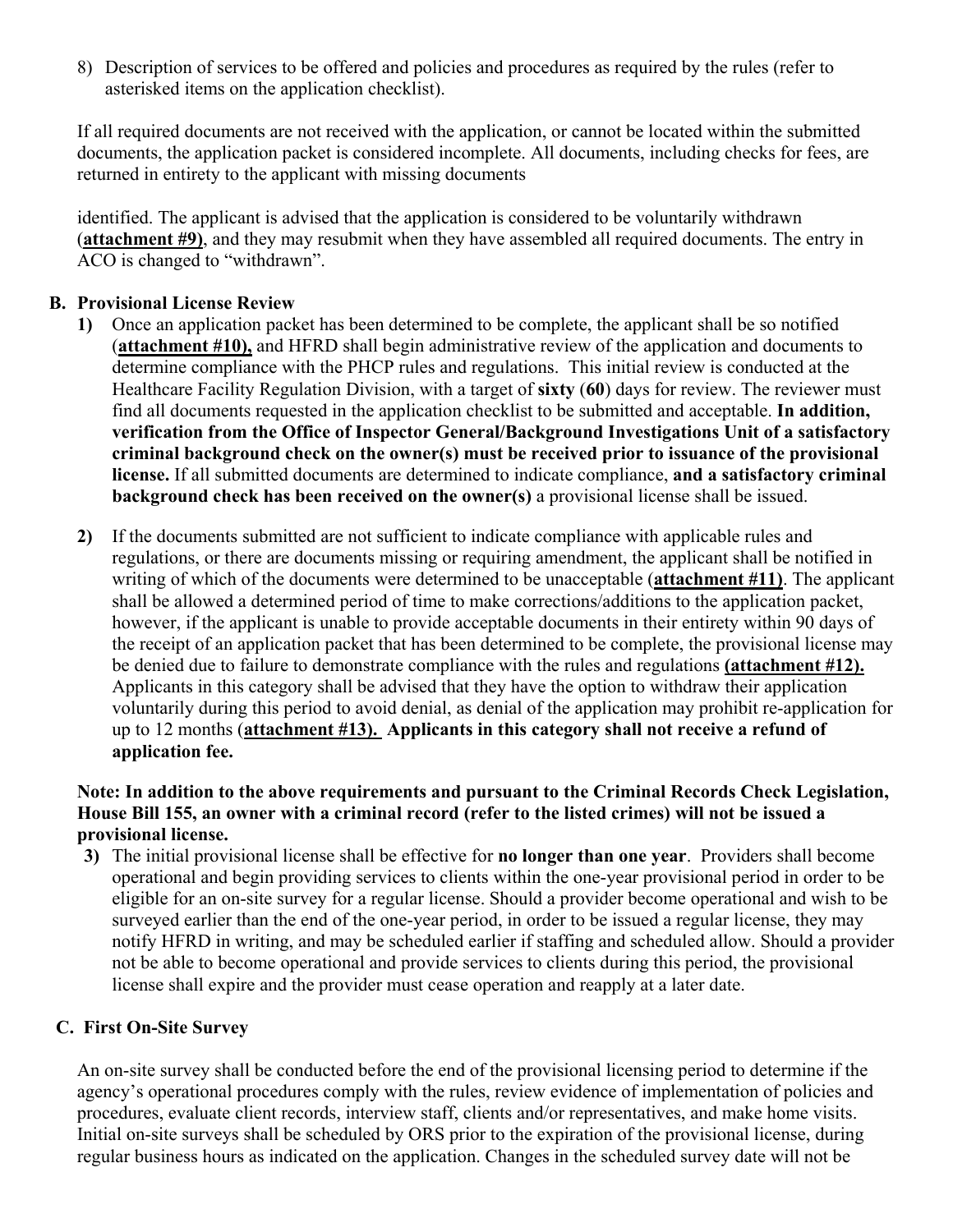considered unless extraordinary circumstances can be shown. **(See attachment #14,** letter confirming survey date.**)** The following criteria shall be utilized to determine the numbers and types of home visits and patient/representative interviews to be conducted during the first and subsequent on-site surveys:

- 1) A representative sample of clinical records will be selected according to the following guidelines:
	- Agencies with less than 150 clients shall have a minimum of six (6) client records reviewed.
	- Agencies with  $150 750$  clients shall have a minimum of eight  $(8)$  client records reviewed.
	- Agencies with more than 750 clients shall have a minimum of twelve (12) client records reviewed.

In addition to the client records reviews, all agencies shall have a minimum of one client selected for a home visit and shall have two additional clients or their representatives contacted by telephone in order to assess the client's impression of the quality and frequency of the services provided by the agency.

- 2) Agencies providing 24-hour, 7-day-a-week care and supervision to any clients shall have a minimum of one of these clients selected at for home visit and record review. Two additional of these clients or their representatives shall be contacted via phone in order to assess the consumer's impression of the quality and frequency of services provided by the PHCP.
- 3) The home visits and client/representative interviews shall be documented on the back of the record review form (**attachment #15).**
- 4) Inspection Report form 3899 (**attachment #16)** shall be completed by the surveyor/s and signed by the administrator at the exit conference. Record reviews shall be documented on the record review form (**attachment #15)** and employee file reviews shall be documented on the staff documentation review form (**attachment #17).**
- 5) If no deficiencies are cited at the first on-site survey, a regular license shall be issued for the remainder of the one-year licensing period **(attachment #18).** If the agency is in substantial compliance but deficiencies are cited, the agency shall be notified of the requirement for an acceptable plan of correction (**attachment #19).** Once an acceptable plan of correction is received, the agency shall be notified of the acceptance (**attachment #20),** and the regular license may be issued. Failure to demonstrate substantial compliance with the rules at follow-up may result in subsequent rescinding of the regular license.

# **D. Survey Intervals**

The following guidelines shall be followed for determining on-site survey intervals:

- 1) New agencies shall be surveyed for two consecutive years in order for the Office to compile a history regarding the agency's compliance with required rules. During this two-year period, the Office shall conduct at a minimum the provisional license review, first on-site survey and one annual survey.
- 2) After this two-year period, the agency will be eligible to go on a periodic survey interval, if the following criteria are met:
	- a) the agency has had no deficiencies scoped "D" or higher using the HCS Scope and Severity matrix for any surveys/complaint investigations over the last two years;
	- b) there have been no adverse actions initiated against the agency; and
	- c) no change of ownership has occurred.

# **E. Periodic or Annual Surveys**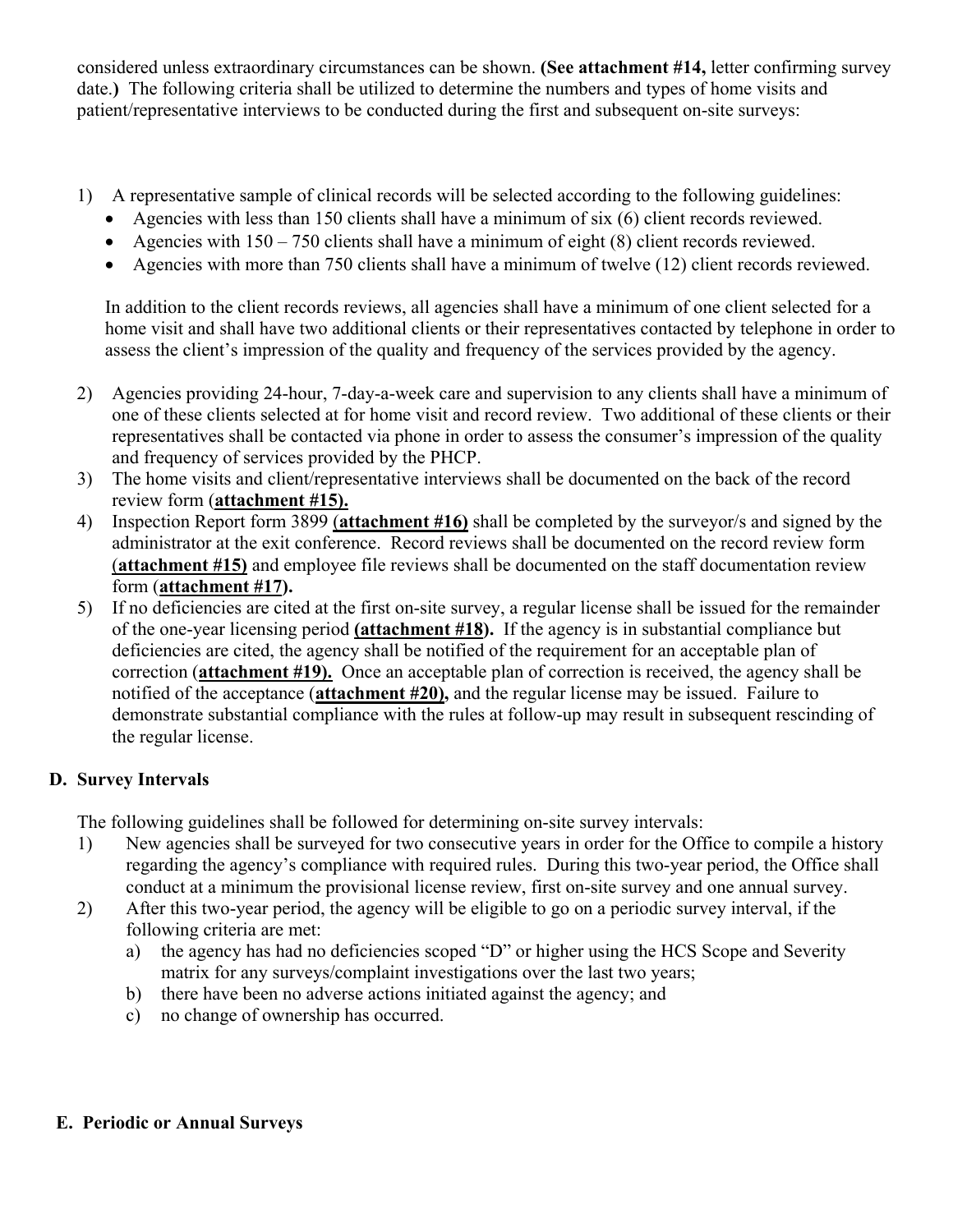Periodic or annual surveys are announced by letter correspondence to the administrator of record at least two weeks prior to the scheduled survey date **(attachment\_#14)**. Scheduled survey dates are at the discretion of the Office, and shall no t be changed at the request of th e agency, except in extraordinary instances. (Administrator inconvenience shall not be considered a reason to alter the survey schedule, if the agency continues to be in operation.) Administrators are notified that should they not be available on the scheduled date, they are expected to assu re that docu ments are availab le for review and that an individual familiar with the business be available to assist the surveyor.

# **F. Follow-Up Surveys**

On-site follow-up surveys are unannounced, and are conducted during the agency's regular business hours as stated on their application. On-site follow-up surveys are conducted based on the following criteria:

- 1) any deficiencies related to patient care and supervisory visits;
- 2) six or more deficiencies cited;
- 3) any deficiencies cited at the first on-site visit;
- 4) repeat deficiency from previous year;
- 5) any deficiencies that reflect the employment of unqualified staff; and
- 6) at the discretion of the Program Director, HFRD Director, or HFRD Deputy Director.

Should a surveyor arrive for an unannounced survey and find the office closed during regular business hours, the surveyor is to contact the administrator by telephone, and inform the administrator that the surveyor must be provided access within one hour of the call. Should the administrator be providing client care at the time, the surveyor may begin the survey at the location where the care is being provided.

In-office follow-up surveys will be conducted whenever possible for deficiencies related to documents such as policies and procedures or other deficiencies for which compliance can be determined without an on-site survey.

## **G. Deemed Agencies**

The Office may exempt a PHCP agency from periodic inspections if the agency is certified or accredited by a certification entity recognized and approved by the Department. Currently the Joint Commission on Accreditation of Healthcare Organizations (JCAHO) and the Community Health Accreditation Program (CHAPS) are approved for deeming periodic inspections of PHCP agencies.

Agencies seeking exemption from on-site inspection are required to submit to the Office documentation of certification or accreditation, including a copy of its most recent certification or accreditation report. Certification or accreditation shall not be construed to prohibit the Office from conducting inspections of any provider as the Office determines necessary.

## **H. Failure to be Operational**

Agencies that have not provided services to clients within a three-month period prior to the expiration of their license shall be issued a renewal license along with a letter stating if the agency provides no client services during the one-year renewal period, their license will not be renewed again (**attachment #21)**. No on-site survey shall be required for the one-year license renewal in these cases.

If the agency fails to provide client services over the subsequent one-year renewal period, the owner shall be notified via certified letter (**attachment #22)** that their agency is **considered voluntarily closed**. The owner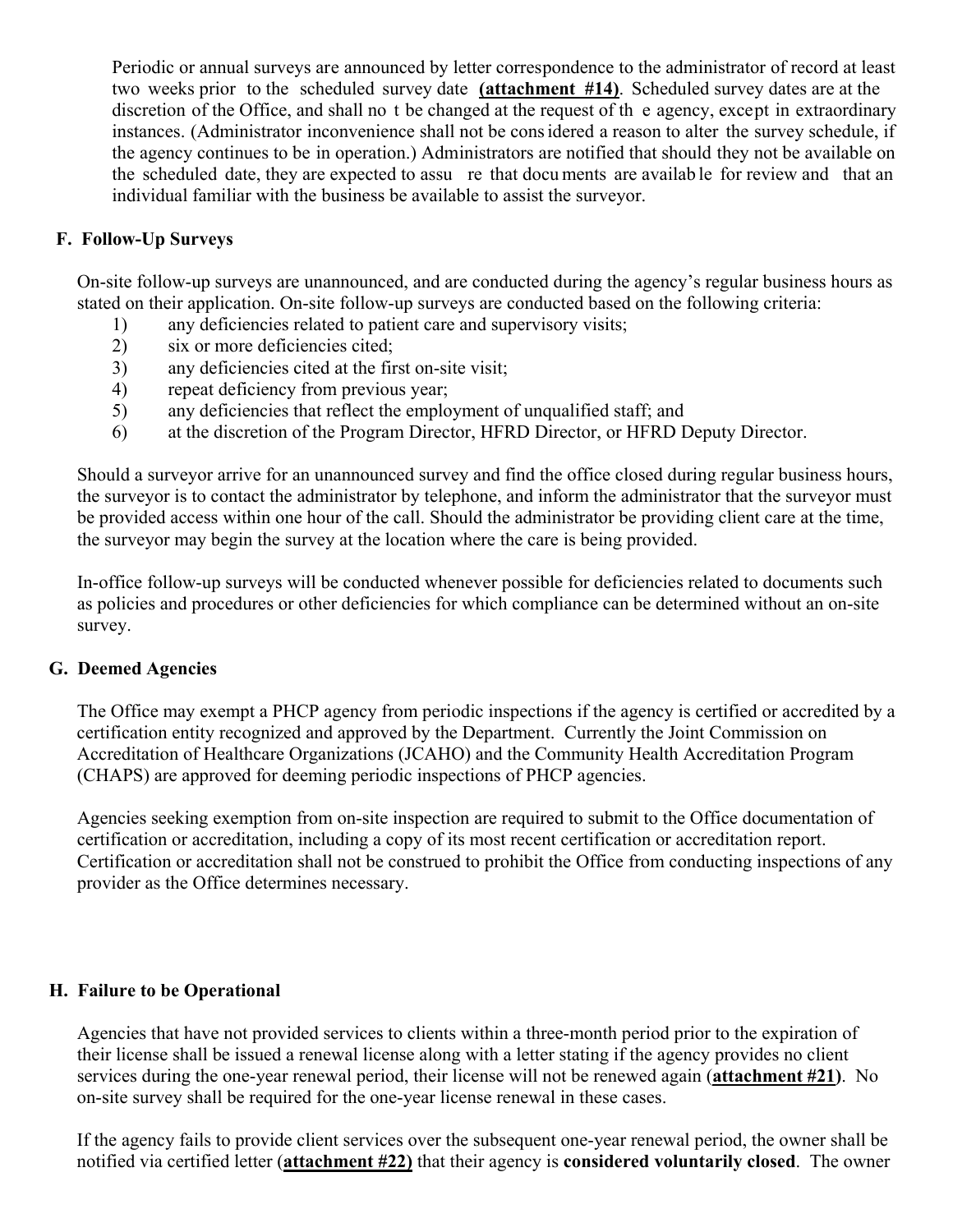shall be advised via a certified letter that PHCP services cannot be provided without a valid license from this Office. The owner shall be instructed to

return their license to this Office and informed that they may apply for an initial license at a later date if it is anticipated that services will be provided to clients.

# **I. Issuance of Renewal Licenses and Payment of Annual Fees**

- 1) Two months prior to the expiration date of the PHCP's license, a renewal letter, handout, application, and a fee schedule shall be sent to agencies (**attachment #23).**
- 2) A license shall be issued upon receipt of the licensing fee.

# **J. Failure to Pay Annual Fees**

- 1) Agencies failing to pay the annual fee by the expiration date of their license shall be sent a certified letter, return receipt requested, notifying the agency that their license has expired (**attachment #24),** and that if they are continuing to operate they are considered to be operating without a license. A license application and fee schedule shall be enclosed. The letter shall state that unless the renewal application and annual fee, which now is at the involuntary rate, are received within 30 days of receipt of the letter, the agency shall be considered voluntarily closed.
- 2) When the agency is considered to be voluntarily closed, the agency shall be advised that per O.C.G.A. § 31-7-301, they are not allowed to provide Private Home Care Provider services without a valid license from this Office and instructed to return their license to this Office.
- 3) An on-site follow-up visit will be conducted after the voluntary closure date to verify that the agency has actually ceased operations as a Private Home Care Provider.

# **K. Changes of Ownership**

Agencies that have had a change of ownership shall be required to submit a new application for licensure, and must complete the application process as described above. After two years, the agency shall be eligible to be considered for periodic surveys, if they meet the criteria above. (Note: a change in owners in a corporation when the corporation does not change is not considered a change of ownership).

## **L. Reports of Unlicensed Agencies**

When the office receives information that someone or an agency is providing PHCP services and is not licensed, a complaint shall be initiated against the agency, and an on-site survey shall be performed to verify the unlicensed practice. If the agency is found to be providing services for which licensure is required, a certified letter shall be sent notifying the agency that they must cease operations or apply for a license within a defined period of time **(attachment #25)**, or the Department will initiate a civil action against the agency. The Office may consider owner/provider history, agency history, or other relevant factors in the determination of the length of time allowable for compliance with the terms in the letter. If the agency notifies the Office that they have ceased operation, the Office may at its discretion send a surveyor to verify. If the agency elects to apply for license, the involuntary fee schedule shall be utilized for the initial licensing process.

# **M. Complaints**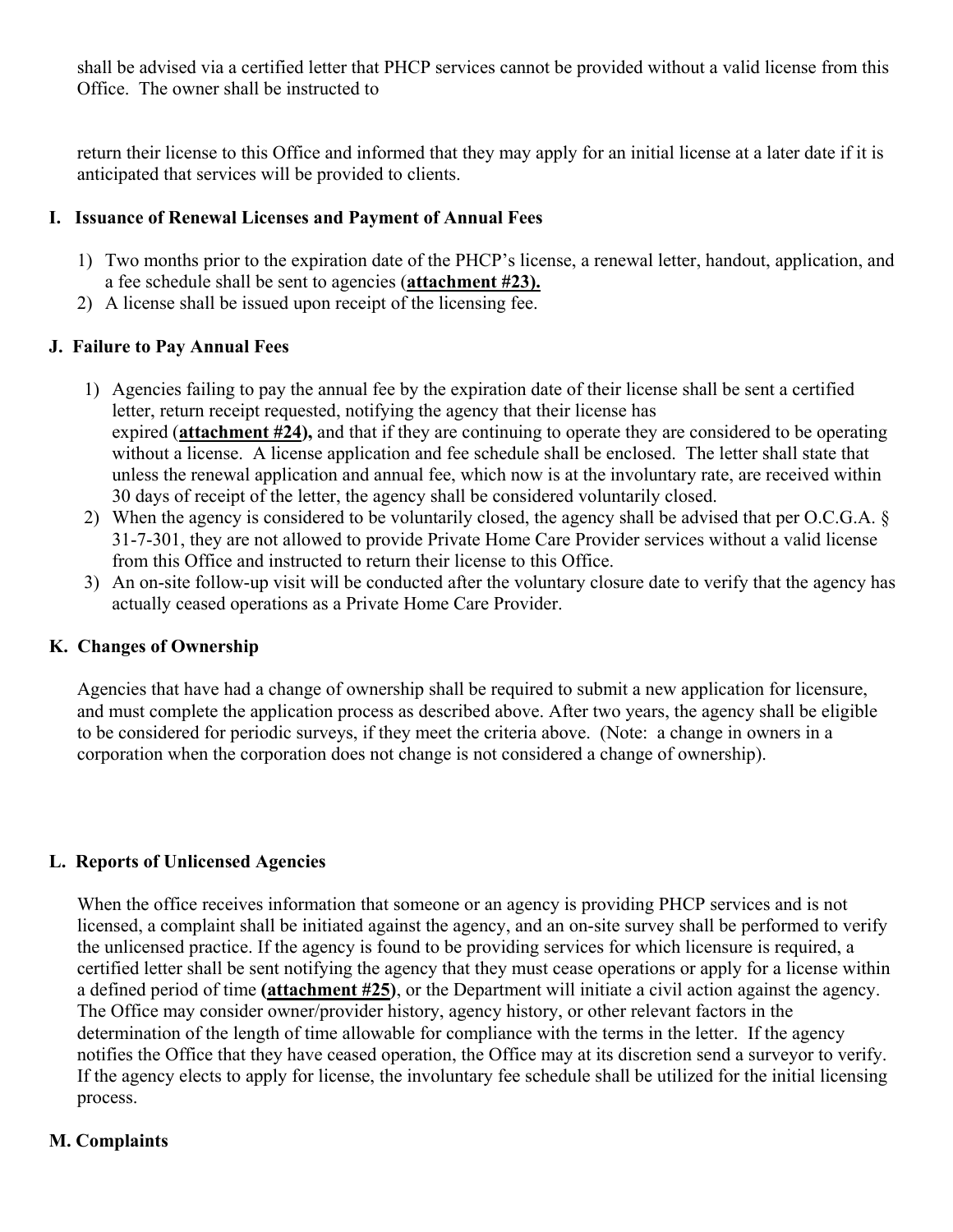Complaints for the private home care provider agency shall be processed and investigated via the procedures outlined in the Healthcare Facility Regulation Division Complaint Procedure. Complaint investigations shall be unannounced, but performed during the agency's regular business hours. For complaint investigations that result in no deficiencies, both the provider (**attachment #26)** and the complainant (**attachment #27)** shall be so notified. For complaint

investigations that result in deficiencies being cited, a plan of correction shall be requested from the provider **(attachment #19)**. After the plan of correction is received and accepted, the provider shall be notified of its acceptance (**attachment # 20).** After such acceptance, the

complainant shall be notified that deficiencies were cited, and shall be provided instructions on how to obtain a copy of the statement of deficiencies (**attachments #28 and #29).** 

## **N. Adding Service Areas**

Private Home Care Provider service areas are not subject to certificate of need laws. Service areas should be designated by counties on the initial and subsequent applications for licenses. Staff who review requests for service areas shall consider the type and frequency of services provided by the applicant and the number of direct care and supervisory staff working for the provider in order to determine if the provider has the resources to adequately provide care in the requested geographical area. Providers requesting expansion of their service area shall be notified in writing of the decision **(attachment #30) .** If a new provider submits a business plan that outlines how and when expansion to additional counties will be accomplished, the initial approval can include the expanded counties.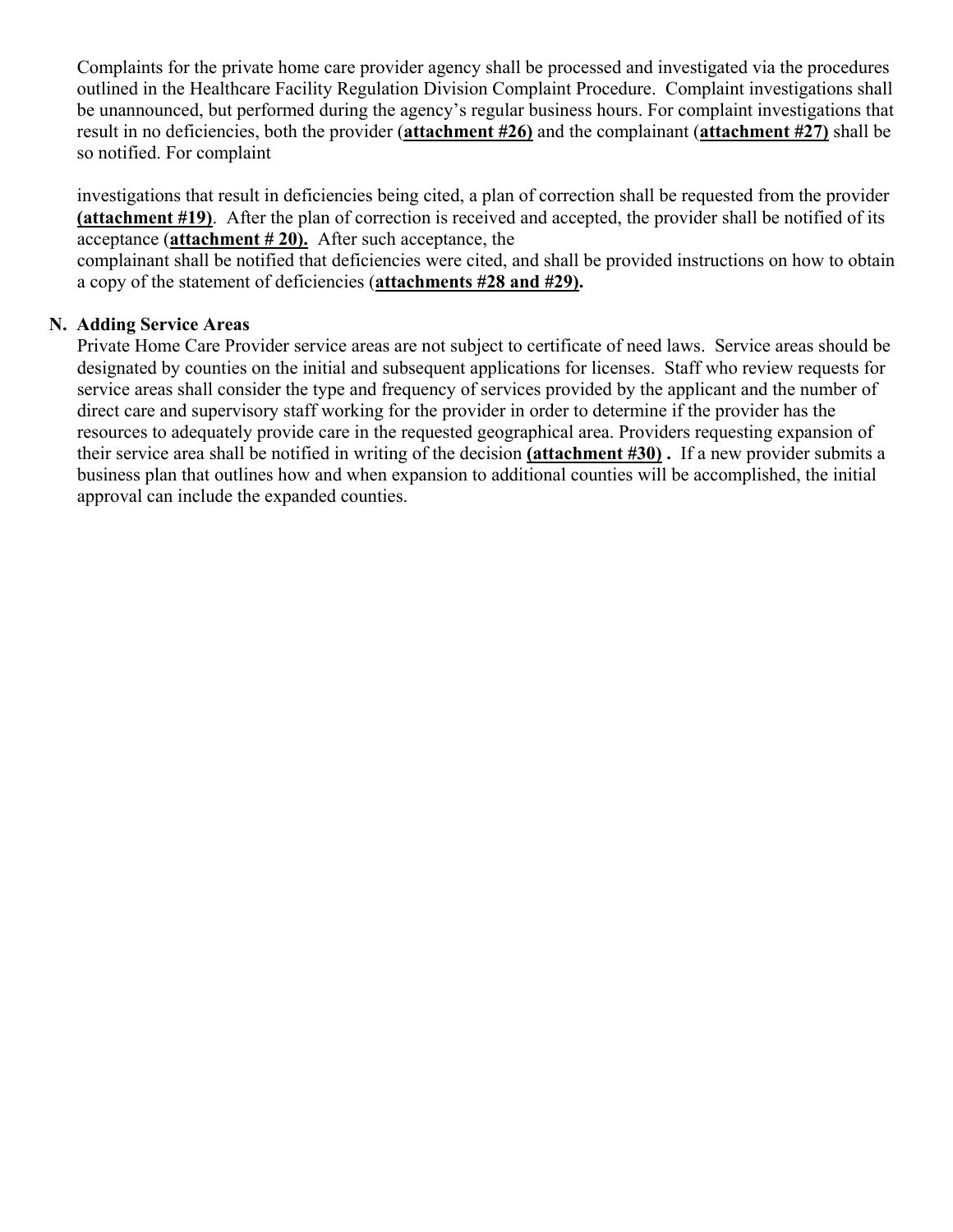#### **GEORGIA DEPARTMENT OF COMMUNITY HEALTH HEALTHCARE FACILITY REGULATION DIVISION 2 PEACHTREE STREET N.W. SUITE 31.447 ATLANTA, GA 30303-3142**

#### **APPLICATION FOR A LICENSE TO OPERATE AS A PRIVATE HOME CARE PROVIDER**

Pursuant to provisions of O.C.G.A. 31-7-300 et seq. Application is hereby made to operate as a Private Home Care Provider which is identified as follows:

| <b>SECTION A: IDENTIFICATION</b>                   |             |                             |                       | Date of Application:             |          |
|----------------------------------------------------|-------------|-----------------------------|-----------------------|----------------------------------|----------|
| Type of Application: $\Box$<br>Initial             |             | Change of Ownership         |                       | <b>Administrator Name Change</b> |          |
| $\mathbf R$<br>enewal                              |             | <b>Business Name Change</b> |                       | Change in Governing Body         |          |
| A                                                  |             | ddress Change               | $\Omega$              | ther                             |          |
| <b>Business Name</b>                               |             |                             |                       |                                  |          |
| <b>Street Address</b>                              |             | City                        | <b>State</b>          | County                           | Zip Code |
| E-Mail Address                                     |             |                             |                       |                                  |          |
| Phone                                              |             |                             | Fax                   |                                  |          |
| Mailing Address (If different from street address) |             | City                        | <b>State</b>          | County                           | Zip Code |
| Phone (Office)                                     | <b>Cell</b> |                             | Fax                   |                                  |          |
| Name of Administrator                              |             |                             | <b>Business Hours</b> |                                  |          |

#### **SECTION B: TYPE OF OWNERSHIP (Circle only one)**

| PROPRIETARY (FOR PROFIT): Individual |       |        | Partnership |        | Corporation (Attach copy of Certificate of Incorporation) |                 | Other<br>(Specify) |
|--------------------------------------|-------|--------|-------------|--------|-----------------------------------------------------------|-----------------|--------------------|
| NON-PROFIT:                          | State | County | City        | Church | <b>Hospital Authority</b>                                 | Other (Specify) |                    |

#### **SECTION C: GOVERNING BODY AND OWNERSHIP INFORMATION**

| Name of Legal Governing Body                                                                                                         |
|--------------------------------------------------------------------------------------------------------------------------------------|
| List names and addresses of all owners with 5% or more interest:                                                                     |
|                                                                                                                                      |
|                                                                                                                                      |
|                                                                                                                                      |
|                                                                                                                                      |
|                                                                                                                                      |
| Do you own and operate another licensed PHCP facility in the State of Georgia? Yes<br>N <sub>0</sub>                                 |
| If yes, please contact the Home Care Services Unit for additional information prior to the submission of<br>your application packet. |
|                                                                                                                                      |
|                                                                                                                                      |
|                                                                                                                                      |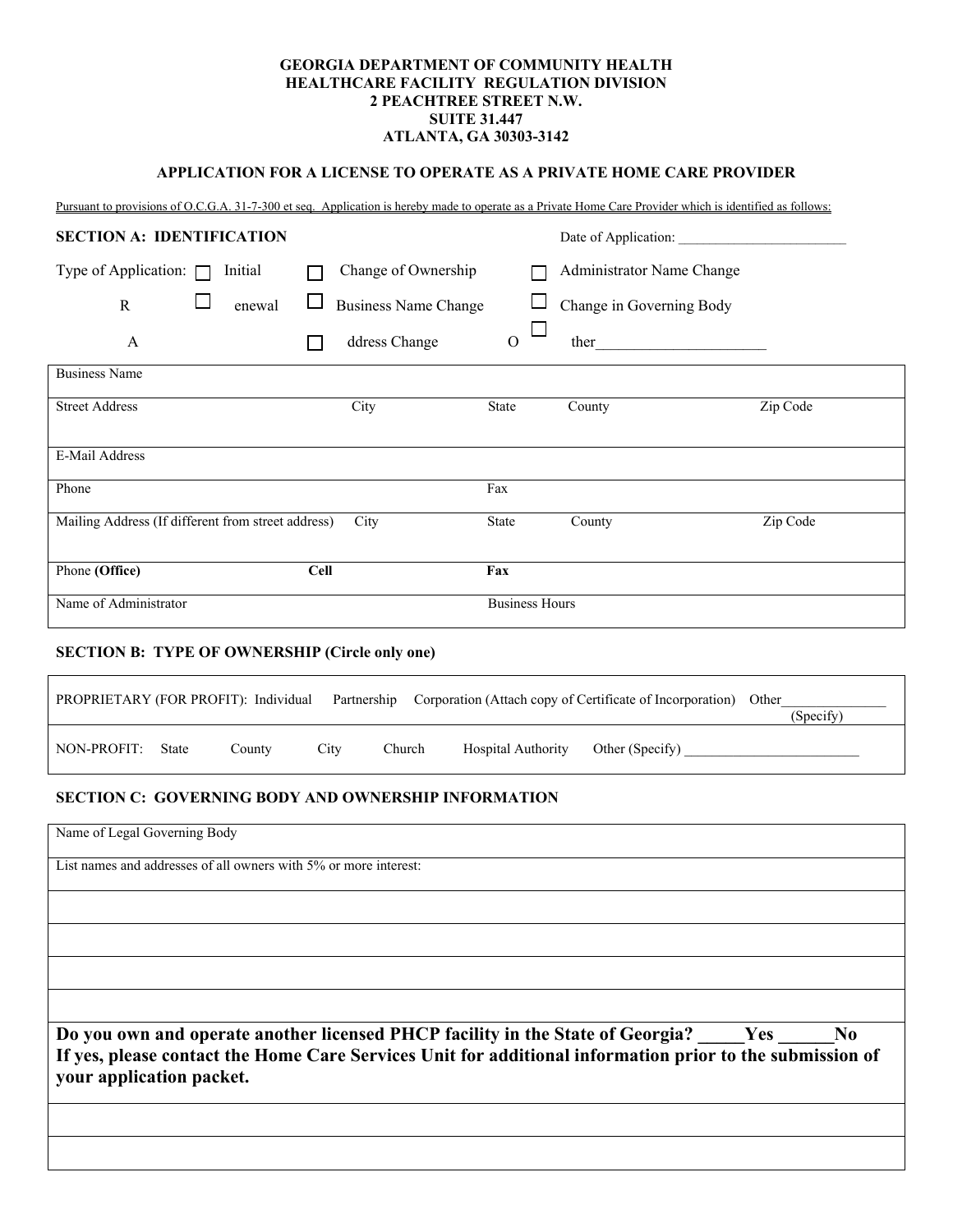#### **SECTION D: GEOGRAPHIC SERVICE AREA**

List Georgia Counties:

#### **SECTION E: STAFFING (For the services applicable to your agency, circle how staffing is provided)**

| $\Box$ NURSING SERVICES       | PERSONAL CARE SERVICES        | COMPANION/SITTER SERVICES     |
|-------------------------------|-------------------------------|-------------------------------|
| $\Box$ Direct Employment      | $\Box$ Direct Employment      | $\Box$ Direct Employment      |
| $\Box$ Contracted Individuals | $\Box$ Contracted Individuals | $\Box$ Contracted Individuals |
| $\Box$ Combination            | $\Box$ Combination            | $\Box$ Combination            |

#### **SECTION F: FULL-TIME EQUIVALENT STAFF\*\***

| Registered Nurses | <b>Licensed Practical Nurses</b> | Personal Care Assistants | Companion / Sitters | Paraprofessionals/Others |
|-------------------|----------------------------------|--------------------------|---------------------|--------------------------|
|                   |                                  |                          |                     |                          |
|                   |                                  |                          |                     |                          |

\*\*Personnel are to be described in terms of full-time equivalents. To arrive at full-time equivalents, add the total number of hours worked by personnel in each category in the week ending prior to the week of filing the request. Divide this number by the number of hours in the standard workweek as defined by your facility's policy. If the result is not a whole number, express it as a quarter fraction only. (i.e.: 2.25, 6.50, 3.75)

#### **SECTION G: CLIENTS**

- 1. Do you currently have any clients?  $\Box$  Yes  $\Box$  No
- 2. If "No", have you had any clients within the past 12 months?

#### **SECTION H: STATEMENT OF COMPLIANCE**

#### As required, the owner(s) completed the electronic / live scan fingerprints on

 **(date)**  I certify that this provider will comply with the Rules and Regulations for Private Home Care Providers, Chapter 290-5-54, pursuant to the Official Code of Georgia Annotated (O.C.G.A.) § 31-7-300 et seq. I further certify that the above information is true and correct to the best of my knowledge.

Signature of Administrator or Officer Authorized to Complete this Application Title of Signing Administrator or Authorized Officer Date

## \_\_\_\_\_\_\_\_\_\_\_\_\_\_\_\_\_\_\_\_\_\_\_\_\_\_\_\_\_\_\_\_\_\_\_\_\_\_\_\_\_\_\_\_\_\_\_\_\_\_\_\_\_\_\_\_\_\_\_\_\_\_\_\_\_\_\_\_\_\_\_\_\_\_\_\_\_\_\_\_\_\_\_\_\_\_\_\_\_ **TO BE COMPLETED BY HFRD PERSONNEL ONLY**

Licensure Application Fee Paid-In-Full:  $\Box$  Yes  $\Box$  No

Payment Information: Check or Money Order # Deposit Number Check or Money Order # Deposit Number

Check or Money Order  $#$ 

License Information: \_\_\_\_\_\_\_\_\_\_\_\_\_\_\_\_\_ \_\_\_\_\_\_\_\_\_\_\_\_\_\_\_\_\_

License Number

**Date** Initials

Approved By:

Name Title Date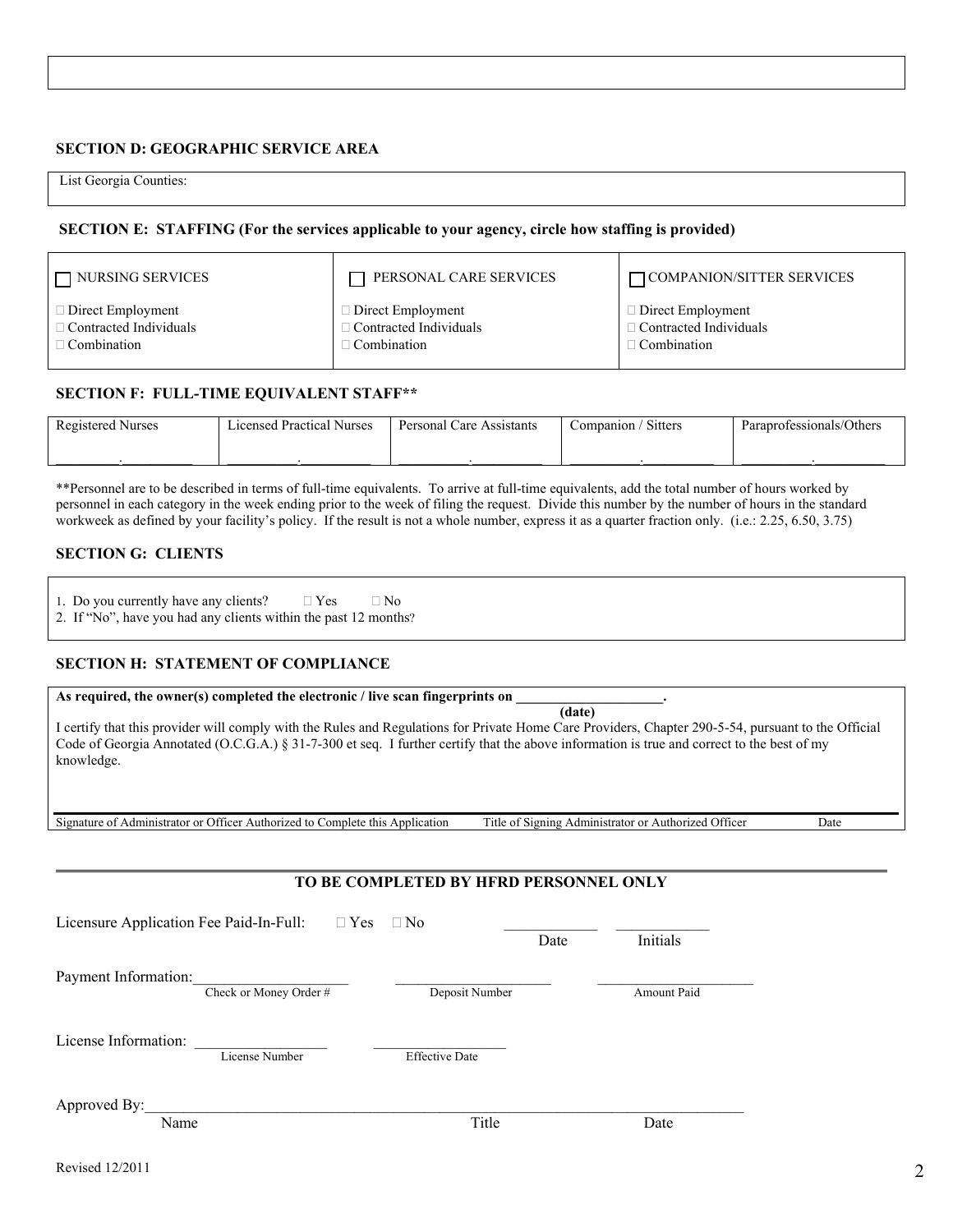# **Private Home Care Fingerprinting Process Using COGENT/GAPS**

You must have an email account to complete this process. You may obtain free email accounts at many web sites. Two possible sites are www.yahoo.com and www.hotmail.com.

## **A. Agreement (Step 1)**

- 1. Go to www.ga.cogentid.com
- 2. Under the **"Agency Use (secure)"** tab Click on "**How to Enroll Your Agency or Business**"
- 3. At **Step (1)** Complete the **GCICService Agreement**, click on form to be downloaded and **print** the "Georgia Crime Information Center Service Agreement" (3 pages)
- 4. Complete last page of the GCIC Service Agreement

**Agency Name** – Print the name of Private Home Care (PHC), e.g. ABC Private Home Care

**Agency Address** – Print the address of the your PHC or mailing address if different from the PCH address

**Agency Phone Number** – Print the most accessible phone number **Agency ORI** 

**or OAC#** – Circle OAC# and leave line blank

**NOTE: If you already have an OAC# (OAC Numbers begin with GAP), print your OAC on this line.** 

Write **"Yes**" in the blank after "**Will ORI or OAC # be used for Enrollment in Georgia Applicant Processing Services (GAPS**) **Agency** 

**Head** – Print the name/title of Owner/CEO/President of PHC

**Agency Contact** – Print the name/title of person that should be contacted regarding fingerprinting process

5. Make a copy of the form for your records and mail original form to the address at the bottom of the page. In 7-10 days you will receive the form back, completed by the GCIC with your **OAC**  number on the "Agency ORI or OAC#" line. If you do not receive an OAC number within 10 business days, send an email to GAAplicant@gbi.ga.gov and include your business name, address and contact information. **Once you receive the OAC** number**, proceed to Step 2.**

 If your business already has an **OAC** number and you have included it on the GCIC Service Agreement, you may now **proceed to Step 2**.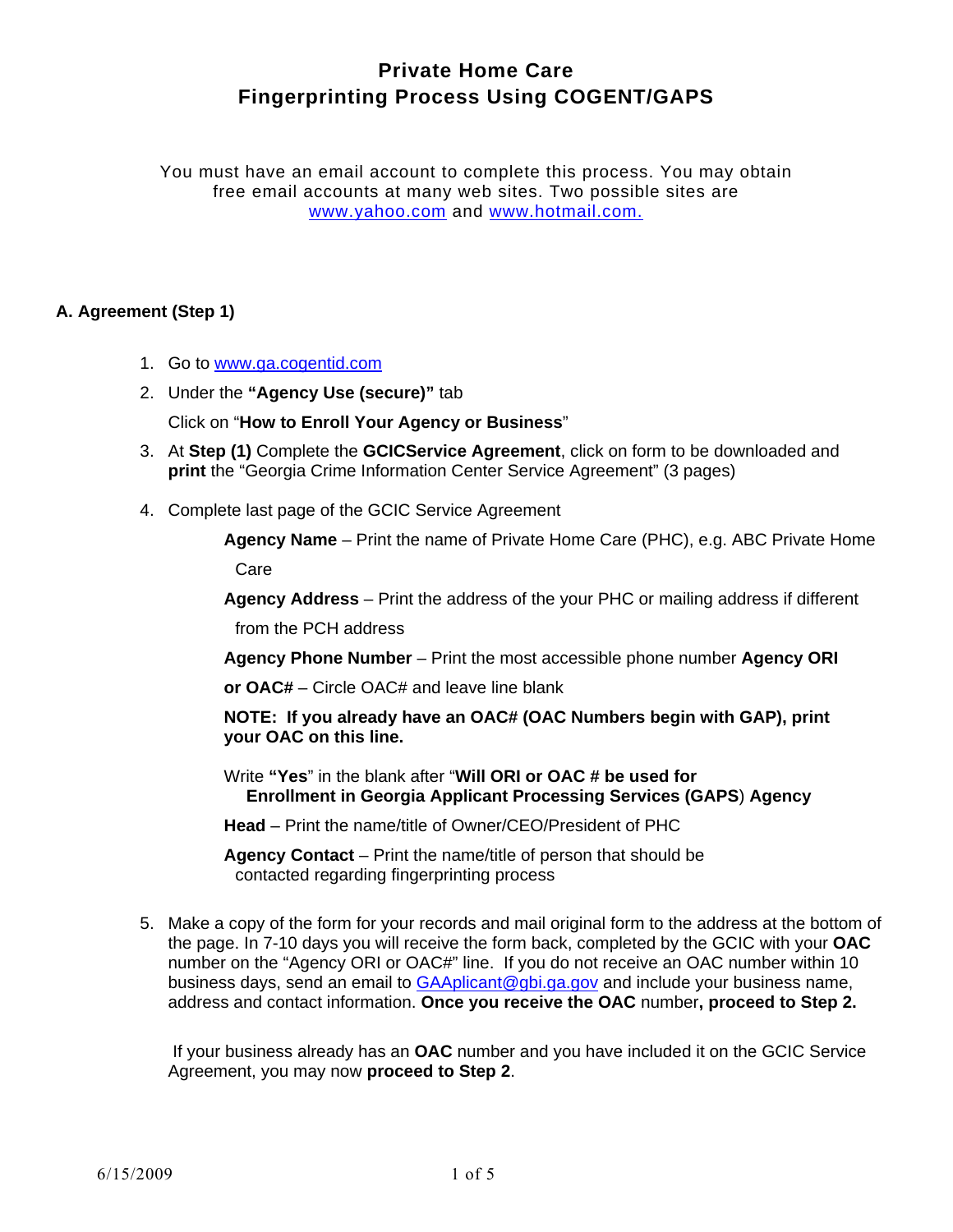## **B. Enrollment (Step 2)**

Only after receiving your OAC# by return mail or email should you begin this step.

- 1. Go to www.ga.cogentid.com
- 2. Under the **"Agency Use (secure)"** tab

#### Click on "**How to Enroll Your Agency or Business**"

3. At Step (2) Complete the **GAPS Agency Enrollment Form**, click on the "Enroll online by clicking here" link to begin the enrollment process

#### **(All yellow areas MUST be completed)**

**ORI/OAC** – enter OAC number received on agreement letter (It will be GAP+6 numbers)

- **Agency Name** Verify that the name of your PHC is correct
- **Verification Code** Use OAC number without the GA (P+6 digits)
- **Address**  Enter **street address, city, state, and zip code** of the your PCH or the mailing address if different from the PCH address
- **Contact Person** Must be the same as on the Agreement form in Step 1
- **Email Address** Email address must be entered
- **Billing Address** Complete if different from mailing address or click on box indicating billing address and mailing address are the same
- **Authorized Person** Must be the same name as on the Agreement form as the Agency Head in Step 1
- Click on "**Billing Account**" only if you wish to have the cost of the fingerprinting billed to you. Do not click on this if you are paying by credit card during the Registration process or by money order at the time of fingerprinting.
- 4. When the form is completed Click on "**Save**"
- 5. Print the form
- 6. Form must be signed by the Agency Head or Authorized Person
- 7. Mail to address shown on web site:

Cogent Systems GAPS Enrollment 5450 Frantz Road, Suite 250 Dublin, OH 43016

#### **NOTE: For expedited service you may fax a copy of the Enrollment form to Cogent Systems at 614-718-9694 but the original signed copy must also be mailed to Cogent Systems within seven (7) days.**

8. You will receive an e-mail confirmation from Cogent confirming your enrollment within 10 business days. The email will include any necessary Usernames and Passwords. If you do not receive an e-mail confirmation within 10 business days, call Cogent Systems or Georgia Bureau of Investigation GCIC CCH Helpdesk. Contact information can be found under **Useful Links** on the main GAPS web page.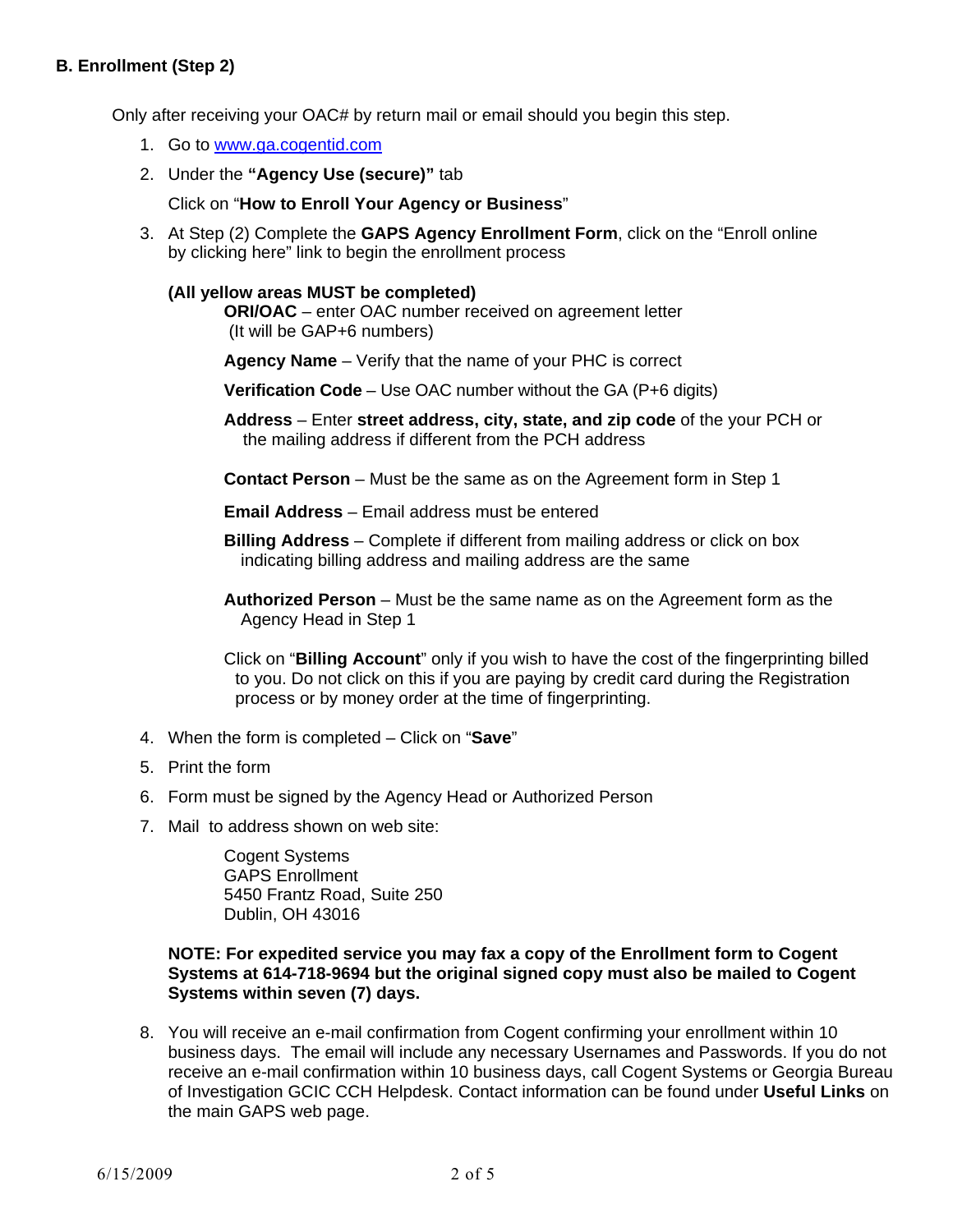This step may be completed ONLY after Step 1 and Step 2 are completed and you have received an

e-mail confirmation from Cogent with your Username and Password.

- 1. Go to www.ga.cogentid.com
- 2. Under the **"Registration"** tab, click on Single Applicant Registration or Multiple Applicant Registration depending on whether there is only one person to be fingerprinted (single) or more than one (multiple).
- 3. For each applicant or person to be fingerprinted, all fields with a red (\*) *must* be completed: Last Name, First Name, Date of Birth, Place of Birth, Sex, Race, Eye Color, Hair Color, Height, Weight
- 4. **Social Security Number** Although this is not required, it is strongly recommended that this field be completed to ensure an accurate search can be made, if needed

**NOTE:** If the SSN is **not** entered, the applicant **must** take the **Registration ID** number assigned at the end of this registration process to the GAPS Print location in order to be fingerprinted.

- 5. **Country of Citizenship** Select correct country
- 6. **Driver's License Number** Enter ONLY numbers if you have a Georgia Driver's License, for all other states enter exactly as shown on the Driver's License
- 7. **Driver's License State** Select correct state
- 8. **Address** Applicant's address, city, state, zip, phone

#### **Under Transaction Information**

- **9. Reason** Click on the arrow on the right side of the box and click on the reason for being fingerprinted. If you need assistance with selecting the correct reason, contact the Department of Community Health (DCH) at: **(**404) 656-0464 or (404) 463-7370 or by email at dostrander@dch.ga.gov
	- f) "DCH Private Home Care (Owner)"

**NOTE: Failure to select the correct Reason from the drop-down menu may cause your fingerprint submission to be rejected and/or possible sanctions levied against your business by the Healthcare Facility Regulation Division (formerly the Office of Regulatory Services).** 

## **10. Payment**

Choose **Credit Card** if paying at this time. You will be given an opportunity to

enter your credit card information during this registration process, so be sure the credit card is available.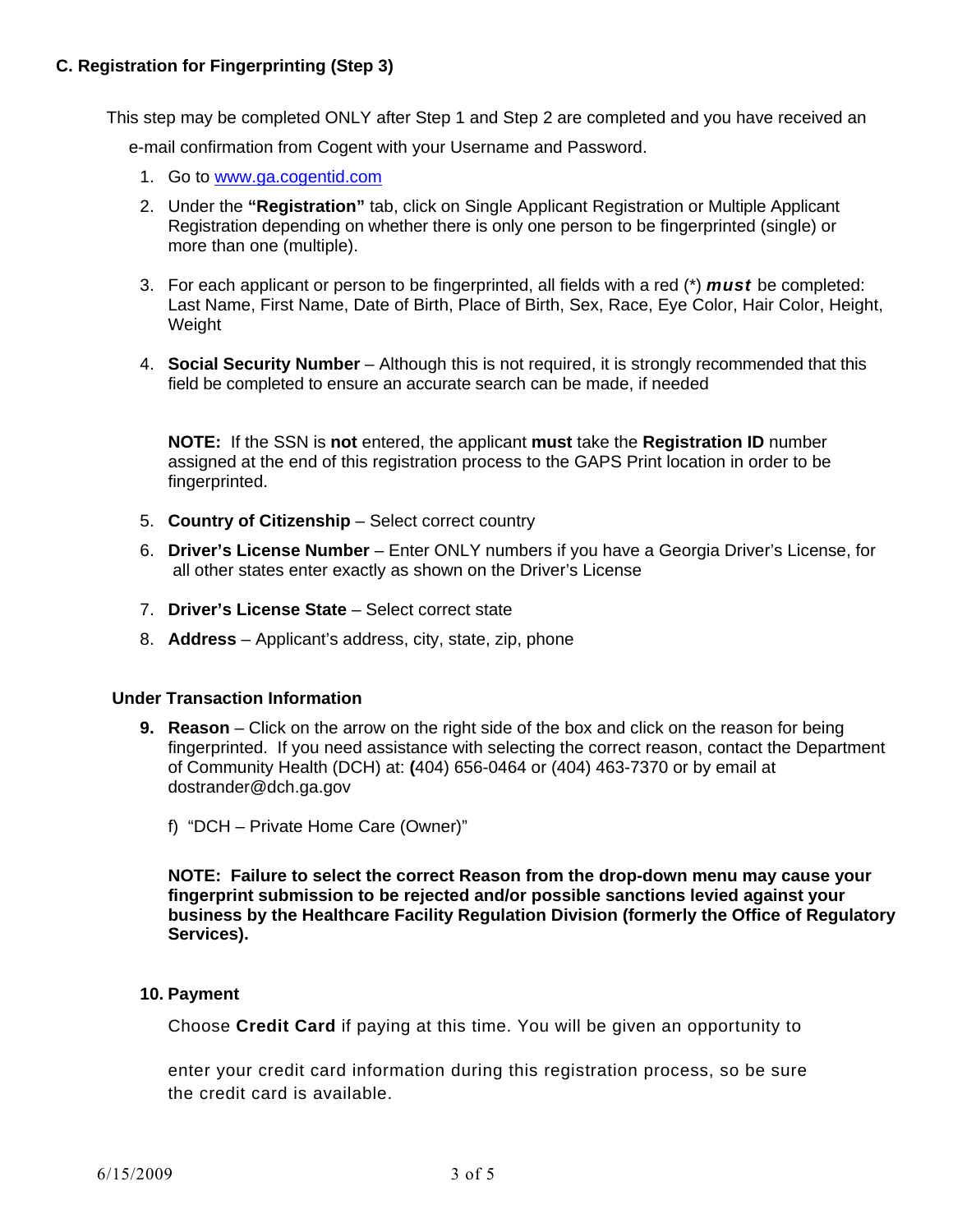Choose **Money Order** if paying at the GAPS Print location when the applicant goes to be fingerprinted.

**NOTE:** This will only be an option on the single applicant entry. All money orders should be made payable to **Cogent Systems/GAPS** and in the amount of **\$52.90**.

Choose "**Agency**" if you selected to be setup of billing by Cogent Systems during the Enrollment process. A **Billing Code** and **Billing Password** should be found in the Enrollment confirmation email from Cogent Systems, if you selected to be setup for billing. The agency (PCH) will be billed for the service in the amount of \$**52.90** per individual registered through Single or Multiple Applicant Registration.

- 11. **ORI/OAC** Use the OAC number (GAP + 6 digits) shown on the Enrollment email
- 12. **Verification Code** Use code given in your Enrollment confirmation email
- 13. "Does another agency make the fitness determination**?"** *Check the box.*

**FAILURE TO CHECK THE BOX FOR** *"Does another agency make the fitness determination?"***, AND COMPLETE THE INFORMATION BELOW MAY CAUSE A REJECTION IF THE TRANSACTION IS ACCEPTED. THE APPLICANT WILL HAVE TO BE RE-REGISTERED AND REPAY FOR THE FINGERPRINT SERVICES.** 

-Choose Agency – Select **Dept of Community Health**

-Determining Agency ORI – Enter **GA922960Z** 

Click on "**Next**" at the bottom of the page

- 14. Verify that the information is correct. If anything needs to be corrected, click **Back** to return to the previous screen and make the corrections.
- 15. If no corrections are needed, Click on "**Nex**t"

**Print** the "Thank you for registering" page with the **Registration ID** number.

## **NOTE: Bring this page with the Registration ID to the GAPS Print location to be fingerprinted.**

## **D. Identification Needed For Fingerprinting (Step 4)**

- 1.Go to www.ga.cogentid.com
- 2. Under the **"GAPS Print Site Location"** tab, click the link for '**Identification Needed for Fingerprinting'.** In addition to the **Registration ID** number the applicant will also be asked to present **identification documents** prior to being fingerprinted. This link provides a list of acceptable identification documents.

## **E. Fingerprinting at GAPS sites (Step 5)**

1. Go to www.ga.cogentid.com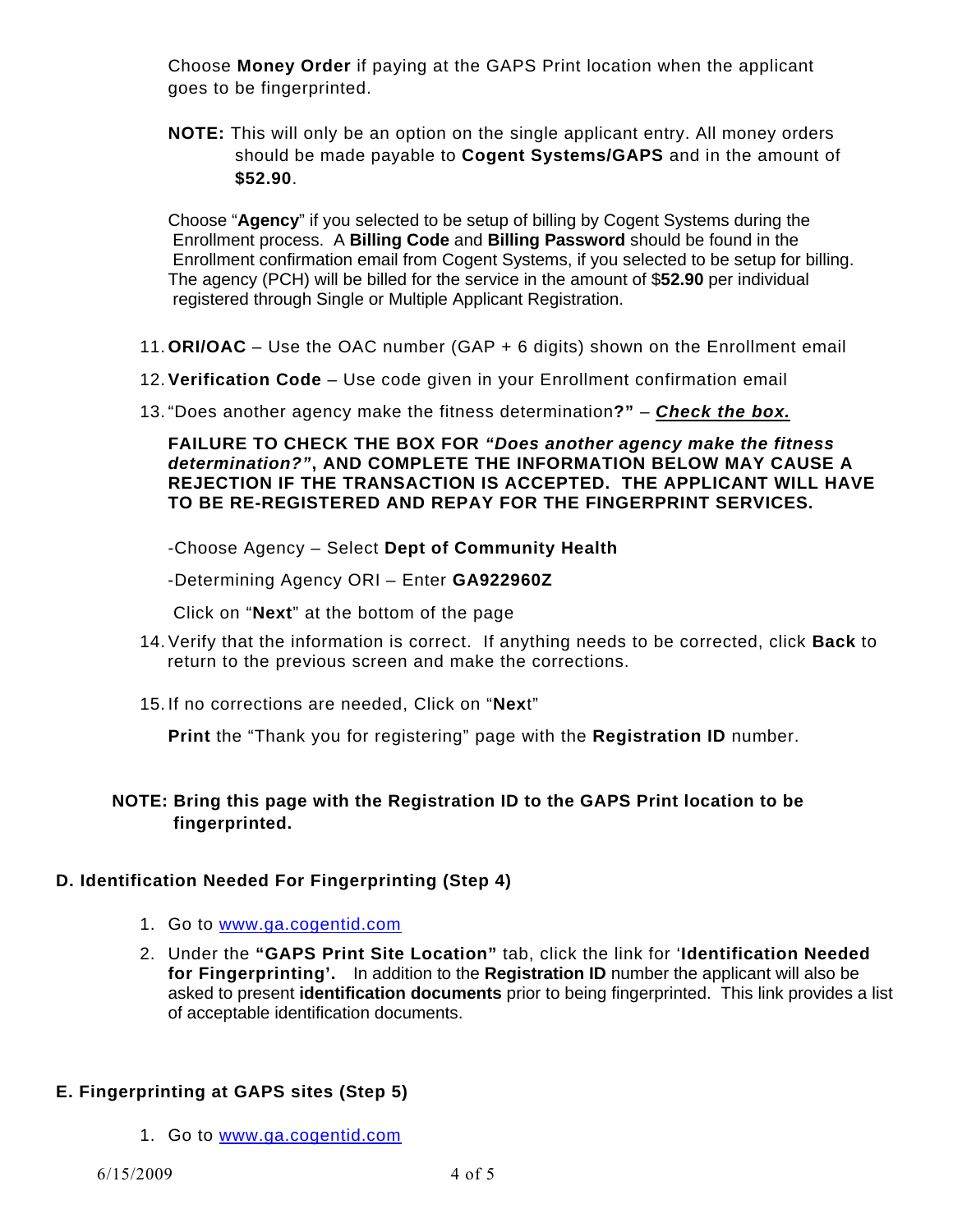- 2. Under the **"GAPS Print Site Location"** tab, find a location nearest to your address.
- 3. Click on underlined company name to get phone number and hours of operation
- 4. You **MUST** be a currently licensed facility or have a letter of verification that your new application has been received by the Healthcare Facility Regulation Division before having your fingerprints completed.
- 5. On the day of your fingerprinting, contact the site you plan to visit and confirm the hours they do fingerprinting and that a trained individual is going to be available.
- **6.** After your fingerprints are taken and transmitted to GCIC, the results are usually available on the GAPS website to DCH within **48 hours**. You should receive a determination from DCH within ten (10) days after you are fingerprinted. If you have not received a determination within fourteen (14) days, contact DCH at (404) 656- 0464 **and/or email at dostrander@dch.ga.gov** for a status.

#### **Cogent and GBI cannot provide a status of the fitness determination**

**Note:** If a site is no longer providing fingerprint services, please send an email to GAApplicant@gbi.ga.gov and provide the Print Location's name, address and phone number if available and the date the applicant was told the location is no longer providing the service.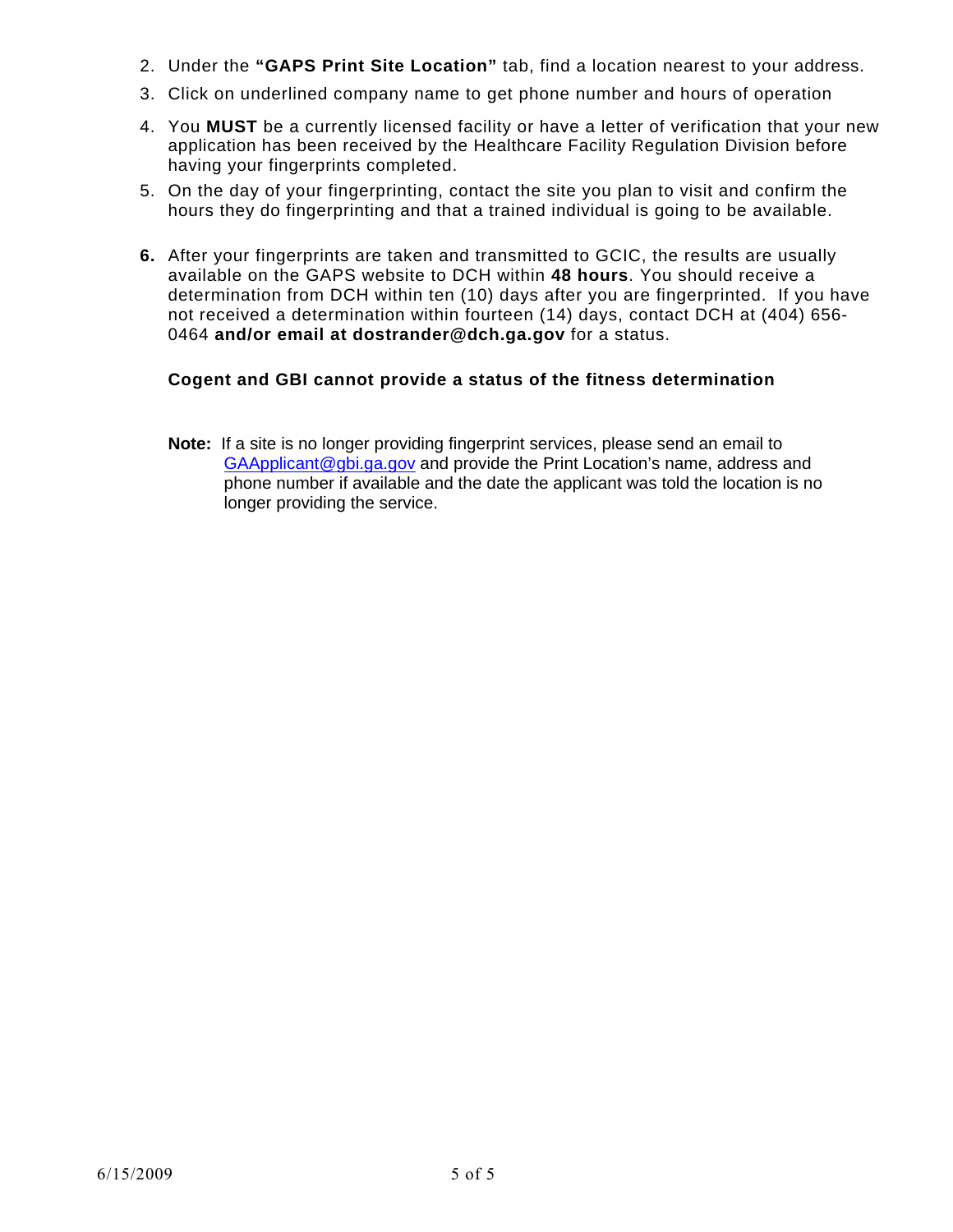## **O.C.G.A. § 50-36-1(e)(2) Affidavit**

By executing this affidavit under oath, as an applicant for a **license, permit or registration**, as referenced in O.C.G.A. § 50-36-1, from the **Department of Community Health, State of Georgia**, the undersigned applicant verifies one of the following with respect to my application for a public benefit:

- 1) \_\_\_\_\_\_\_\_\_ I am a United States citizen.
- 2) \_\_\_\_\_\_\_\_\_ I am a legal permanent resident of the United States.
- 3) \_\_\_\_\_\_\_\_\_ I am a qualified alien or non-immigrant under the Federal Immigration and Nationality Act with an alien number issued by the Department of Homeland Security or other federal immigration agency.

My alien number issued by the Department of Homeland Security or other federal immigration agency is:

The undersigned applicant also hereby verifies that he or she is 18 years of age or older and has provided at least one secure and verifiable document, as required by O.C.G.A. § 50-36-1(e)(1), with this affidavit.

The secure and verifiable document provided with this affidavit can best be classified as: \_\_\_\_\_\_\_\_\_\_\_\_\_\_\_\_\_\_\_\_\_\_\_\_\_\_\_\_\_\_\_\_\_\_\_\_\_\_\_\_\_\_\_\_\_\_\_\_\_\_\_\_\_\_\_\_\_\_\_\_\_\_\_\_\_\_\_\_\_\_\_.

In making the above representation under oath, I understand that any person who knowingly and willfully makes a false, fictitious, or fraudulent statement or representation in an affidavit shall be guilty of a violation of O.C.G.A. § 16-10-20, and face criminal penalties as allowed by such criminal statute.

Executed in  $\qquad \qquad$  (city),  $\qquad \qquad$  (state).

Signature of Applicant

Printed Name of Applicant

\_\_\_\_\_\_\_\_\_\_\_\_\_\_\_\_\_\_\_\_\_\_\_\_\_\_\_\_\_\_\_\_\_\_\_\_

\_\_\_\_\_\_\_\_\_\_\_\_\_\_\_\_\_\_\_\_\_\_\_\_\_\_\_\_\_\_\_\_\_\_\_\_

SUBSCRIBED AND SWORN BEFORE ME ON THIS THE \_\_\_ DAY OF \_\_\_\_\_\_\_\_\_\_\_, 20\_\_\_\_

\_\_\_\_\_\_\_\_\_\_\_\_\_\_\_\_\_\_\_\_\_\_\_\_\_

NOTARY PUBLIC My Commission Expires: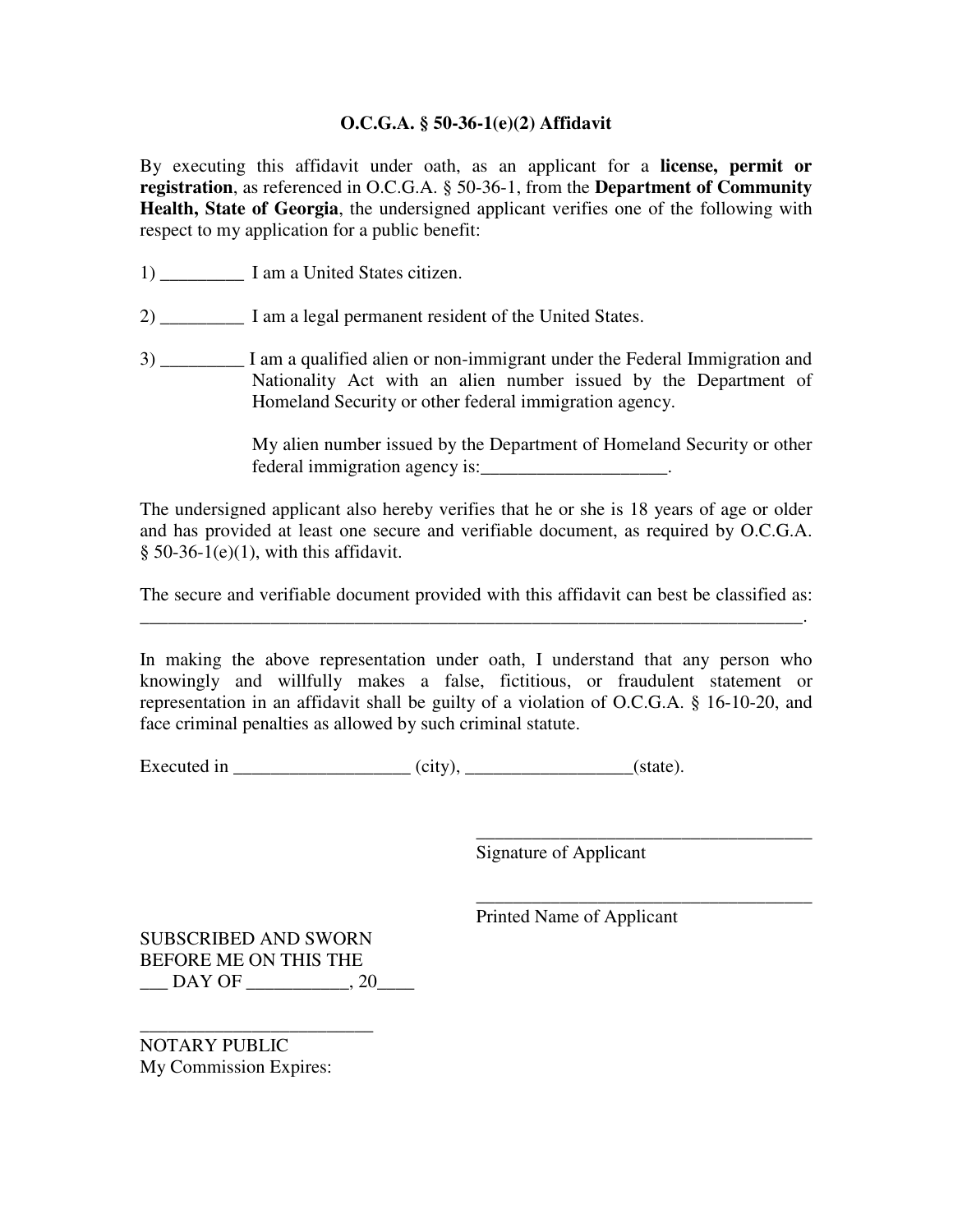## **INSTRUCTIONS FOR COMPLETING AFFIDAVIT REQUIRED TO BECOME LICENSED**

**In order to obtain a license from the Department of Community Health to operate your business, Georgia law requires every applicant to complete an affidavit (sworn written statement) before a Notary Public that establishes that you are lawfully present in the United States of America. This affidavit is a material part of your application and must be completed truthfully. Your application for licensure may be denied or your license may be revoked by the Department if it determines that you have made a material misstatement of fact in connection with your application to become licensed. If a corporation will be serving as the governing body of the licensed business, the individual who signs the application on behalf of the corporation is required to complete the affidavit. Please follow the instructions listed below.** 

- **1. Review the list of Secure and Verifiable Documents under O.C.G.A. §50-36-2 which follows these instructions. This list contains a number of identification sources to choose from that are considered secure and verifiable that you can use to establish your identity, such as a U.S. driver's license or a U.S. passport. Locate one original document on the list to bring to the Notary Public to establish your identity.**
- **2. Print out the affidavit. (If you do not have access to a printer, you can go to your local library or an office supply store to print out the document for a small fee.)**
- **3. Fill in the blanks on the Affidavit above the signature line only—BUT DO NOT SIGN THE AFFIDAVIT at this time. (You will sign the affidavit in front of the Notary Public.) Fill in the name of the secure and verifiable document (for example, Georgia driver's license, U.S. passport) that you will be presenting to the Notary Public as proof of your identity. CAUTION: Put your initials in front of only ONE of the choices listed on the affidavit and described here below:**
	- **Option 1) is to be initialed by you if you are a United States citizen; or**
	- **Option 2) is to be initialed by you if you are a legal permanent resident of the United States. You are not a U.S. citizen but you have a green card; or**
	- **Option 3) is to be initialed by you if you are a qualified alien or non-immigrant (but not a U.S. citizen or a legal permanent resident) with an alien number issued by the Department of Homeland Security or other federal immigration agency. Fill in the alien number, as well.**
- **4. Find a Notary Public in your area. Check the yellow pages, the internet or with a local business, such as a bank.**
- **5. Bring your affidavit and the identification you selected (from the list of Secure and Verifiable Documents) to appear before the Notary Public.**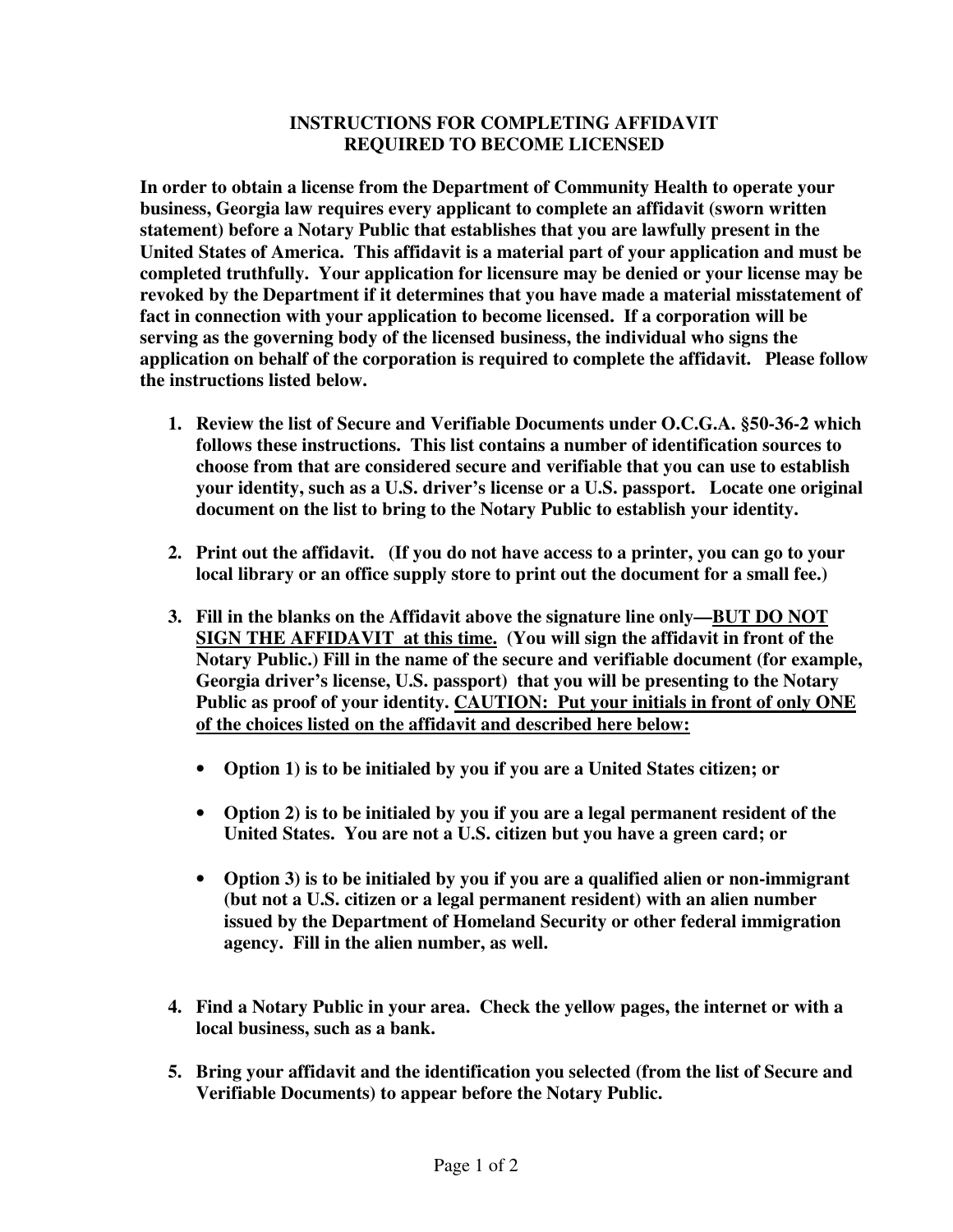# **Secure and Verifiable Documents Under O.C.G.A. § 50-36-2**

Issued August 1, 2011 by the Office of the Attorney General, Georgia

The Illegal Immigration Reform and Enforcement Act of 2011 ("IIREA") provides that "[n]ot later than August 1, 2011, the Attorney General shall provide and make public on the Department of Law's website a list of acceptable secure and verifiable documents. The list shall be reviewed and updated annually by the Attorney General." O.C.G.A. § 50-36-2(f). The Attorney General may modify this list on a more frequent basis, if necessary.

The following list of secure and verifiable documents, published under the authority of O.C.G. A. § 50-36-2, contains documents that are verifiable for identification purposes, and documents on this may not necessarily be indicative of residency or immigration status.

- A United States passport or passport card [O.C.G.A. § 50-36-2(b)(3); 8 CFR § 274a.2]
- A United States military identification card [O.C.G.A. § 50-36-2(b)(3); 8 CFR § 274a.2]
- A driver's license issued by one of the United States, the District of Columbia, the Commonwealth of Puerto Rico, Guam, the Commonwealth of the Northern Marianas Islands, the United States Virgin Island, American Samoa, or the Swain Islands, provided that it contains a photograph of the bearer or lists sufficient identifying information regarding the bearer, such as name, date of birth, gender, height, eye color, and address to enable the identification of the bearer [O.C.G.A. § 50-36-2(b)(3); 8 CFR § 274a.2]
- An identification card issued by one of the United States, the District of Columbia, the Commonwealth of Puerto Rico, Guam, the Commonwealth of the Northern Marianas Islands, the United States Virgin Island, American Samoa, or the Swain Islands, provided that it contains a photograph of the bearer or lists sufficient identifying information regarding the bearer, such as name, date of birth, gender, height, eye color, and address to enable the identification of the bearer [O.C.G.A. § 50-36-2(b)(3); 8 CFR § 274a.2]
- A tribal identification card of a federally recognized Native American tribe, provided that it contains a photograph of the bearer or lists sufficient identifying information regarding the bearer, such as name, date of birth, gender, height, eye color, and address to enable the identification of the bearer. A listing of federally recognized Native American tribes may be found at: http://www.bia.gov/WhoWeAre/BIA/OIS/TribalGovernmentServices/Tribal Directory/ind/ex.htm [O.C.G.A. § 50-36-2(b)(3); 8 CFR § 274a.2]
- A United States Permanent Resident Card or Alien Registration Receipt Card [O.C.G.A. § 50-36-2(b)(3); 8 CFR § 274a.2]
- An Employment Authorization Document that contains a photograph of the bearer [O.C.G.A. § 50-36-2(b)(3); 8 CFR § 274a.2]
- A passport issued by a foreign government [O.C.G.A. § 50-36-2(b)(3); 8 CFR § 274a.2]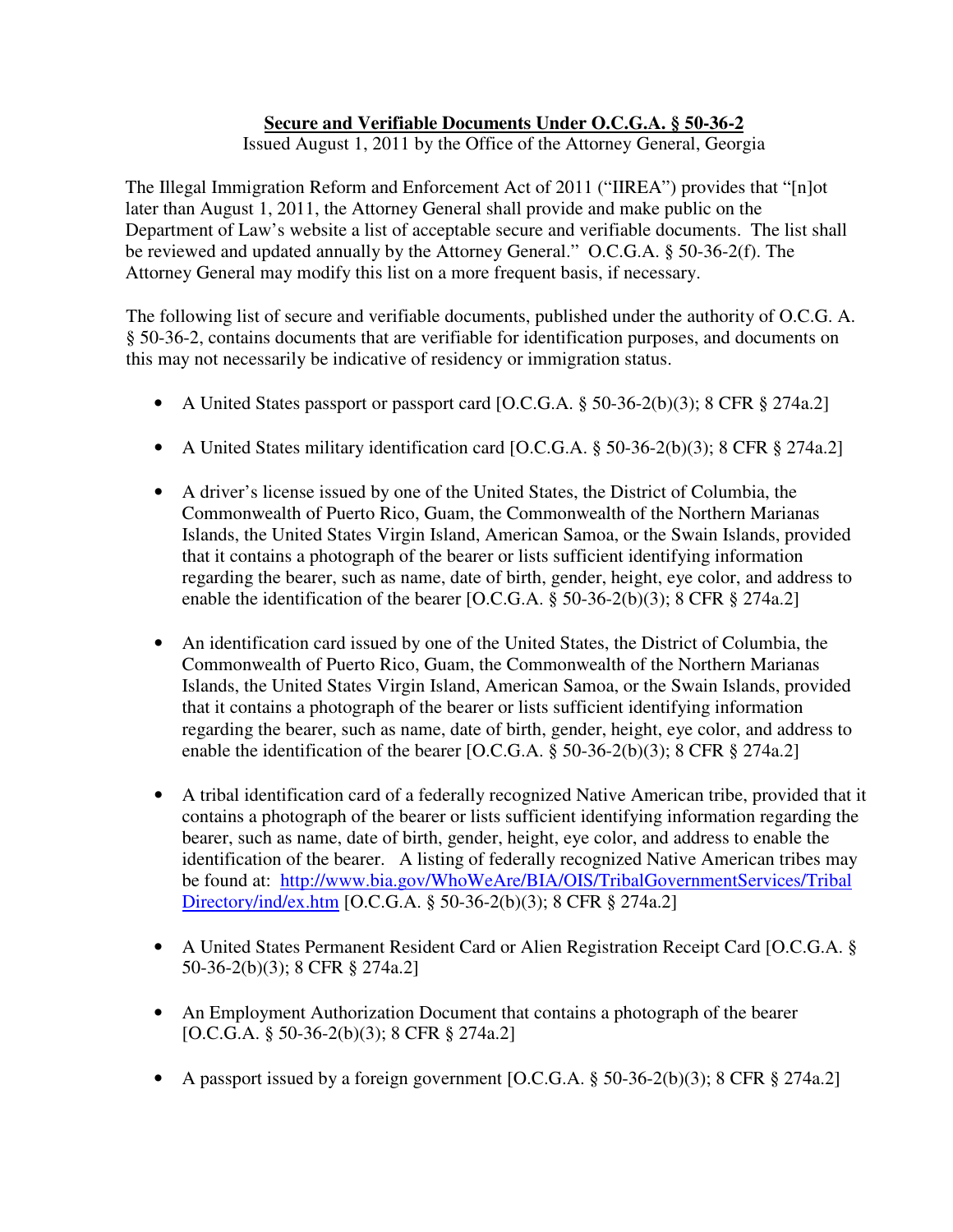- A Merchant Mariner Document or Merchant Mariner Credential issued by the United States Coast Guard [O.C.G.A. § 50-36-2(b)(3); 8 CFR § 274a.2]
- A Free and Secure Trade (FAST) card  $[O.C.G.A. \S 50-36-2(b)(3); 22 CFR \S 41.2]$
- A NEXUS card [O.C.G.A.  $\S$  50-36-2(b)(3); 22 CFR  $\S$  41.2]
- A Secure Electronic Network for Travelers Rapid Inspection (SENTRI) card [O.C.G.A. § 50-36-2(b)(3); 22 CFR § 41.2]
- A driver's license issued by a Canadian government authority [O.C.G.A. § 50-36-2(b)(3); 8 CFR § 274a.2]
- A Certificate of Citizenship issued by the United Stated Department of Citizenship and Immigration Services (USCIS) (Form N-560 or Form N-561) [O.C.G.A. § 50-36-2(b)(3); 6 CFR § 37.11]
- A Certificate of Naturalization issued by the United States Department of Citizenship and Immigration Services (USCIS) (Form N-550 or Form N-570) [O.C.G.A. § 50-36-2(b)(3); 6 CFR § 37.11]
- In addition to the documents listed herein, if, in administering a public benefit or program, an agency is required by federal law to accept a document or other form of identification for proof of or documentation of identity, that document or other form of identification will be deemed a secure and verifiable document solely for that particular program or administration of that particular public benefit. [O.C.G.A. § 50-36-2(c)]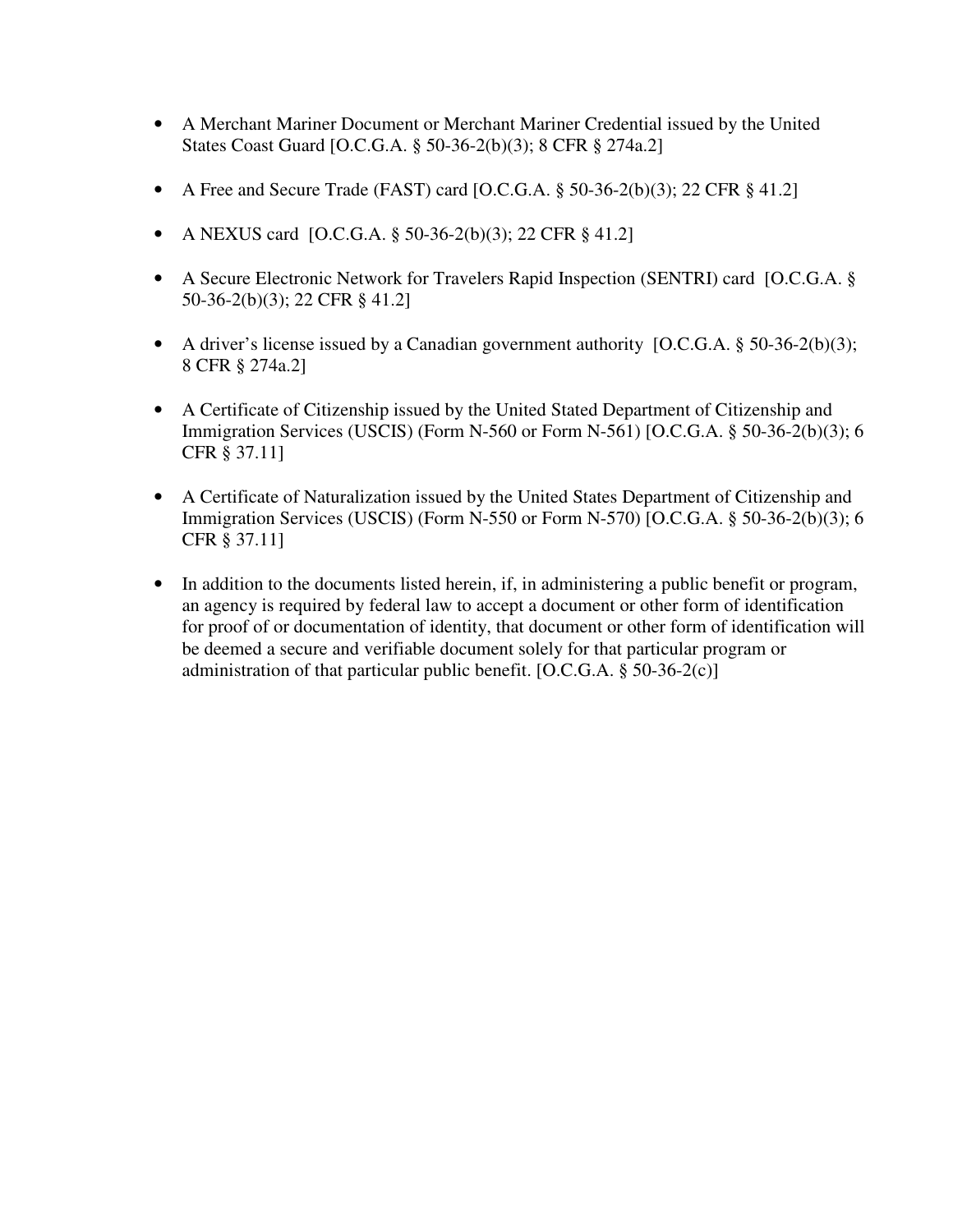- **6. Show the Notary Public your secure and verifiable identification (anything on List that follows these instructions) and state under oath in the presence of the Notary Public that you are who you say you are and that you are in the United States lawfully. Then sign your name.**
- **7. Make certain that the Notary Public signs and dates the affidavit and puts when the notary commission expires.**
- **8. Make a copy of the affidavit and the identification that you presented to the Notary Public for your own records.**
- **9. Attach the ORIGINAL SIGNED AFFIDAVIT and a copy of the identification you presented to your application for licensure. DO NOT SEND US YOUR AFFIDAVIT SEPARATELY. IT MUST BE INCLUDED IN THE COMPLETE APPLICATION PACKET WHICH YOU MAIL TO US.**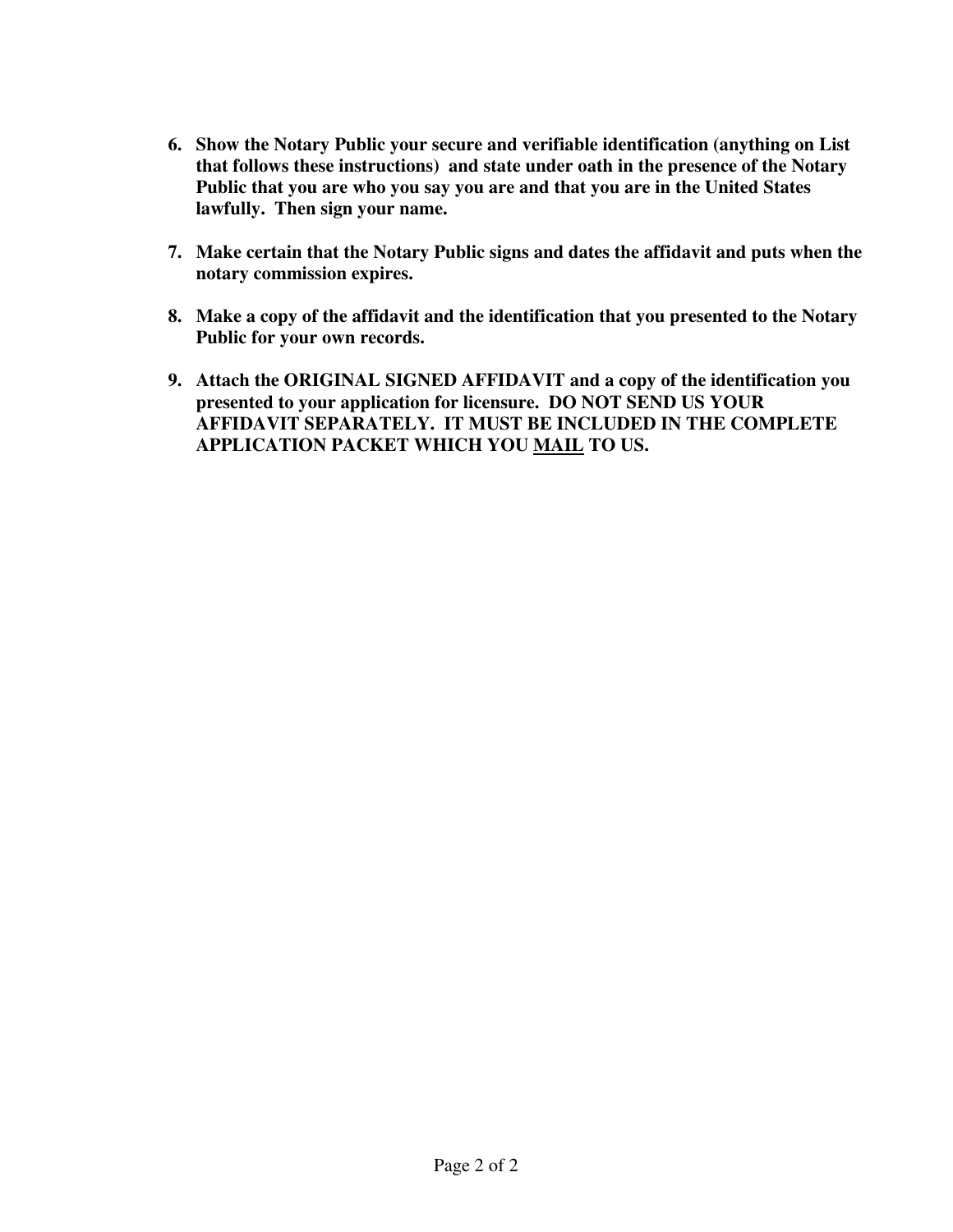# **List B Documents That Establish Identity**

For individuals 18 years or older:

- Driver's license or ID card issued by a state or outlying possession of the United States provided it contains a photograph or information such as name, date of birth, sex, height, eye color, and address
- ID card issued by federal, state or local government agencies or entities provided it contains a photograph or information suchas as name, date of birth, sex, height, eye color, and address (including U.S. Citizen ID Card [INS Form I-197] and ID card for use of Resident Citizen in the U.S. [INS Form I-179])
- School identification card with a photograph
- Voter's registration card
- United States military card or draft record
- Military dependent's identification card
- United States Coast Guard Merchant Mariner Card
- Native American tribal document
- Driver's license issued by a Canadian government authority

Source: http://uscis.gov/graphics/lawsregs/handbook/hand\_emp.pdf US Handbook for Employers, page 23.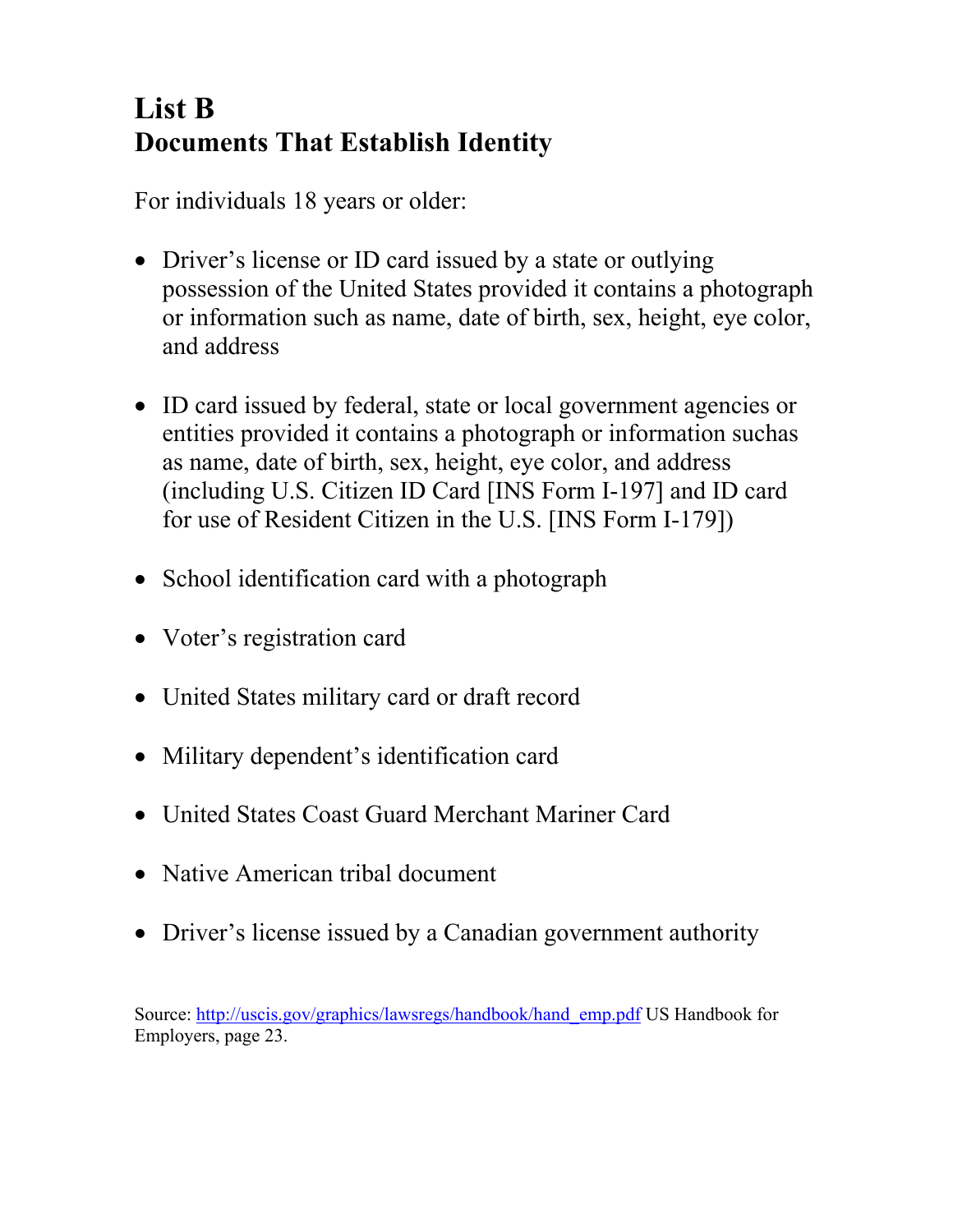## Unofficial Copy

Disclaimer: This is an unofficial copy of the rules that has been reformatted for the convenience of the public by the Department of Community Health. The official rules for this program are on record with the Georgia Secretary of State's office. The Secretary of State's website for reviewing the rules is http://rules.sos.state.ga.us/cgi-bin/page.cgi?d=1 . An effort has been made to ensure the accuracy of this unofficial copy. The Department reserves the right to withdraw or correct text in this copy if deviations from the official text as published by the Georgia Secretary of State are found.

#### **RULES OF DEPARTMENT OF COMMUNITY HEALTH**

#### **CHAPTER 111-8 HEALTHCARE FACILITY REGULATION**

#### **111-8-65 RULES AND REGULATIONS FOR PRIVATE HOME CARE PROVIDERS**

#### TABLE OF CONTENTS

| 111-8-65-.01 | Legal Authority                                 |
|--------------|-------------------------------------------------|
| 111-8-65-.02 | Title and Purposes                              |
| 111-8-65-.03 | Definitions                                     |
| 111-8-65-.04 | Governing Body                                  |
| 111-8-65-.05 | Licenses                                        |
| 111-8-65-.06 | Applications                                    |
| 111-8-65-.07 | Exemptions                                      |
| 111-8-65-.08 | Inspections and Plans of Correction             |
| 111-8-65-.09 | Administration and Organization                 |
| 111-8-65-.10 | Private Home Care Provider Services             |
| 111-8-65-.11 | Service Plans                                   |
| 111-8-65-.12 | Client Rights, Responsibilities, and Complaints |
| 111-8-65-.13 | <b>Enforcement and Penalties</b>                |
| 111-8-65-.14 | <b>Waivers and Variances</b>                    |
| 111-8-65-.15 | Severability                                    |

## **111-8-65-.01 Legal Authority.**

These rules are adopted and published pursuant to the Official Code of Georgia Annotated (O.C.G.A.) § 31-7-300 et seq.

Authority: O.C.G.A. §§ 31-2-4, 31-2-5, 31-2-7 and 31-7-300 et seq.

#### **111-8-65-.02 Title and Purposes.**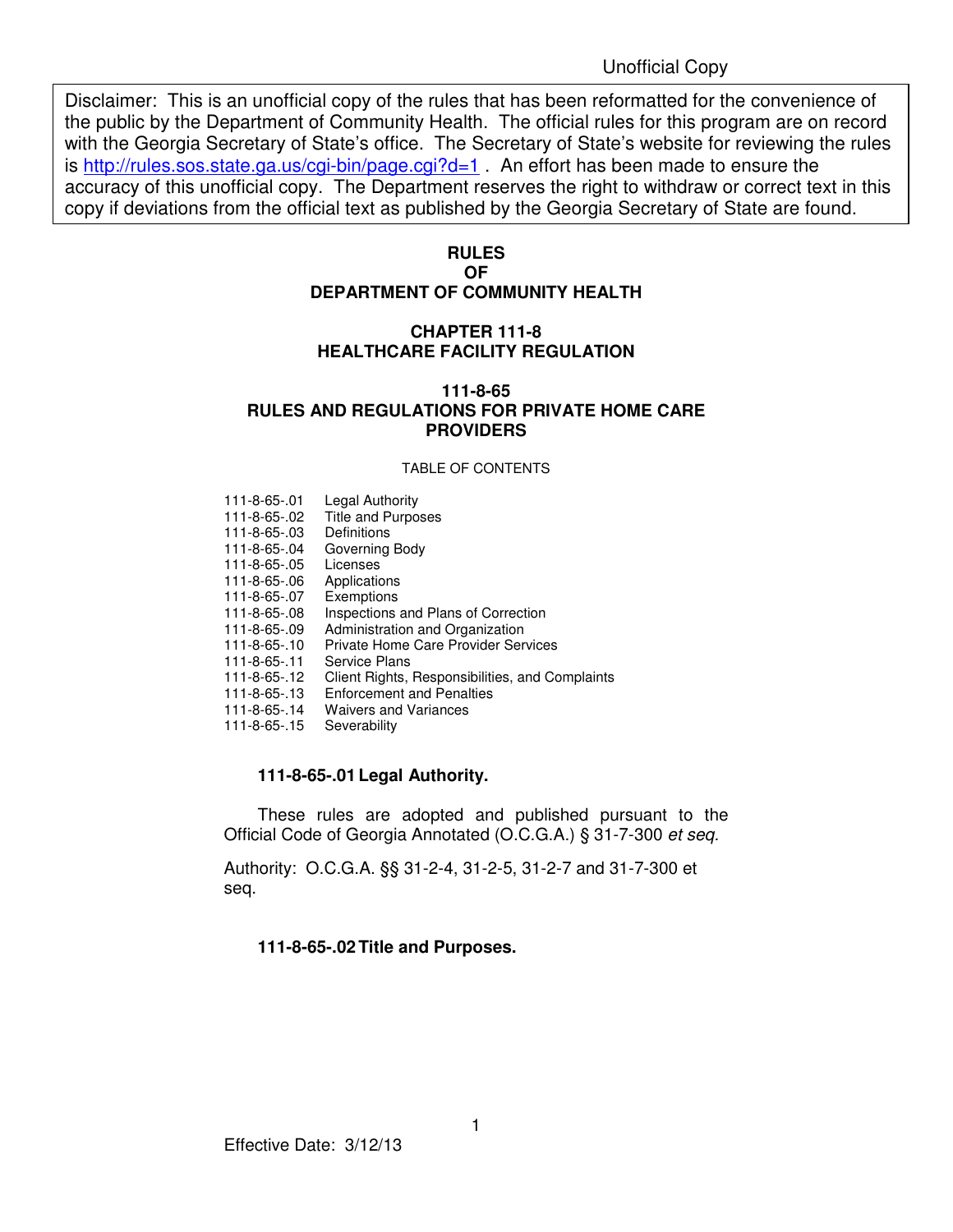These rules shall be known as the Rules and Regulations for Private Home Care Providers. The purposes of these rules are to provide for the licensing and inspection of private home care providers.

Authority: O.C.G.A. §§ 31-2-5, 31-2-7 and 31-7-300 et seq.

#### **111-8-65-.03 Definitions.**

In these rules, unless the context otherwise requires, the words and phrases set forth herein shall mean the following:

(a) "Ambulation and transfer" means the acts of moving or walking about or walking or being moved from place to place with or without assistance.

In these rules, unless the context otherwise requires, the words and phrases set forth herein shall mean the following. . .

(b) "Applicant" means:

1. When the private home care provider is owned by a sole proprietorship, the individual proprietor shall be the applicant for the license, complete the statement of responsibility and serve as the licensee;

2. When the private home care provider is owned by a partnership, the general partners shall be the applicant for the license, complete the statement of responsibility and serve as the licensee;

3. When the private home care provider is owned by an association limited liability company (LLC), the governing body of the association or LLC shall authorize the application for the license and complete the statement of responsibility and the association shall serve as the licensee; and

4. When the private home care provider is owned by a corporation, the governing body of the corporation shall authorize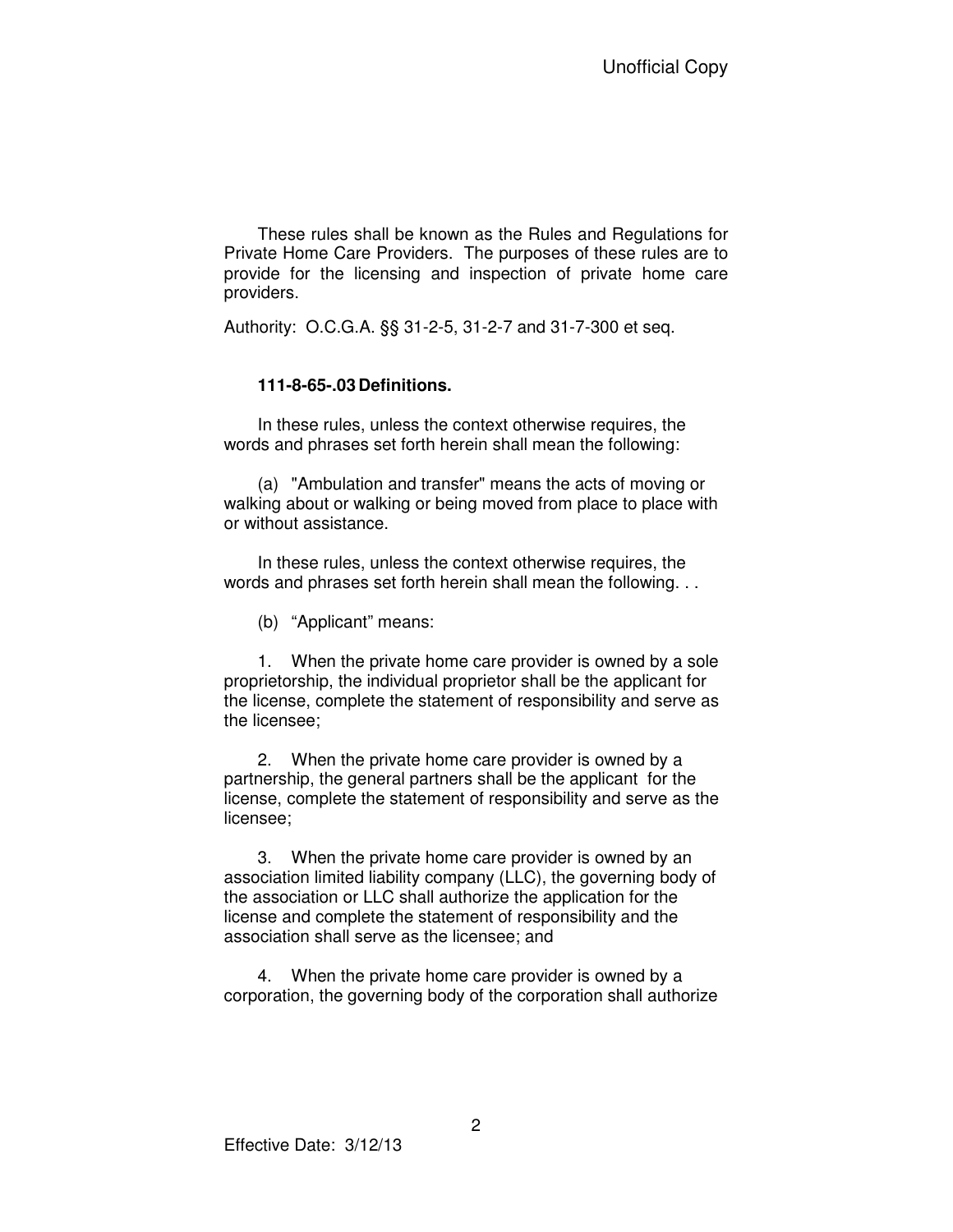the application for the license and complete the statement of responsibility and the corporation shall serve as the licensee.

(c) "Companion or sitter tasks" means the following tasks which are provided to elderly, handicapped, or convalescing individuals: transport and escort services; meal preparation and serving; and household tasks essential to cleanliness and safety.

(d) "Criminal history background check" means a search as required by law of the criminal records maintained by law enforcement authorities to determine whether the applicant has a criminal record as defined in these rules.

- (e) "Criminal record" means:
- 1. Conviction of a crime; or
- 2. Arrest, charge, and sentencing for a crime where:
- (i) A plea of nolo contendere was entered to the charge; or

(ii) First offender treatment without adjudication of guilt pursuant to the charge was granted; or

(iii) Adjudication or sentence was otherwise withheld or not entered on the charge; or

3. Arrest and being charged for a crime if the charge is pending, unless the time for prosecuting such crime has expired pursuant to Chapter 3 of Title 17 O.C.G.A.

(f) "Department" means the Department of Community Health.

(g) "Director" means the chief administrative or executive officer or manager.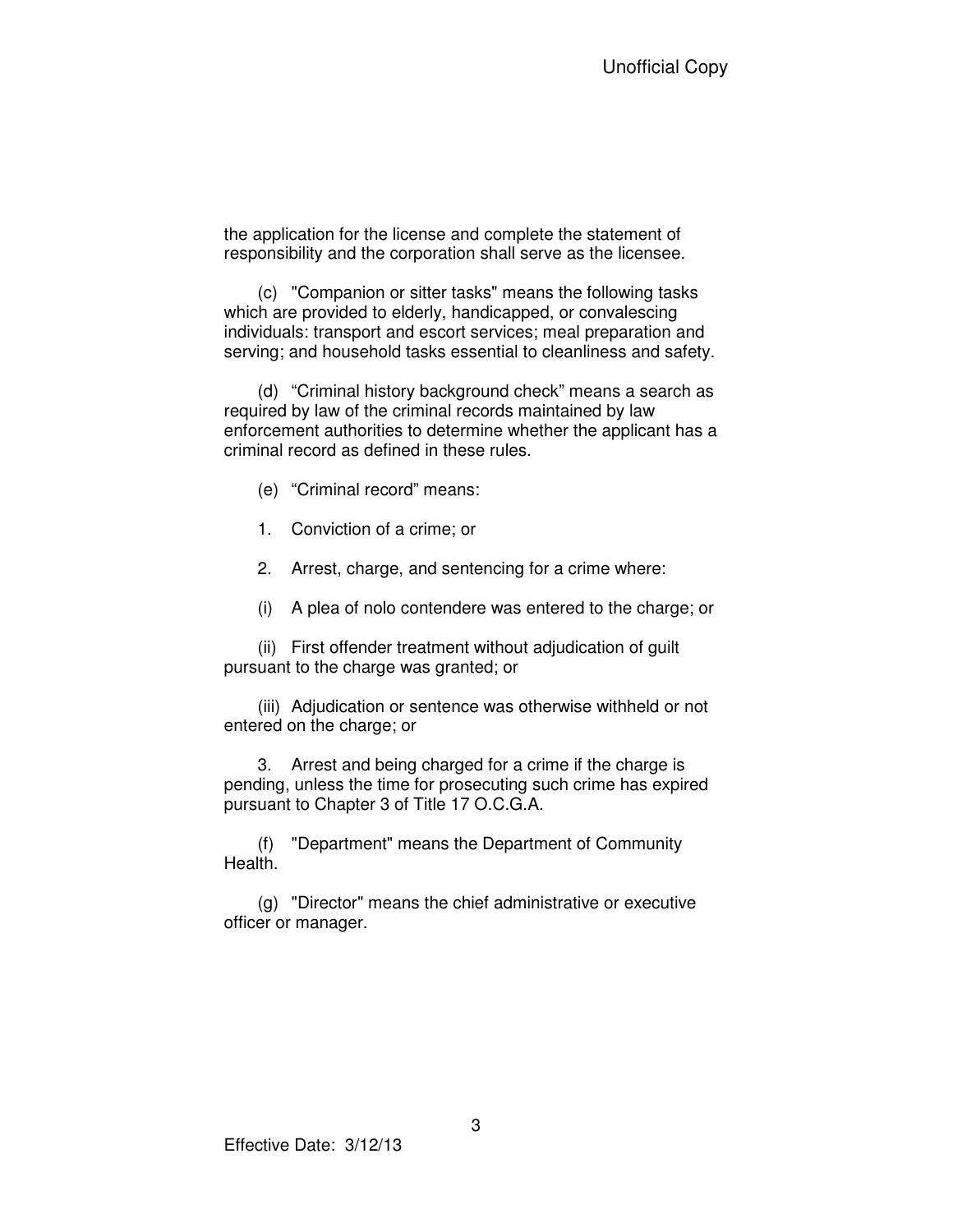(h) "Home health agency" means a facility licensed as a home health agency in accordance with the applicable licensing statutes and associated rules.

(i) "Home management" means those activities normally performed by a homemaker for the maintenance of a home's essential services, including but not limited to activities such as meal planning, shopping, and bill paying; any employee that is authorized unlimited access to a client's personal funds for home management shall be bonded through the provider.

(j) "Housekeeping or housekeeping tasks" means those activities performed for the upkeep and cleanliness of the home, including but not limited to such activities as laundry, changing linens, trash disposal, and cleaning.

(k) "Inspection" means any examination by the department or its representatives of a provider, including but not necessarily limited to the premises, and staff, persons in care, and documents pertinent to initial and continued licensing so that the department may determine whether a provider is operating in compliance with licensing requirements for has violated any licensing requirements. The term inspection includes any survey, monitoring visit, complaint investigation, or other inquiry conducted for the purposes of making a compliance determination with respect to licensing requirements.

(l) "Medically frail or medically compromised client" means a client whose health status, as determined by appropriate provider staff in accordance with accepted standards of practice, is likely to change or has changed because of a disease process, injury, disability or advanced age and underlying disease process(es).

(m) "Medically related activities" means activities such as but not limited to observing and reporting changes in a client's condition, arranging trips to the doctor, picking up prescription drugs, accompanying clients on medical appointments, documenting client's food and/or liquid intake or output, reminding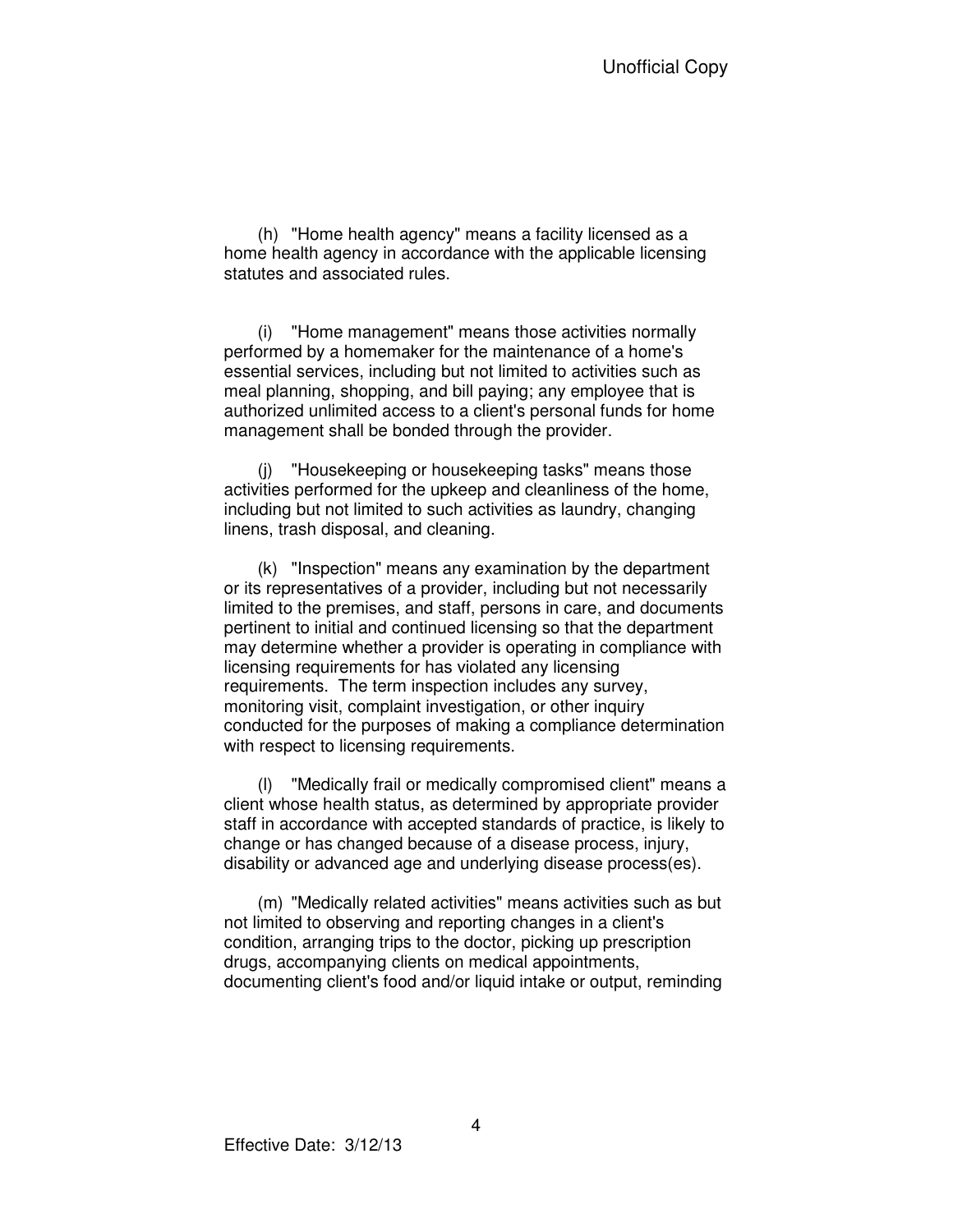clients to take medication, and assisting with self-administration of medication; such activities shall not include professional services that are subject to regulation under professional practice and licensing statutes and associated rules.

(n) "Owner" means any individual or any person affiliated with the corporation, partnership, or association with 10 percent or greater ownership interest in a business or agency licensed as a private home care provider and who:

1. Purports to or exercises authority of an owner in the business or agency;

2. Applies to operate or operates the business or agency; or

3. Enters into a contract to acquire ownership of such a business or agency.

(o) "Personal care home" means a facility licensed as a personal care home in accordance with the applicable licensing statutes and associated rules.

(p) "Personal care tasks" means assistance with bathing, toileting, grooming, shaving, dental care, dressing, and eating; and may include but are not limited to proper nutrition, home management, housekeeping tasks, ambulation and transfer, and medically related activities, including the taking of vital signs only in conjunction with the above tasks.

(q) "Private home care provider" means any person, business entity, corporation, or association, whether operated for profit or not for profit, that directly provides or makes provision for private home care services through:

1. its own employees or agents;

2. contractual arrangements with independent contractors;

or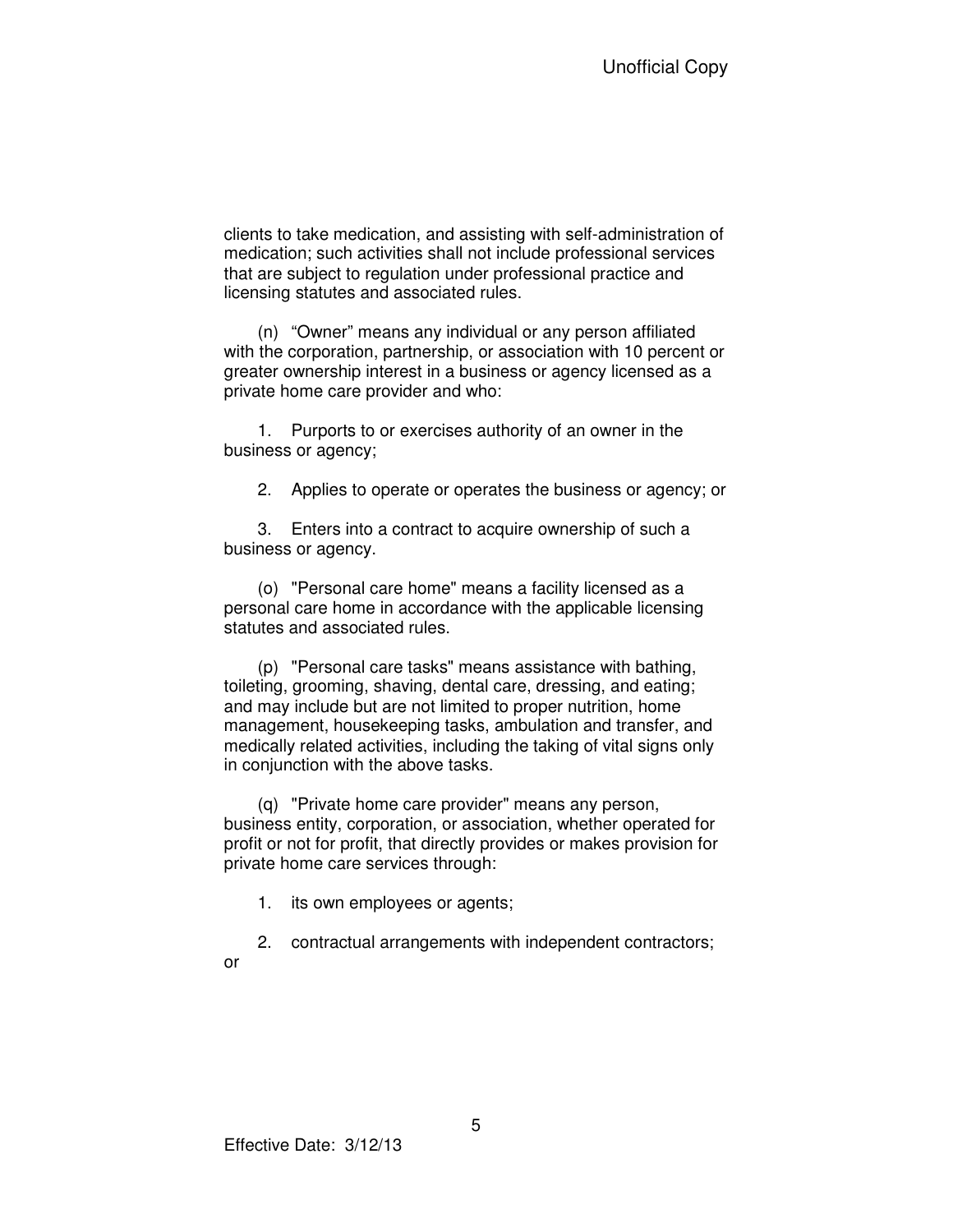3. referral of other persons to render home care services, when the individual making the referral has ownership or financial interest in the delivery of those services by those other persons who would deliver those services.

(r) "Private home care services" means those items and services provided at a patient's residence that involve direct care to that patient and includes, without limitation, any or all of the following:

1. nursing services, provided that such services can only be provided by a person licensed as a Registered Professional Nurse or Licensed Practical Nurse in accordance with applicable professional licensing statutes and associated rules;

- 2. personal care tasks; and
- 3. companion or sitter tasks.

4. Private home care services shall not include physical, speech, or occupational therapy; medical nutrition therapy; medical social services; or home health aide services provided by a home health agency.

(s) "Records check application" means two sets of classifiable fingerprints, a records search fee to be established by the department by rule and regulation, payable in such form as the department may direct to cover the cost of a fingerprint records check, and an affidavit by the applicant disclosing the nature and date of any arrest, charge, or conviction of the applicant for the violation of any law, except for motor vehicle parking violations, whether or not the violation occurred in this state, and such additional information as the department may require.

(t) "Residence" means the place where an individual makes that person's permanent or temporary home, whether that person's own apartment or house, a friend or relative's home, or a personal care home, but shall not include a hospital, nursing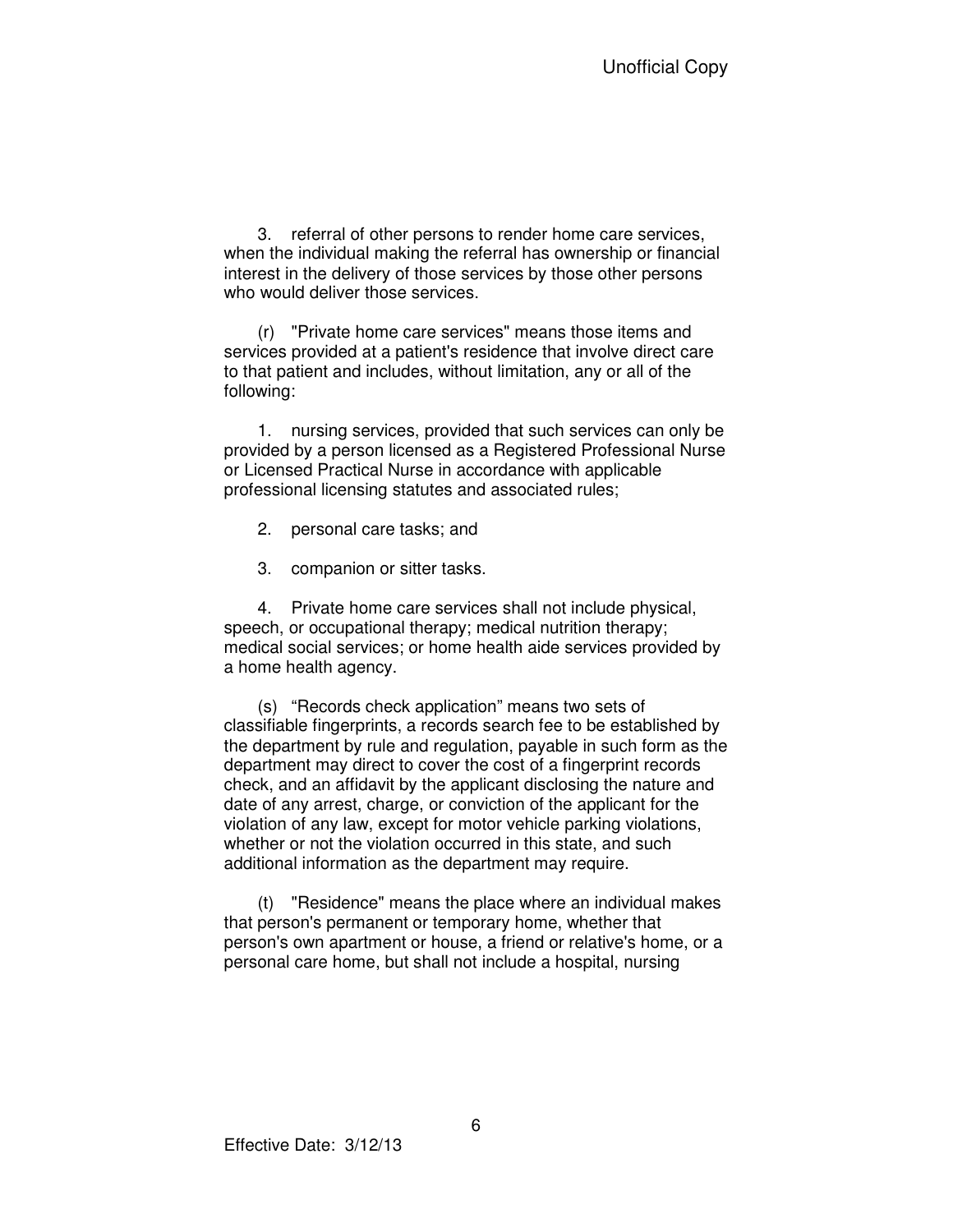home, hospice, or other health care facility licensed under O.C.G.A. § 31-7-1 et seq.

(u) "Responsible Party" means any person authorized in writing by the client or appointed by an appropriate court to act upon the client's behalf; the term shall include a family member of a physically or mentally impaired client unable to grant the above authorization.

(v) "Satisfactory criminal history background check determination" means a written determination that a person for whom a records check was performed was found to have no criminal record which includes one of the covered crimes outlined in O.C.G.A. § 31-2-9, if applicable.

(w) "Transport and escort services" means accompanying clients or providing or arranging transportation for clients to places outside of their residences for purposes such as appointments, entertainment, exercise, recreation, shopping, or social activities. If the mode of transportation is not owned by the client and is operated by an employee of the provider, the provider shall either obtain a signed waiver by the client of any claims for damages arising out of the operation of the vehicle or make reasonable efforts to insure that there is current motor vehicle insurance that will provide medical coverage for the client, in the event that the vehicle is involved in an accident causing injuries to the client.

(x) "Unsatisfactory criminal history background check determination" means a written determination that a person for whom a records check was performed has a criminal record which includes one of the covered crimes outlined in O.C.G.A. § 31-2-9, if applicable.

Authority: O.C.G.A. §§ 31-2-5, 31-2-7 and 31-7-300 et seq.

**111-8-65-.04 Governing Body.**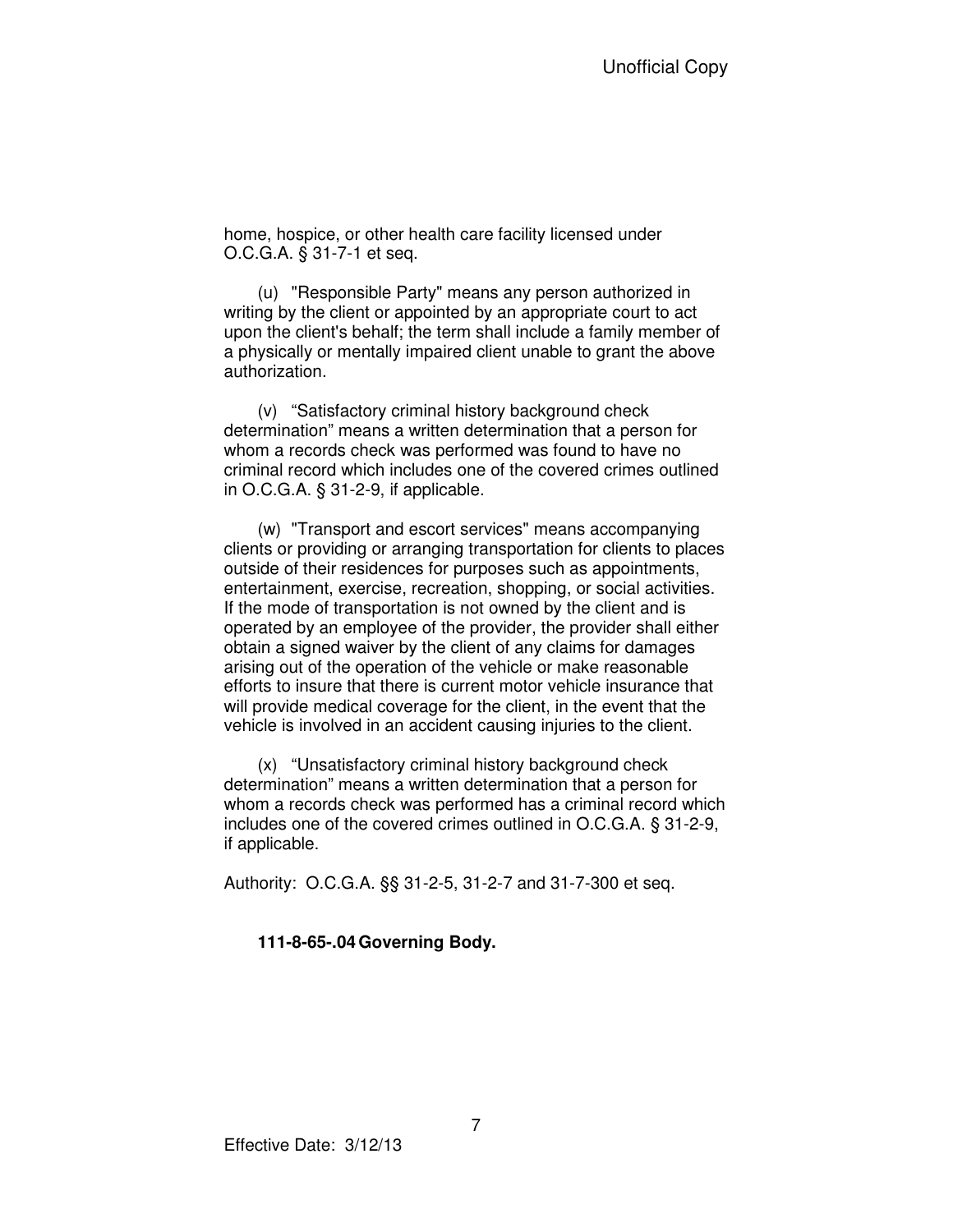Each private home care provider shall have a governing body empowered and responsible to determine all policies and procedures and to ensure compliance with these rules.

Authority: O.C.G.A. §§ 31-2-5, 31-2-7 and 31-7-300 et seq.

#### **111-8-65-.05 Licenses.**

(1) No private home care provider shall operate without a license or provisional license issued by the department.

(a) A license shall be issued and renewed periodically by the department upon a providers' compliance with these rules and shall remain in force and effect until the license expires or is suspended, revoked or limited.

(b) Prior to the issuance of any new license, the owner of the business or agency applying for the license shall be required to submit a records check application so as to permit the department to obtain a criminal history background check.

1. An owner may not be required to submit a records check application if a determination is made by the Department that the owner does not do any of the following:

(i) Maintains an office at the location where services are provided to clients;

(ii) Resides at a location where services are provided to clients;

(iii) Has direct access to persons receiving care; nor

(iv) Provides direct personal supervision of personnel by being immediately available to provide assistance and direction during the time services are being provided.

2. In lieu of a records check application, the owner may submit evidence, satisfactory to the department, that within the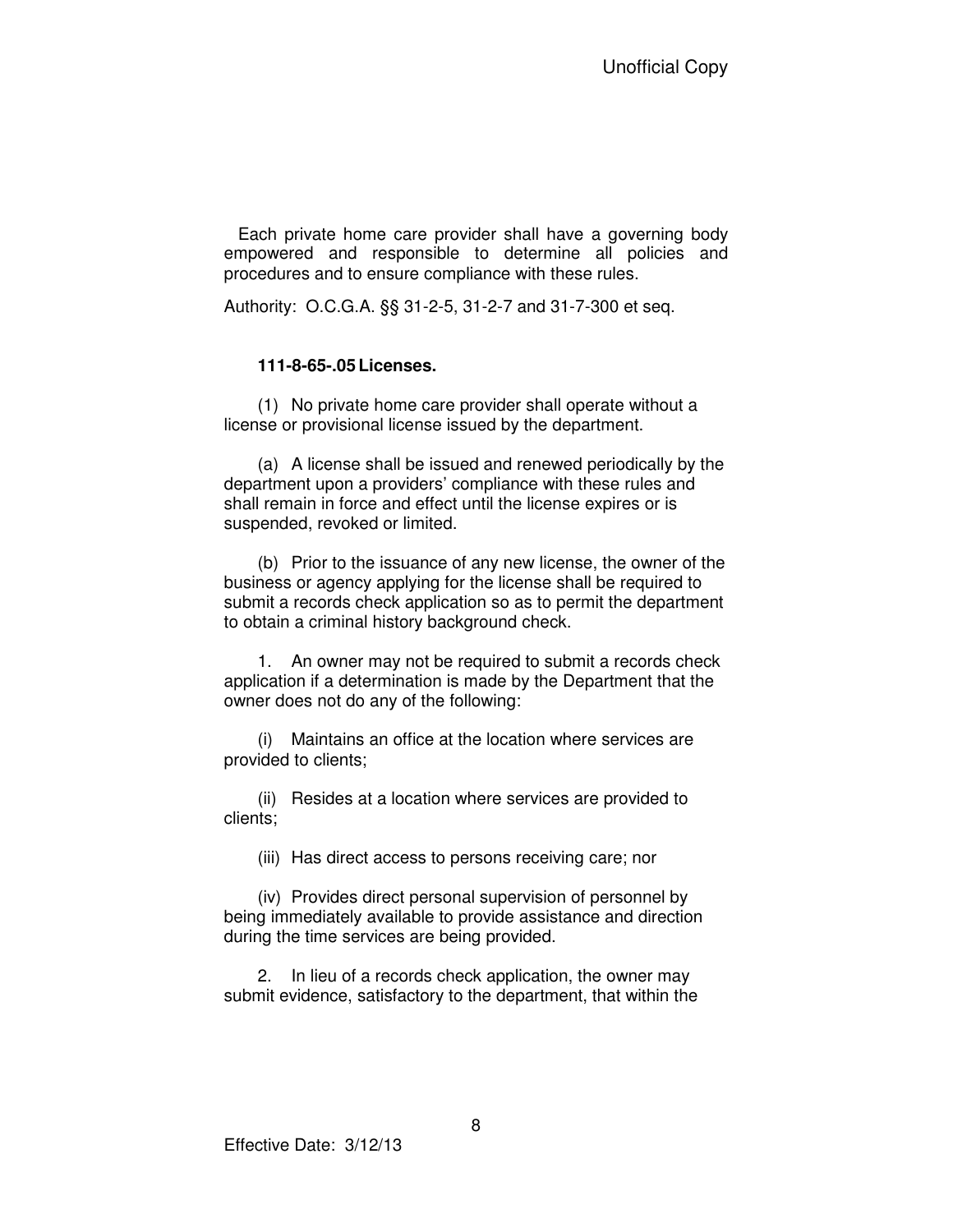immediately preceding 12 months the owner has received a satisfactory criminal records check determination.

(c) A private home care provider license shall not be issued, and any issued license shall be revoked, where it has been determined that the owner has received an unsatisfactory criminal records check determination involving any of the following covered crimes, as outlined in O.C.G.A. 49-2-14.1 et seq.:

1. A violation of Code Section 16-5-1, relating to murder and felony murder;

2. A violation of Code Section 16-5-21, relating to aggravated assault;

3. A violation of Code Section 16-5-70, relating to aggravated battery;

4. A violation of Code Section 16-5-70 relating to cruelty to children;

5. A violation of Code Section 16-5-100, relating to cruelty to a person 65 year of age or older;

6. A violation of Code Section 16-6-1, relating to rape;

7. A violation of Code Section 16-6-2, relating to aggravated sodomy;

8. A violation of Code Section 16-6-4, relating to child molestation;

9. A violation of Code Section 16-6-5, relating to enticing a child for indecent purposes;

10. A violation of Code Section 16-6-5.1, relating to sexual assault against persons in custody, detained persons, or patients in hospitals or other institutions;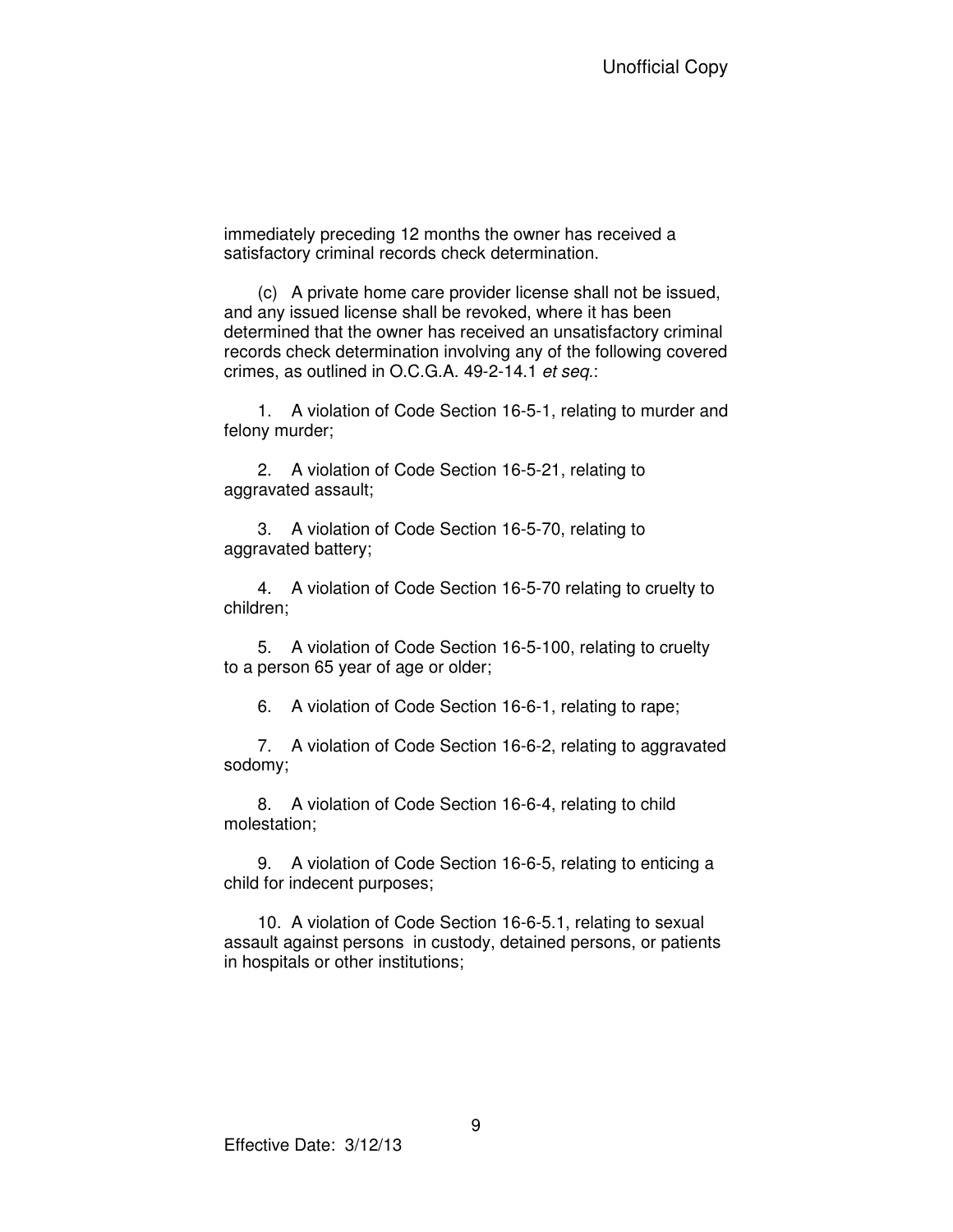11. A violation of Code Section 16-6-22.2, relating to aggravated sexual battery;

12. A violation of Code Section 16-8-41, relating to armed robbery;

13. A violation of Code Section 30-5-8, relating to abuse, neglect, or exploitation of a disabled adult or elder person; or

14. Any other offense committed in another jurisdiction that, if committed in this state, would be deemed to be a crime listed in this paragraph without regard to its designation elsewhere;

(d) An owner holding a valid private home care provider license issued on or before June 30, 2007 shall be required to obtain a fingerprint records check determination no later than December 31, 2008.

1. An owner holding a valid private home care provider license issued on or before June 30, 2007 who has received an unsatisfactory criminal records determination which includes any one of the covered crimes listed in Rule .05(c)(1)-(14) above, shall not have the license revoked prior to a hearing being held before a hearing officer pursuant to Chapter 13 of Title 50, the 'Georgia Administrative Procedures Act'.

2. An owner with a valid private home care provider license who acquires a criminal record for any of the crimes listed in Rule  $.14(7)(c)(1)-(14)$  above subsequent to the effective date of these rules shall disclose the criminal record to the department. (e) If at any time the department has reason to believe an owner holding a valid license has been arrested, charged, or convicted of any of the covered crimes listed in Rule .14(7)(c)(1)-(14) above, the department shall require the owner to submit a records check application immediately for determination of whether a revocation action is necessary.

(f) A provisional license may be issued by the department on a conditional basis for one of the following reasons: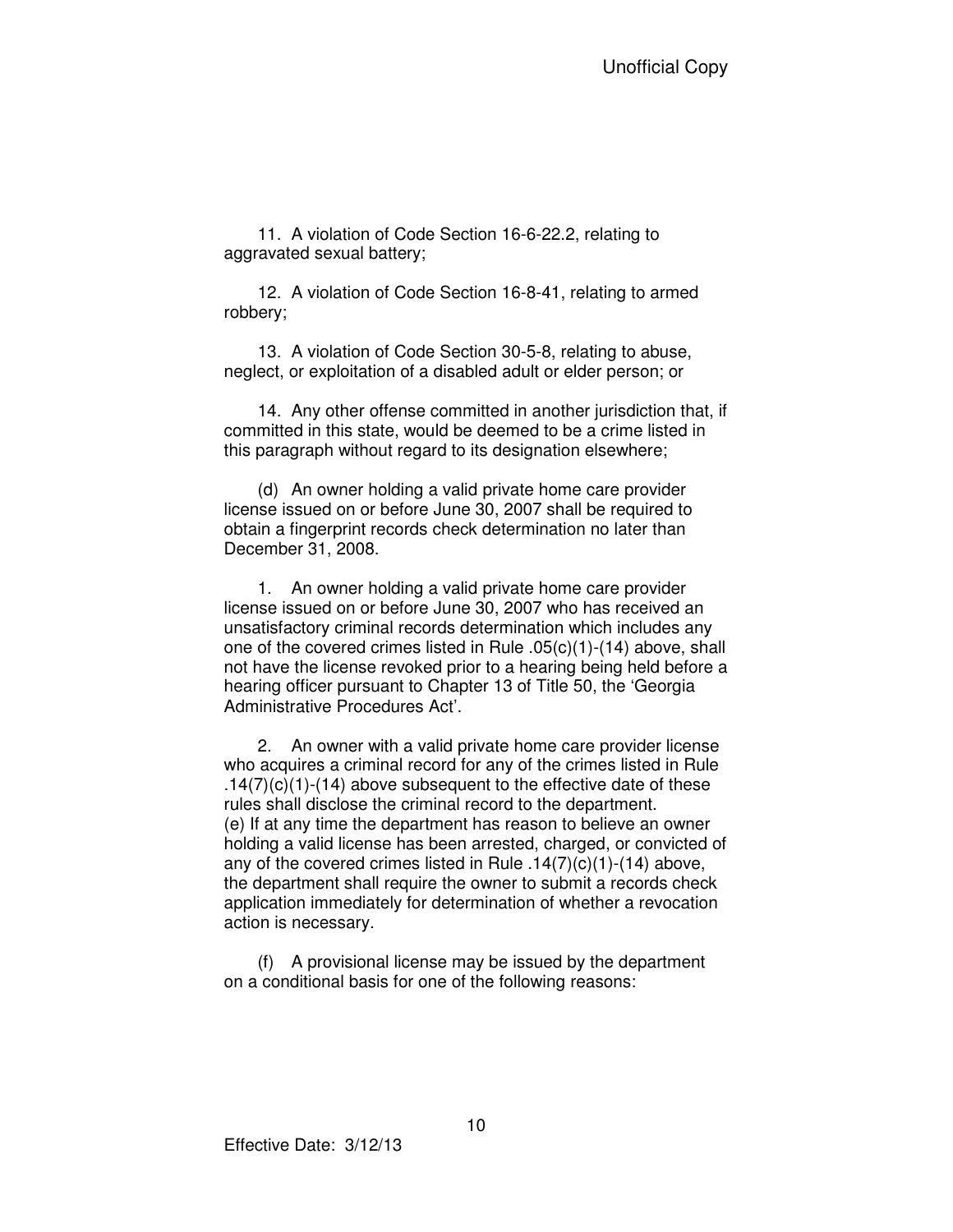1. To allow a newly established provider a reasonable, but limited, time to demonstrate that its operational procedures comply with these rules; or

2. To allow an existing provider a reasonable length of time to comply with these rules and regulations, provided that the provider shall present a plan of improvement acceptable to the department.

(2) Qualifications Requirement. In order to obtain or retain a license or provisional license, the provider's administrator and its employees must be qualified, as defined in these rules, to direct or work in a program. However, the department may require additional reasonable verification of the qualifications of the administrator and employees either at the time of application for a license or provisional license or at any time during the license period whenever the department has reason to believe that an administrator or employee is not qualified under these rules to direct or work in a program.

(a) If a governing body maintains offices as a private home care provider in more than one location, then each location shall be separately licensed.

(b) The license shall be prominently and appropriately displayed at the private home care providers licensed location.

(c) No license issued under these rules is assignable or transferable. Each license or provisional license shall be returned to the department in cases of changes in name, location, ownership or governing body or if suspended, revoked, or limited. The department shall be provided 15 days notice in advance of any providers change in location.

Authority: O.C.G.A. §§ 31-2-5, 31-2-7, 31-2-9 and 31-7-300 et seq.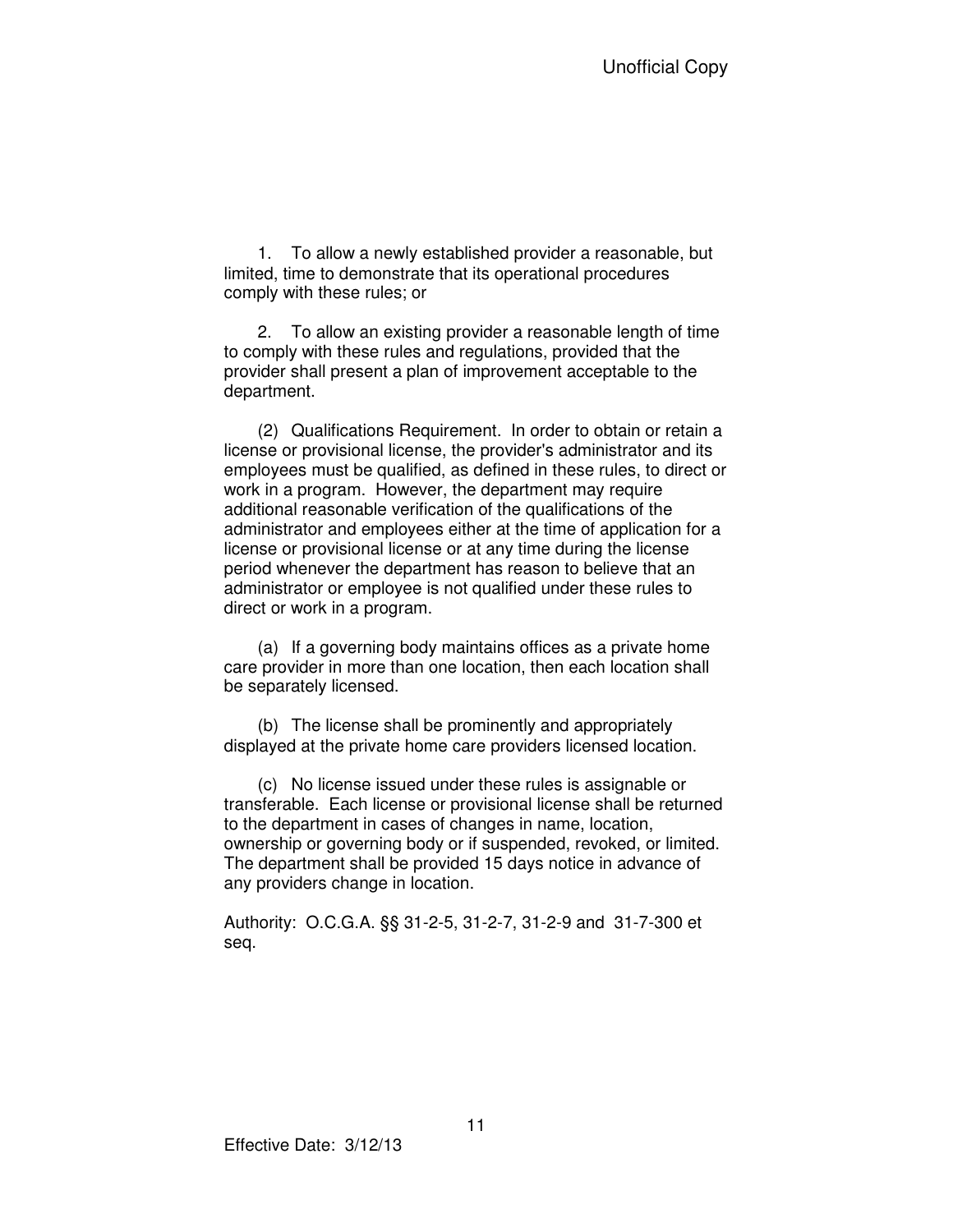#### **111-8-65-.06 Applications.**

(1) Initial applications for a license as a private home care provider must be submitted to the department on forms provided by the department, and shall include the submission of an application fee and a license fee established by the Board of Community Health, and a records check application for the owner. Such application shall include a description of the private home care provider services to be offered by the applicant and the geographic area that will be served.

(2) Renewal of Licenses. Licenses shall be renewed by the department periodically from the date of initial issuance upon submission of a renewal application, and a license renewal fee established by the Board of Community Health. Such renewal application shall include a description of the private home care provider services offered by the licensee and the geographic area served.

(3) Fees. Fees shall be reasonable and shall be set so that the total of the fees approximates the total of the direct and indirect costs to the state of the licensing program. Fees may be refunded for good cause as determined by the department.

(4) False or Misleading Information. The application for any license or renewal must be truthfully and fully completed. In the event that the department has reason to believe that any application has not been completed truthfully, the department may require additional reasonable verification for the facts alleged. The department may refuse to issue or renew any license where false statements have been made in connection with the application or any other documents required by the department.

Authority: O.C.G.A. §§ 31-2-4, 31-2-5, 31-2-8 and 31-7-300 et seq.

**111-8-65-.07 Exemptions.**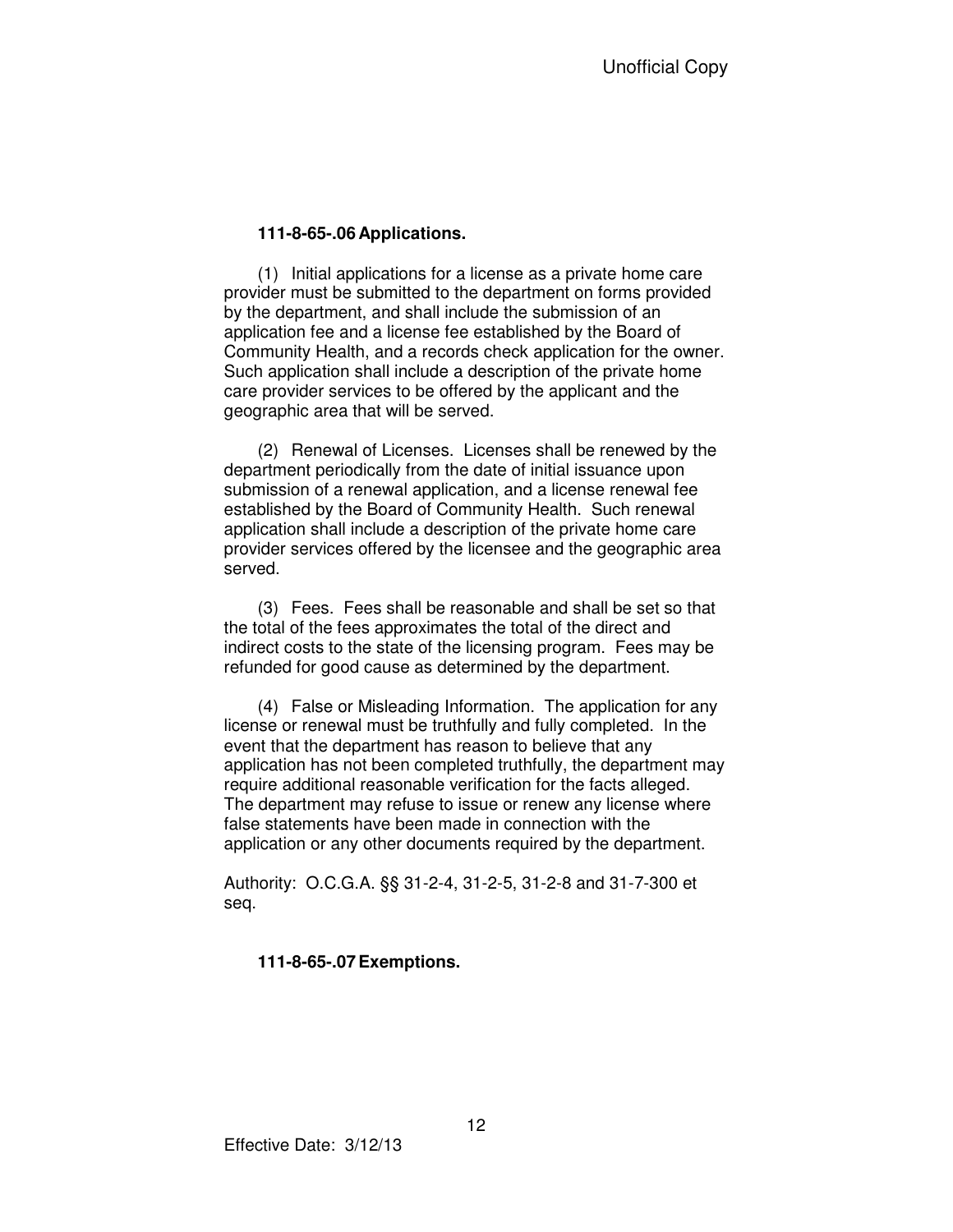(1) These rules shall not apply to private home care services which are provided under the following conditions:

(a) When those services are provided directly by an individual, either with or without compensation, and not by agents or employees of the individual and not through independent contractors or referral arrangements made by an individual who has ownership or financial interest in the delivery of those services by others who would deliver those services.

(b) When those services are home infusion therapy services and the intermittent skilled nursing care is provided only as an integral part of the delivery and infusion of pharmaceuticals; however, such skilled nursing care, whether hourly or intermittent, which provides care licensed by these rules beyond the basic delivery and infusion of pharmaceuticals is not exempt;

(c) When those services are provided through the temporary placement of professionals and paraprofessionals to perform those services in places other than a person's residence;

(d) When those services are provided by home health agencies which are licensed under state law;

(e) When those services are provided in a personal care home by the staff of the personal care home; and

(f) When those services are services within the scope of practice of pharmacy and provided by persons licensed to practice pharmacy.

(g) RESERVED.

(2) A certificate of need issued pursuant to O.C.G.A. § 31-6- 1 et seq. is not required for licensure so long as the provider does not operate as a licensed home health agency or personal care home.

Authority: O.C.G.A. §§ 31-7-305 and 31-7-307.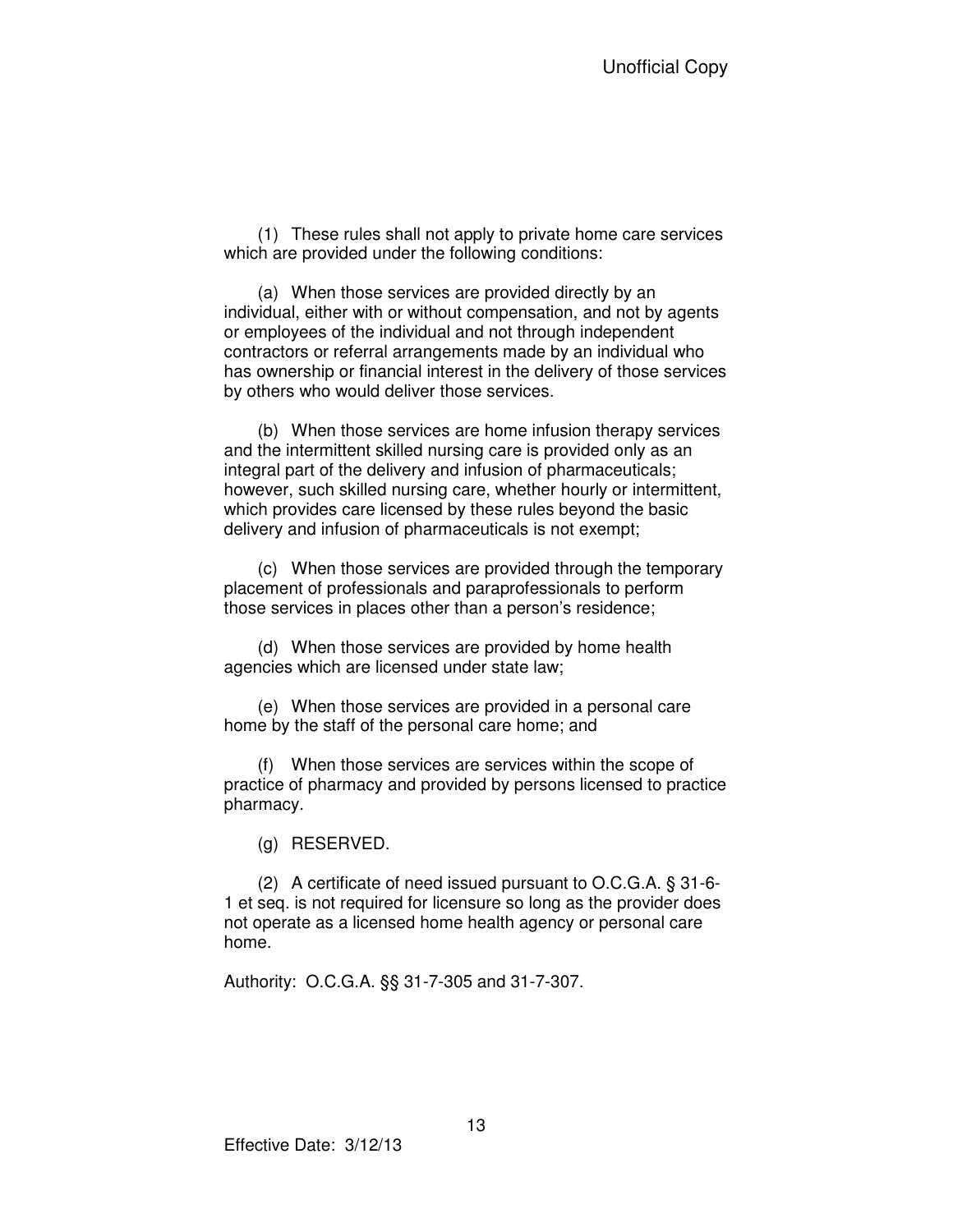## **111-8-65-.08 Inspections and Plans of Correction.**

(1) Providers shall be inspected by the department periodically; provided, however, the department may exempt a provider from such periodic inspections if it is certified or accredited by a certification or accreditation entity recognized and approved by the department.

(a) A provider seeking exemption from on-site inspection shall be required to submit to the department documentation of certification or accreditation, including a copy of its most recent certification or accreditation report.

(b) Nothing contained herein shall be construed to prohibit the department from conducting inspections of any provider as the department determines necessary.

(2) Consent to Entry and Access. An application for a license or the issuance and renewal of any license by the department constitutes consent by the applicant or licensee and the owner of the premises for the department's representatives to enter the premises for the purpose of conducting any inspection during regular business hours.

(a) Department representatives shall be allowed reasonable and meaningful access to the provider's premises, all records relevant to licensure and all provider staff. Providers shall assist and cooperate in arranging for department representatives to have meaningful access to provider's clients who consent to be interviewed by department representatives in connection with any licensure activity.

(3) Cooperation with Inspection. All provider staff shall cooperate with any inspection conducted by the department and shall provide, without unreasonable delay, any documents to which the department is entitled hereunder.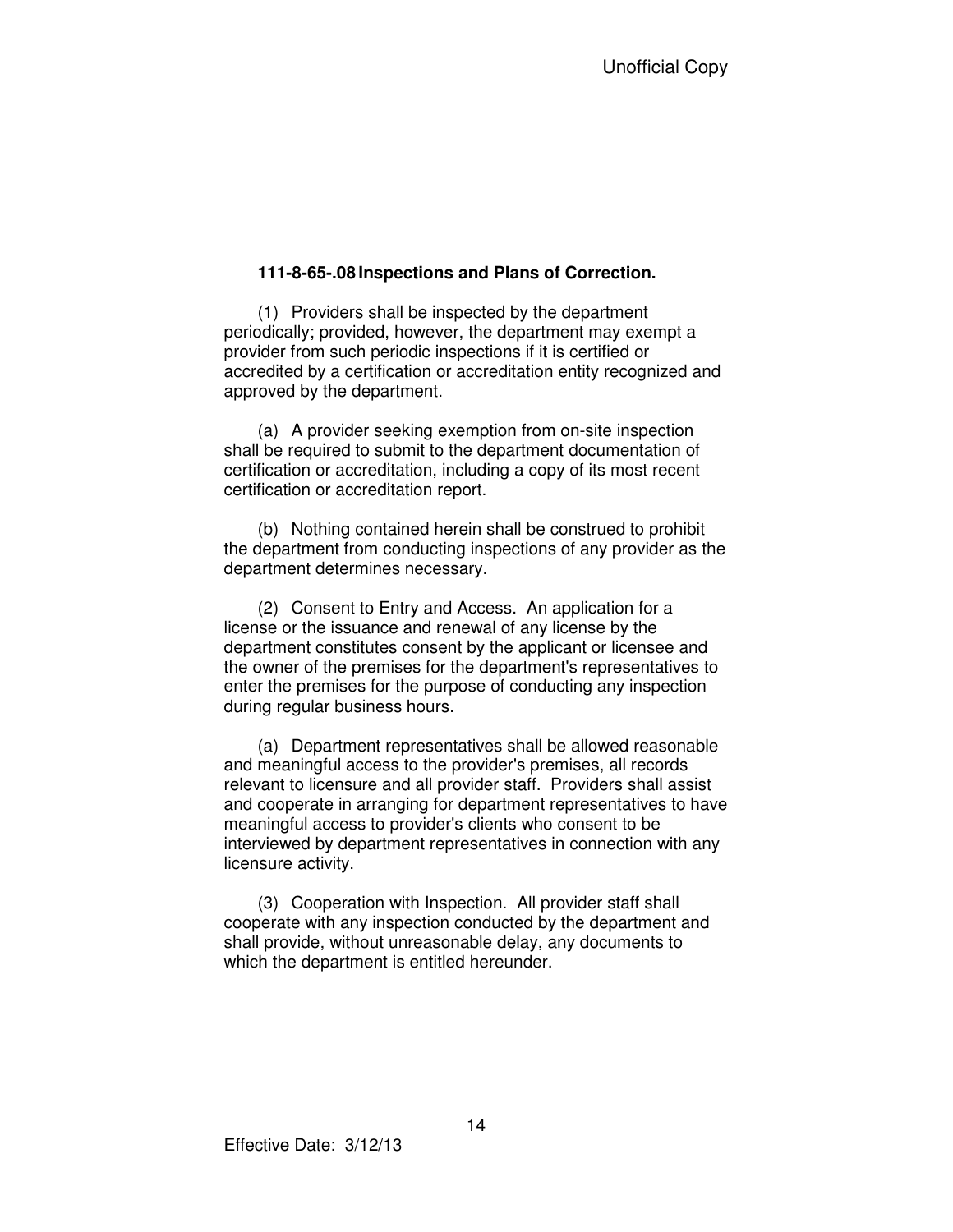(4) If as a result of the inspection, violations of these licensure regulations are identified, the provider will be given a written report of the inspection which identifies the licensure regulations violated. The provider must submit a written plan of correction (improvement) in response to the inspection report which states what the provider will do when to correct each of the violations identified. The provider may offer any explanation or dispute the findings of violations in the written plan of correction so long as an acceptable plan of correction is submitted within ten days of the receipt of the written report of licensure inspection.

Authority: O.C.G.A. §§ 31-2-5, 31-2-7, 31-2-8 and 31-7-300 et seq.

## **111-8-65-.09 Administration and Organization.**

(1) Services Description. A provider shall establish and implement written policies and procedures that define the scope of private home care services it offers and the types of clients it serves. No provider shall provide services that are prohibited by these rules, the applicable legal authority, or other laws.

(2) Service Agreements. No provider shall offer to provide a client any private home care services that it cannot reasonably expect to deliver in accordance with these rules.

(a) A provider shall establish and implement policies and procedures for service agreements. All services provided to a client shall be based on a written service agreement entered into with the client or the client's responsible party, if applicable. The service agreement must include the following:

1. Date that provider makes initial contact with client for services;

2. Date of referral, i.e. the date on which the provider received a specific request to deliver private home care services to a particular client;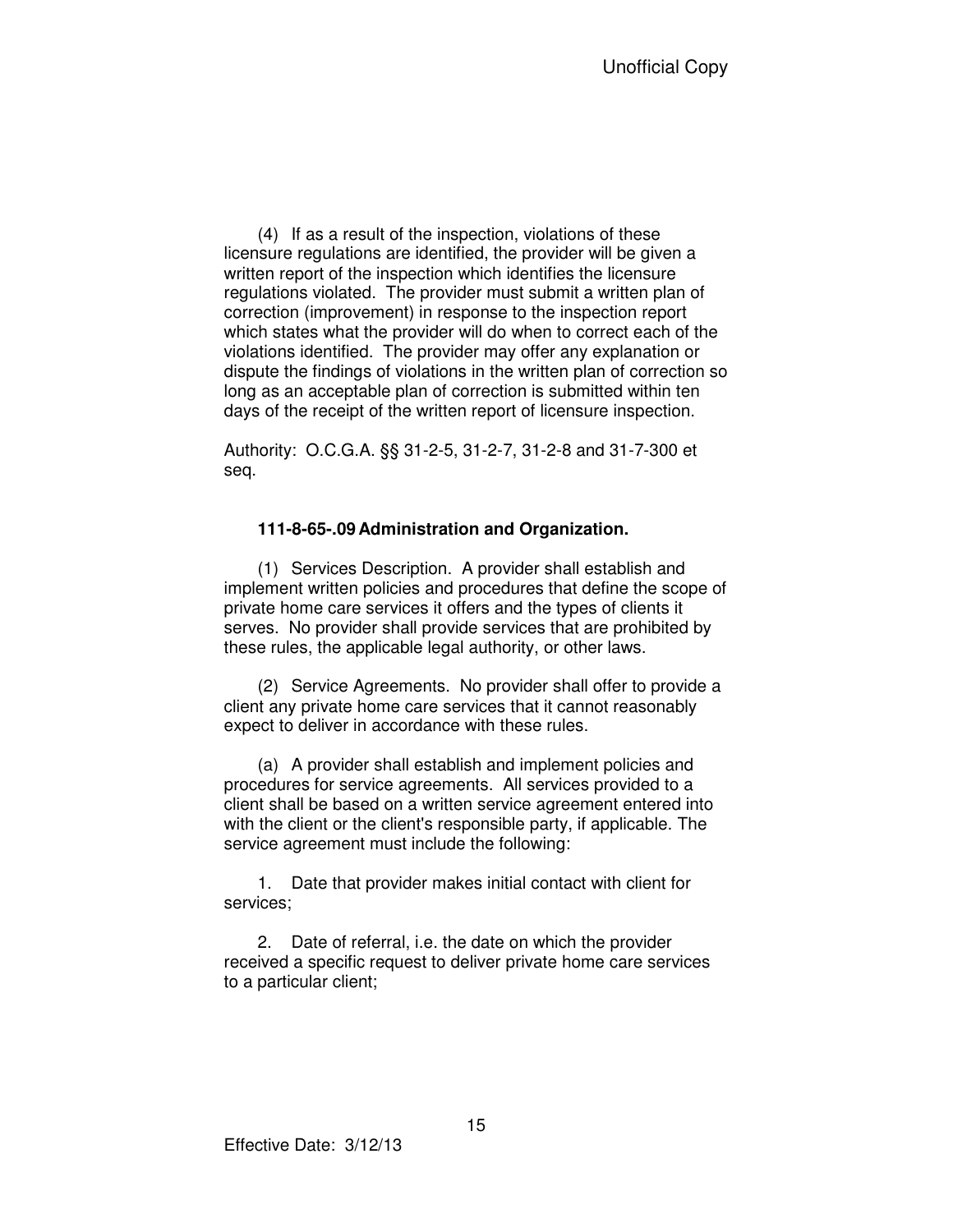3. Description of services needed as stated by client or responsible party, if applicable;

4. Description of services to be provided and expected frequency and duration of services;

5. Charges for such services, and mechanisms for billing and payment of such charges;

6. Acknowledgment of receipt of a copy of client's rights and responsibilities as outlined at rule .12;

7. A telephone number of the provider that a client can call for information, questions, or complaints about services supplied by the provider;

8. The telephone number of the state licensing authority, i.e. the department, to call for information or questions about the provider concerning a violation of licensing requirements that was not resolved to the client's satisfaction by complaining to the provider;

9. Authorization from client or responsible party, if applicable, for access to client's personal funds when home management services are to be provided and when those services include assistance with bill paying or any activities, such as shopping, that involve access to or use of such funds; similarly approved authorization for use of client's motor vehicle when services to be provided include transport and escort services and when the client's personal vehicle will be used;

10. Signatures for the provider's representative and the client or responsible party, if applicable, and date signed; if a client or responsible party refuses to sign the agreement, such refusal shall be noted on the agreement with an explanation from the provider's representative.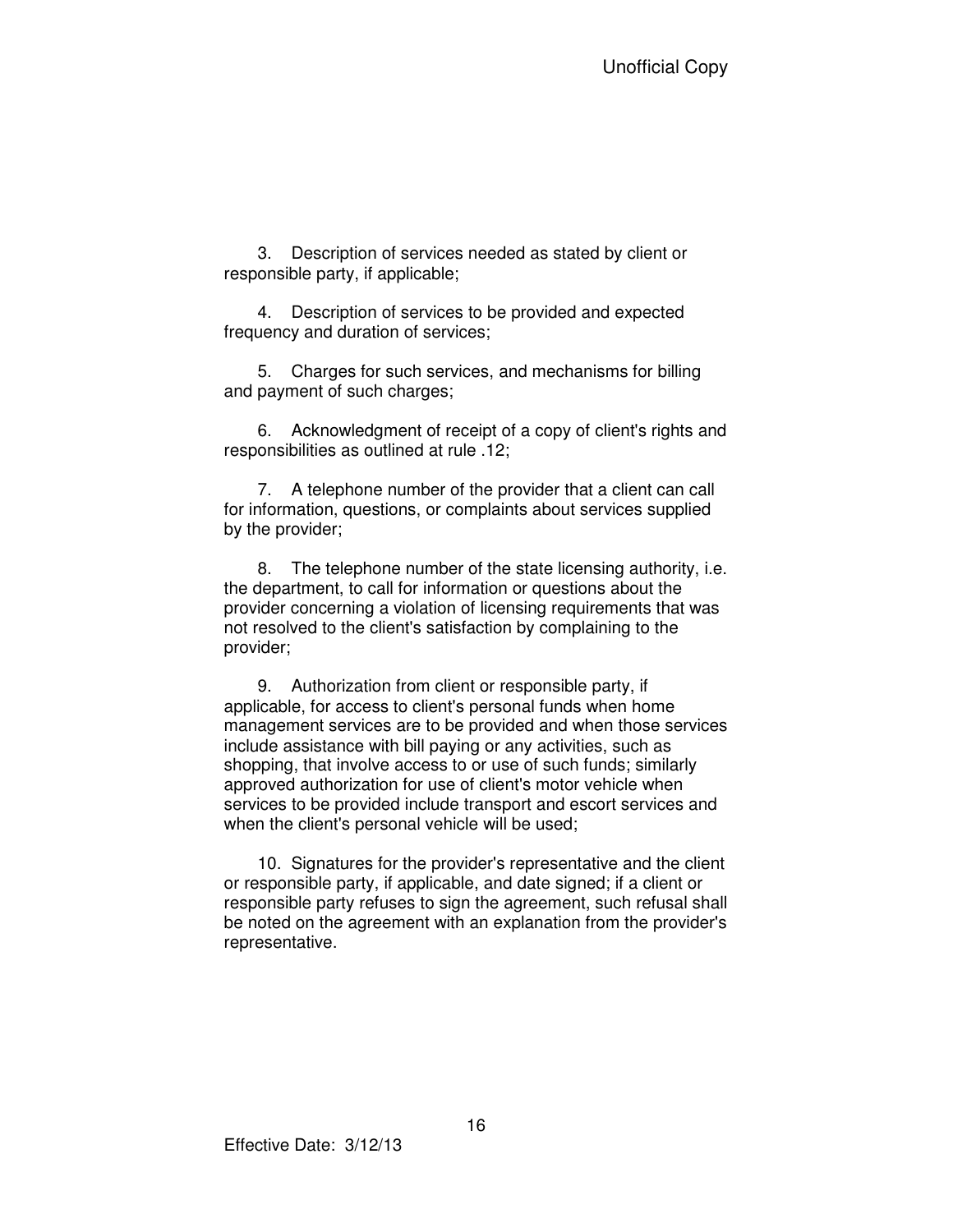(b) For new clients, such initial service agreements shall be completed not later than the second visit to the client's residence to provide services if the second visit occurs on a different day from the first visit or not later than seven calendar days after services are initially provided in the residence, whichever is earlier.

1. If the provider is unable to complete the service agreement for good cause, the provider will document such reason(s) in the client's file.

2. Subsequent revisions to the initial service agreement may be handled by the provider noting in the client's record the specific changes in service (e.g. addition or deletion of service, changes in frequency, or duration, or charge for services, etc.) that will occur and that the change was discussed with and agreed to by the client and/or responsible party, as appropriate, who signed the initial agreement prior to the change in services occurring.

(c) A client has the right to cancel any service agreement at any time and shall only be charged for services actually rendered prior to the time that the provider is notified of the cancellation. The provider may assess a reasonable charge for travel and staff time if notice of the cancellation of the service agreement is not provided in time to cancel the service prior to the provider's staff member arriving at the client's house to perform the service.

(3) Administrator. The governing body shall appoint an administrator who shall have full authority and responsibility for the operation of the private home care provider.

(a) Any administrator employed after the effective date of these rules must meet the following minimum qualifications:

1. Never have been shown by credible evidence (e.g. a court or jury, a department investigation, or other reliable evidence) to have abused, neglected, sexually assaulted, exploited, or deprived any person or to have subjected any person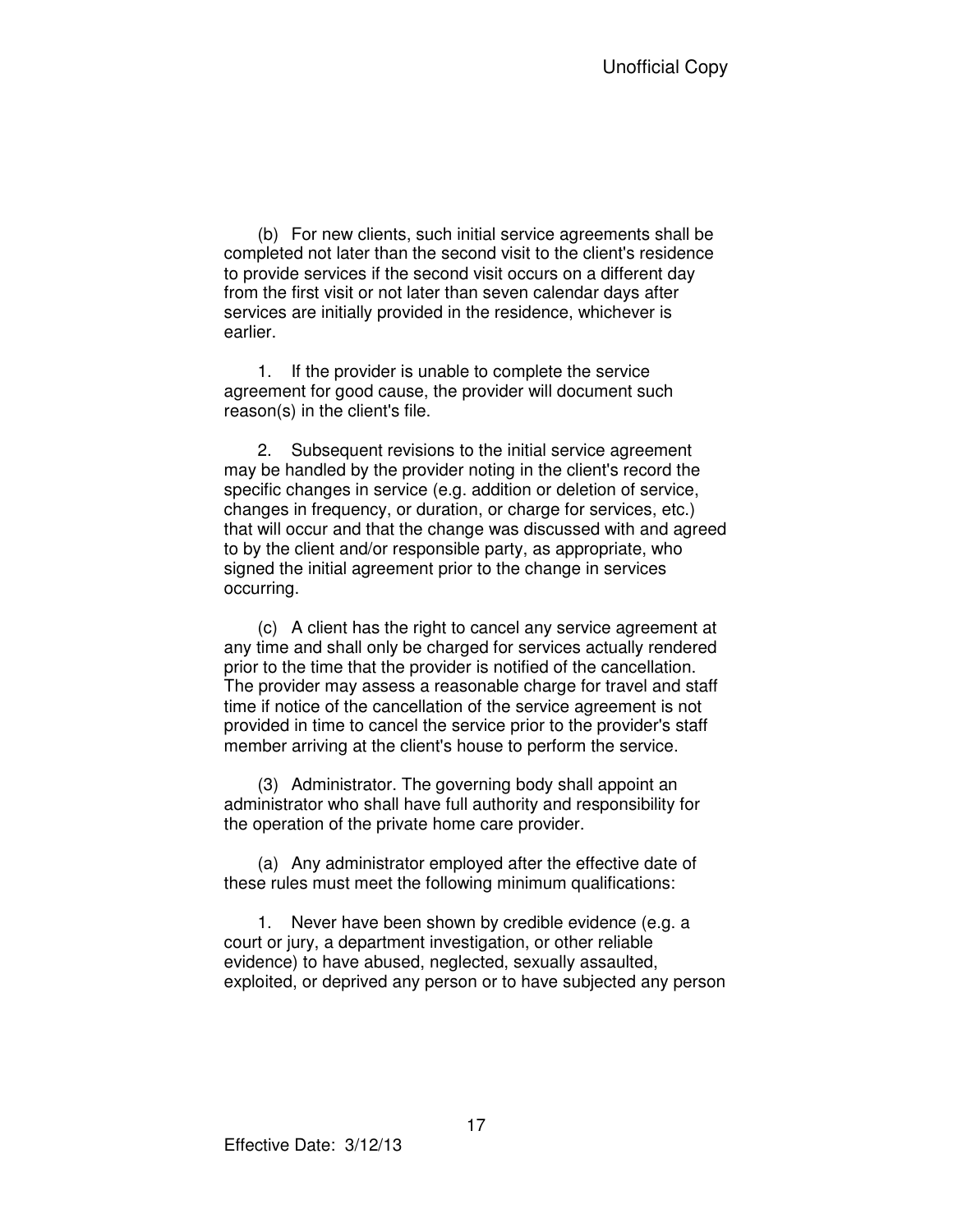to serious injury as a result of intentional or grossly negligent misconduct as evidenced by an oral or written statement to this effect obtained at the time of application;

2. Participate in the orientation and training required by these rules;

3. Not have made any material false statements concerning qualifications requirements either to the department or the provider.

(4) Record keeping.

(a) Client Records. A provider shall maintain a separate file containing all written records pertaining to the services provided for each client that it serves and the file shall contain the following:

1. Identifying information including name, address, telephone number, and responsible party, if any;

- 2. Current service agreement as described at rule .09(2);
- 3. Current service plan as described at rule .11;

4. Clinical and/or progress notes if the client is receiving nursing services that have been signed and dated by the staff providing the direct care;

5. Documentation of personal care tasks and companion or sitter tasks actually performed for the client;

6. Documentation of findings of home supervisory visits by the supervisor unless entered in service plan;

7. Any material reports from or about the client that relate to the care being provided to the client including items such as progress notes and problems reported by employees of the provider, communications with personal physicians or other health care providers, communications with family members or responsible parties, or similar items;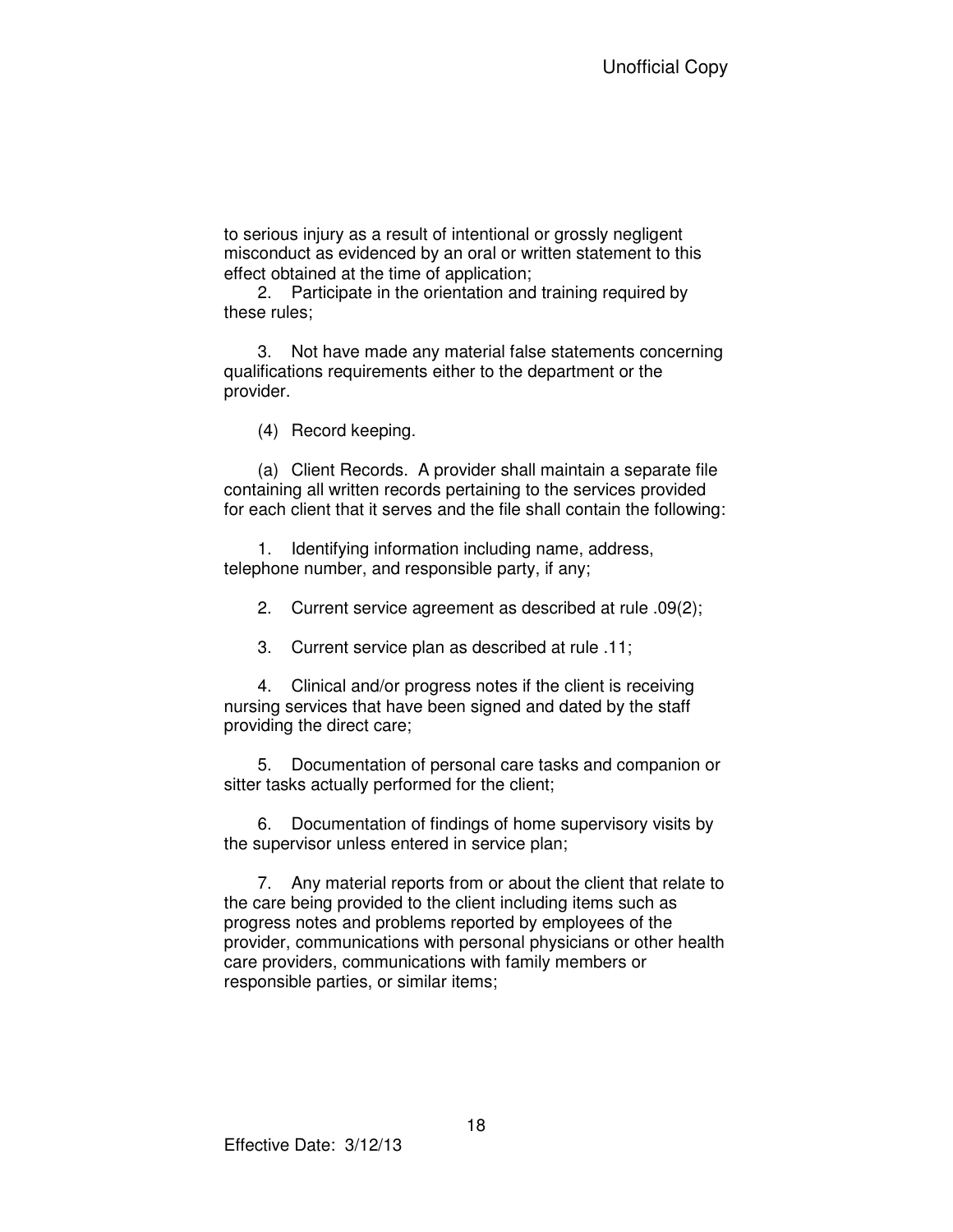8. The names, addresses, and telephone numbers of the client's personal physicians, if any; and

9. Date and source of referral.

(b) Retention and Confidentiality of Client Records. Written policies and procedures shall be established and implemented for the maintenance and security of client records specifying who shall supervise the maintenance of records, who shall have custody of records, to whom records may be released and for what purposes and how long the records will be retained.

1. At a minimum, all client records shall be retained for five years from the date of last service provided. The provider shall maintain the confidentiality of client records.

2. Employees of the provider shall not disclose or knowingly permit the disclosure of any information in a client record except to appropriate provider staff, the client, responsible party (if applicable), the client's physician or other health care provider, the department, other individuals authorized by the client in writing or by subpoena.

(c) Personnel Records. A provider shall maintain separate written records for each employee and the records shall include the following:

1. Identifying information such as name, address, telephone number, and emergency contact person(s);

2. A five year employment history or a complete employment history if the person has not been employed five years;

3. Records of qualifications;

4. Documentation of a satisfactory TB screening test upon employment and annually thereafter;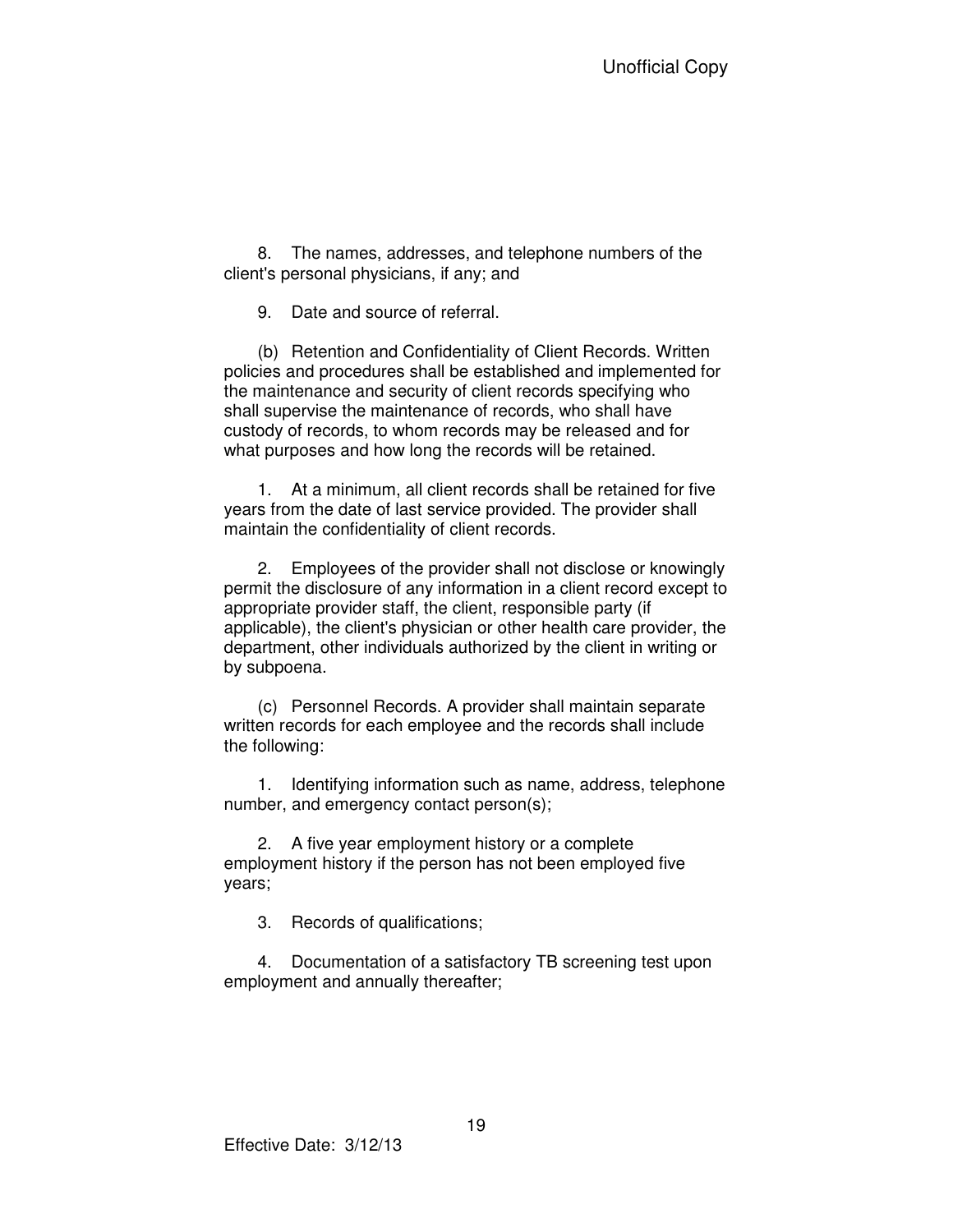5. Date of employment;

6. The person's job description or statements of the person's duties and responsibilities;

7. Documentation of orientation and training required by these rules;

8. Documentation of at least an annual performance evaluation;

9. Documentation of bonding if the employee performs home management services which permit unlimited access to the client's personal funds. (If bonding is provided through a universal coverage bond, evidence of bonding need not be maintained separately in each personnel folder.)

(d) Reports of Complaints and Incidents. The provider shall maintain files of all documentation of complaints submitted pursuant to rule .12(2). A provider shall also maintain on file for a minimum of five years all incident reports or reports of unusual occurrences (e.g. falls, accidents, significant medication errors, etc.) that affect the health, safety, and welfare of its clients. Documentation required to be maintained shall include what actions, if any, the provider took to resolve clients' complaints and to address any incident reports or unusual occurrences required to be retained.

(5) Staffing. The provider shall have sufficient numbers of qualified staff as required by these rules to provide the services specified in the service agreements with its clients. In the event that the provider becomes aware that it is unable to deliver the specified services to the client because of an unexpected staff shortage, the provider shall advise the client and refer the client to another provider if the client so desires.

(a) All staff employed by a provider shall have included in their personnel records or files maintained by the particular provider a written evaluation that was performed within one year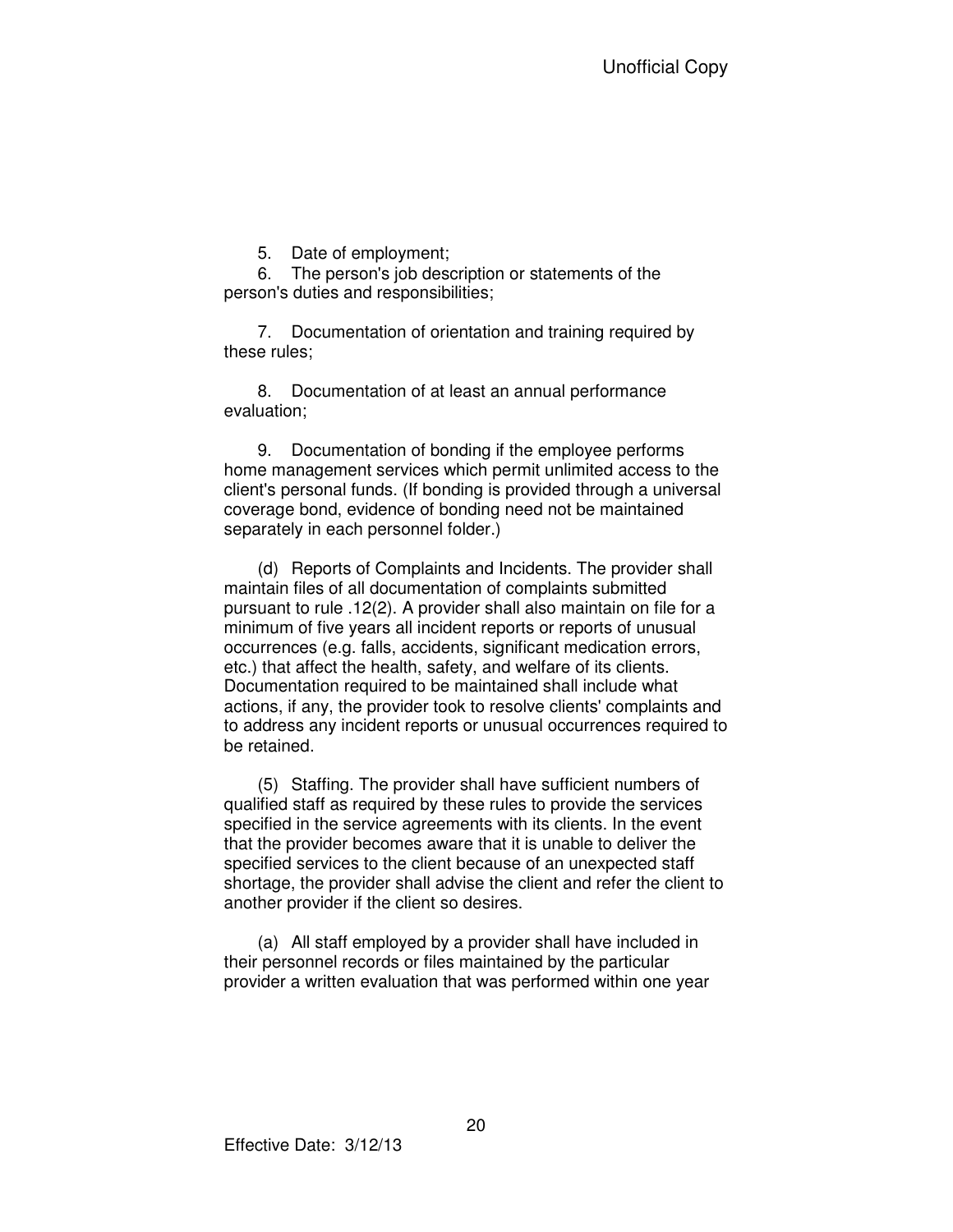before or after the effective date of these rules. The written evaluation must reflect that the employee's performance of required job tasks was observed personally by a supervisor either by demonstration or observation and such performance was determined to be competent for all job tasks required to be performed. All staff hired after the effective date of these rules must meet the following minimum qualifications:

1. Never have been shown by credible evidence (e.g. a court or jury, a department investigation, or other reliable evidence) to have abused, neglected, sexually assaulted, exploited, or deprived any person or to have subjected any person to serious injury as a result of intentional or grossly negligent misconduct as evidenced by an oral or written statement to this effect obtained at the time of application;

2. Participate in the orientation and training required by these rules;

3. Not have made any material false statements concerning qualifications requirements either to the department or the provider.

(b) Nursing Personnel. Any persons employed by the provider to provide nursing services shall be licensed in Georgia in accordance with professional licensing laws and associated rules. Such persons may also provide any other types of private home care services offered by the provider.

(c) Personal Care Assistant (PCA). The provider may have PCAs perform personal care tasks for clients. Such persons may also perform companion or sitter tasks for clients, but shall not provide nursing services unless qualified as stated in rule .09(5)(b) above.

1. Any PCA hired after the effective date of these rules shall have the following training and/or experience: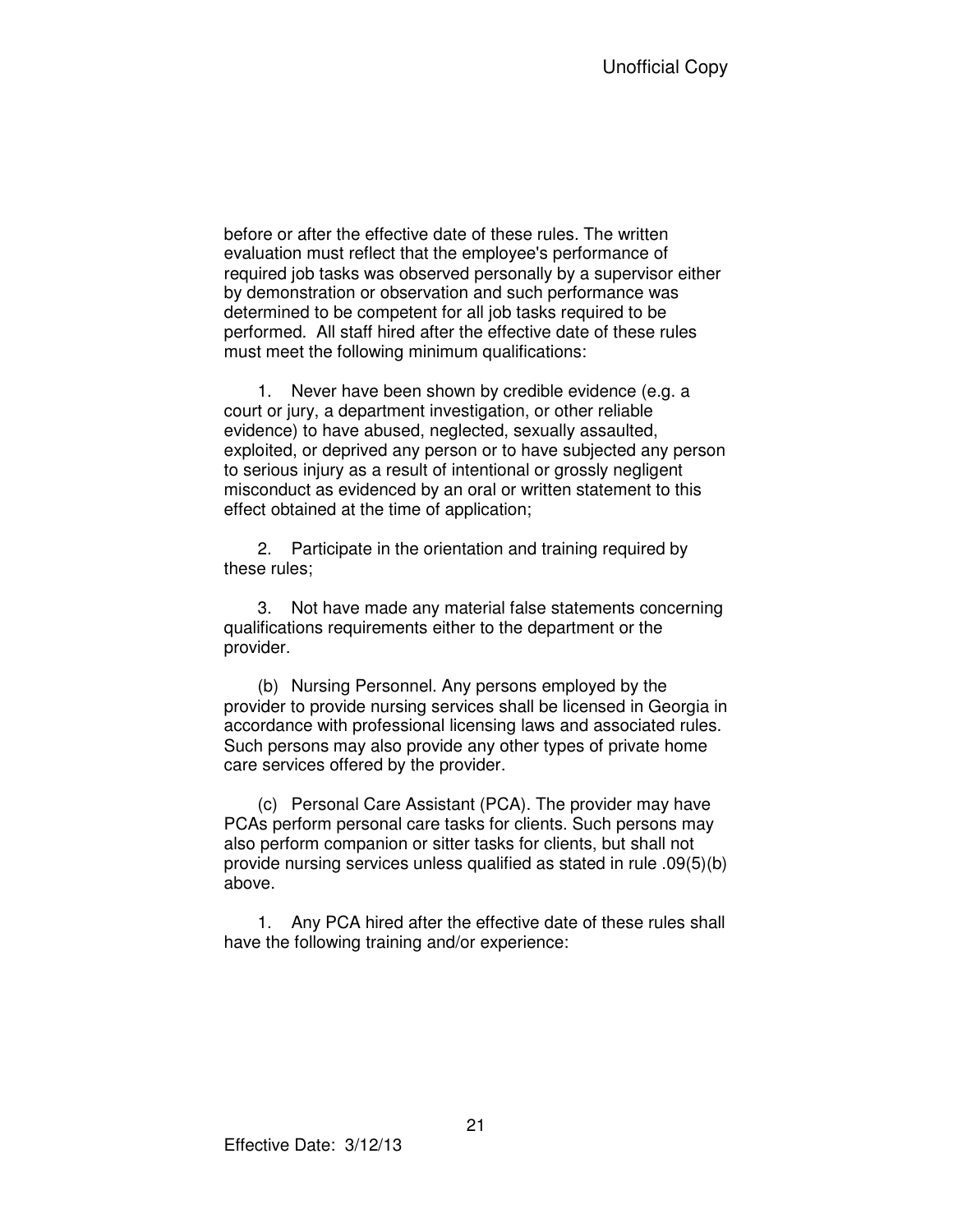(i) successful completion of a nurse aide training and competency evaluation program pursuant to the requirements of 42 CFR Part 483, Subpart D, as revised or recodified, if applicable; or

(ii) successful completion of a competency examination for nurse aides recognized by the department; or

(iii) successful completion of a health care or personal care credentialing program recognized and approved by the department; or

(iv) successful completion or progress in the completion of a 40 hour training program provided by a private home care provider, which addresses at least the following areas:

(I) Ambulation and transfer of clients, including positioning;

(II) Assistance with bathing, toileting, grooming, shaving, dental care, dressing, and eating;

(III) Basic first aide and CPR;

(IV) Caring for clients with special conditions and needs so long as the services are within the scope of the tasks authorized to be performed by demonstration;

(V) Home management;

(VI) Home safety and sanitation;

(VII) Infection control in the home;

(VIII) Medically related activities to include the taking of vital signs; and

(IX) Proper nutrition.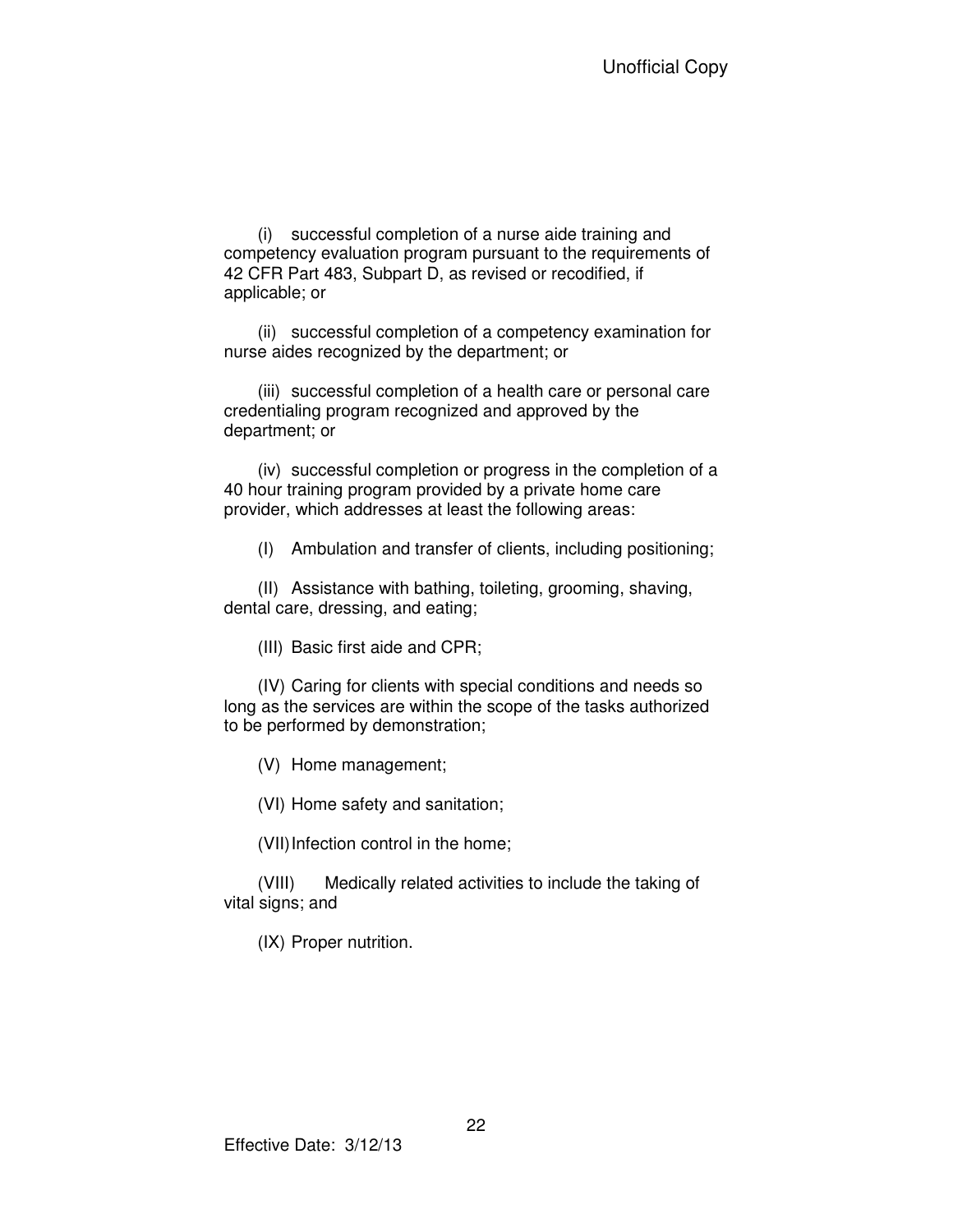2. A training program described in rule .09(5)(c)1.(iv) must be conducted under the direction of a licensed registered professional nurse, or a health care professional with commensurate education and experience. Twenty hours of the program must be completed by the employee prior to serving clients and the additional twenty hours must be completed within six months of the date the training initially began. No PCA shall be assigned to perform a task for which training has not been completed and competency has not been determined. No PCA shall be assigned to care for a client with special conditions unless the PCA has received training and has demonstrated competency in performing such services related to such special conditions.

(d) Companions or Sitters. The provider may have companions or sitters perform companion or sitter tasks for clients.

1. Such persons may not provide other private home care services to clients unless qualified as stated in rules .09(5)(b) and (c).

2. Any companion or sitter hired after the effective date of these rules must meet the following minimal requirements:

(i) Be able to read and write, follow verbal and written instructions, and complete written reports and documents;

(ii) Successfully complete training or demonstrate understanding and practical competency in the following areas: understanding the needs and characteristics of elderly, handicapped, or convalescing individuals; meal preparation and serving; transportation and escort services; housekeeping to include sanitation; home safety; handling medical emergencies in the home; and infection control.

(6) Staff Training. Prior to working with clients, all employees hired or used on or after the effective date of these rules and who provide services to clients shall be oriented in accordance with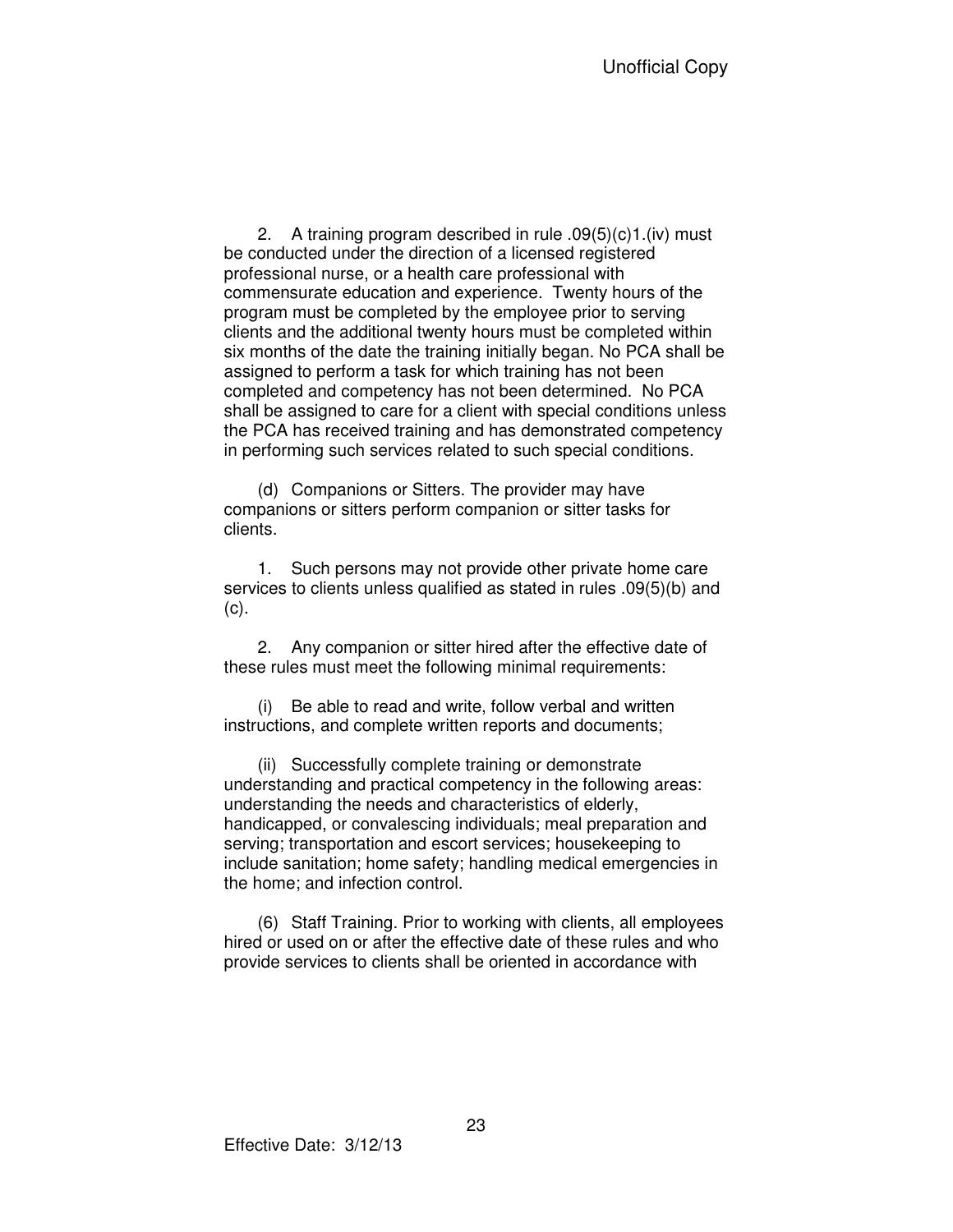these rules and shall thereafter receive additional training in accordance with these rules.

(a) Orientation shall include instruction in:

1. The provider's written policies and procedures regarding its scope of services and the types of clients it serves (rule .09 (1) and clients rights and responsibilities and complaints (rule .12), as well as other policies that are relevant to the employee's range of duties and responsibilities;

2. The employee's assigned duties and responsibilities;

3. Reporting client progress and problems to supervisory personnel and procedures for handling medical emergencies or other incidents that affect the delivery of services in accordance with the client's services plan;

4. The employee's obligation to report known exposure to tuberculosis and hepatitis to the employer.

(b) Additional training consisting of a minimum of eight clock hours of training or instruction shall be provided annually for each employee after the first year of employment. Employees hired prior to the effective date of these rules are also required to receive eight clock hours of training or instruction annually beginning with the effective date of these rules. Such training or instruction shall be in subjects that relate to the employee's assigned duties and responsibilities.

(7) Contracted Services. If a provider arranges with independent contractors, individuals, or agents for them to provide any authorized private home care services on behalf of the provider in any way, such arrangements shall be set forth in writing detailing the services to be provided. The provider must assure that the independent contractor, individual, or agent supplying the services follow the provisions of these rules and are qualified to provide the services. The services must be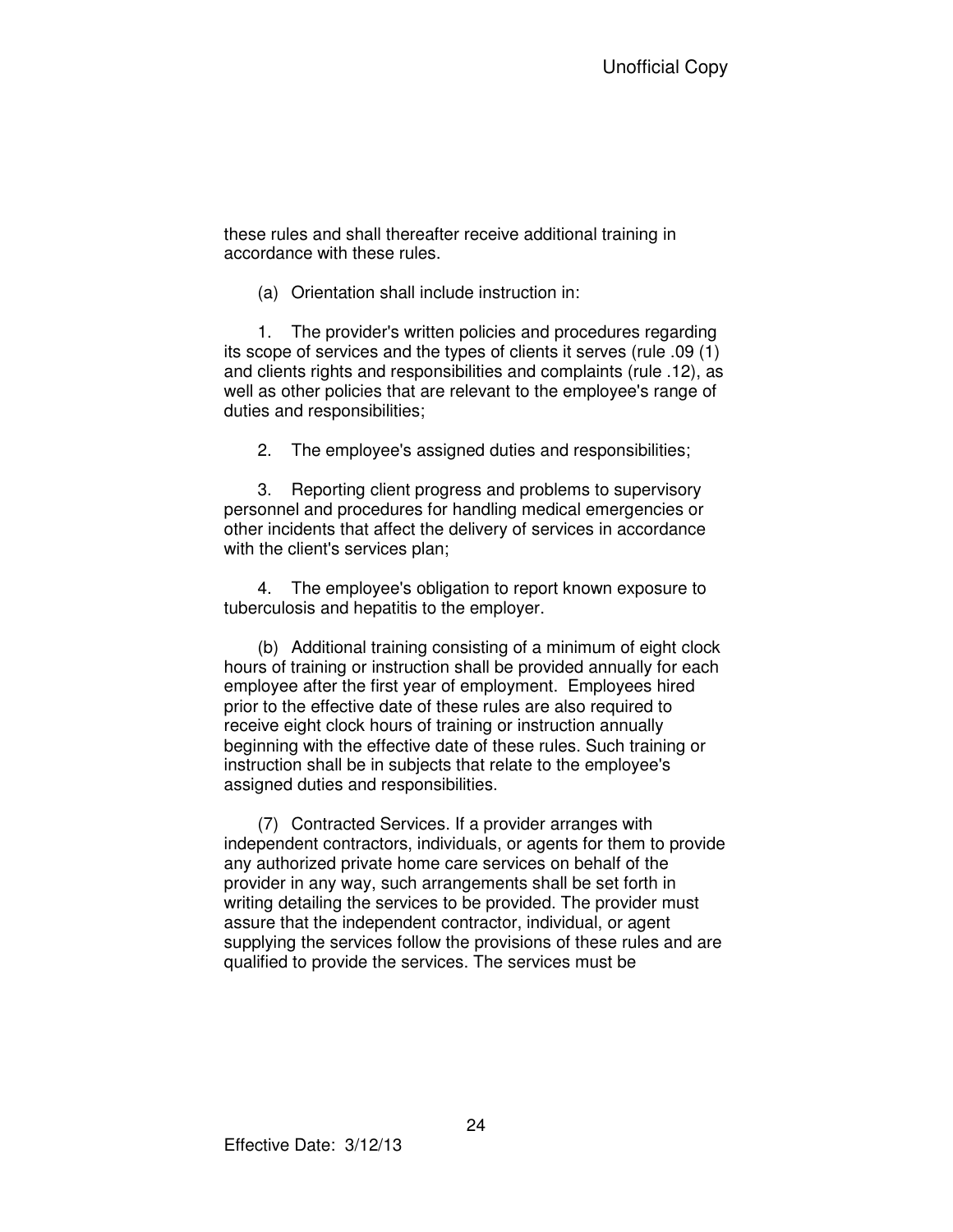supervised, as outlined in rule .10(2) (Supervision of Services), by a supervisor of the licensed provider.

Authority: O.C.G.A. §§ 31-2-5, 31-2-7 and 31-7-300 et seq.

## **111-8-65-.10 Private Home Care Provider Services.**

(1) A provider may provide three categories of home care services as defined in these rules.

(a) Nursing Services. If a provider provides nursing services, such services shall be provided by a licensed registered professional nurse or a licensed practical nurse under the direction of a supervisor as required by these rules. Such services shall be provided in accordance with the scope of nursing practice laws and associated rules, and the client's service plan.

1. Nursing services shall include the following: ...

(i) Regularly assess the nursing needs of the client;

(ii) Participate in the establishment and implementation of the client's service plan;

(iii) Provide nursing services as needed and in accordance with the client's service plan;

(iv) Report problems and progress of client to supervisory personnel or the client's personal physician.

(b) Personal Care Tasks. If a provider provides personal care tasks, such tasks, at a minimum, shall be performed by a qualified PCA under the direction of a supervisor as required by these rules, and in accordance with the client's service plan. In addition to following the service plan, a PCA must report on the personal care needs of the client, on changes in the client's condition, and on any observed problems that affect the client.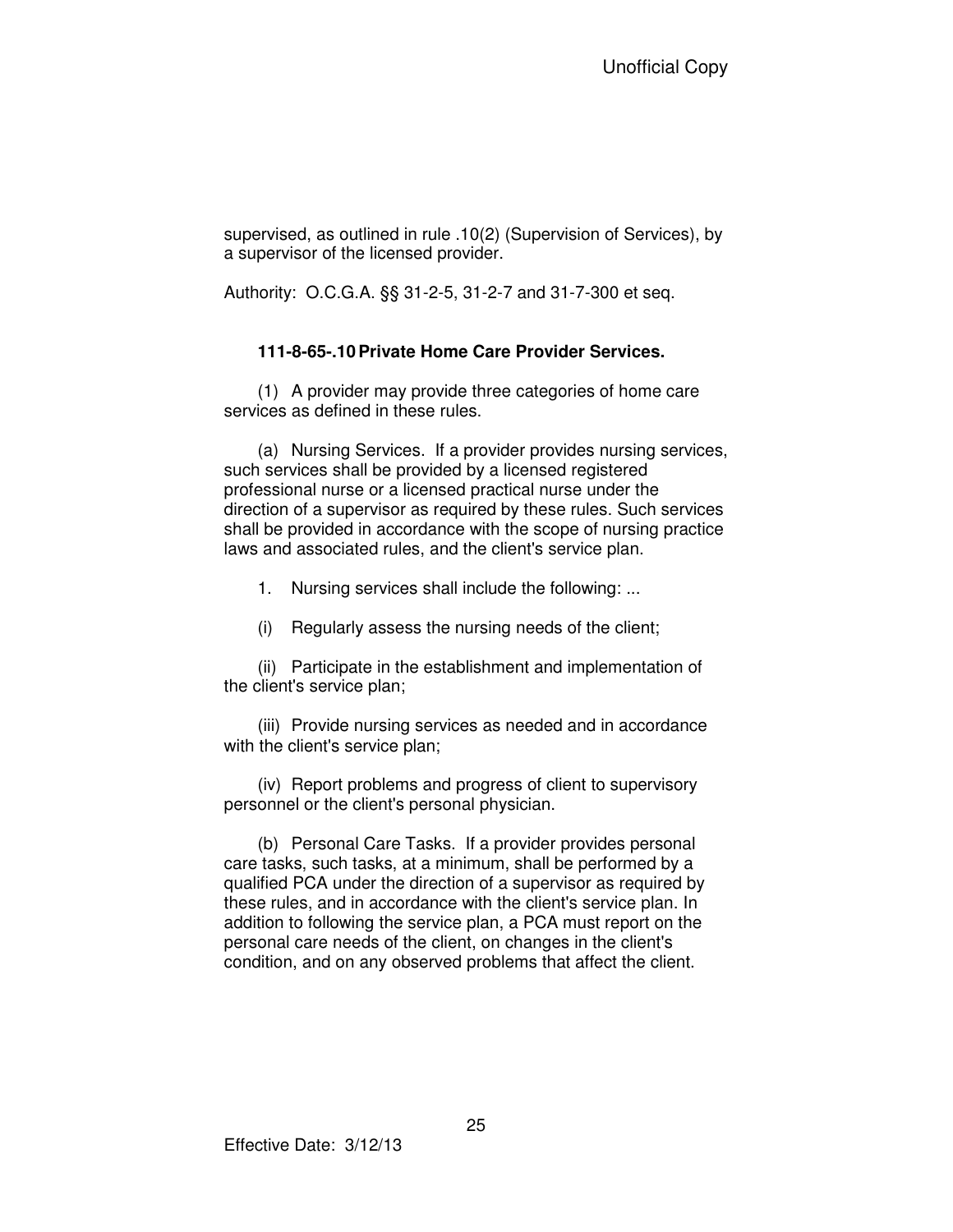Licensed nurses are also authorized to perform personal care tasks.

(c) Companion or Sitter Tasks. If a provider provides companion or sitter tasks, such tasks, at a minimum, shall be performed by a qualified companion or sitter under the direction of a qualified supervisor as required by these rules, and in accordance with the client's service plan. In addition to following the service plan, a companion or sitter must report on the needs of the client, on changes in the client's condition, and on any observed problems that affect the client.

(2) Supervision of Services. Services shall be supervised by qualified staff of the provider. Each staff member providing services to a client shall be evaluated in writing by his or her supervisor, at least annually, either through direct observation or demonstration, on the job tasks the staff member is required to perform. No supervisor shall knowingly permit an employee who has been exposed to tuberculosis or hepatitis or diagnosed with the same to provide services to clients until it is determined that the employee is not contagious.

(a) Supervision of Nursing Services. If a provider provides nursing services, it shall employ fully licensed Georgia registered professional nurse to supervise the provision of such services and the employees who provide the services. Such supervisor may perform other duties provided he or she is able to fulfill the supervisory responsibilities described in these rules. A supervisor shall complete the client's service plan in accordance with rule .11 and in coordination with the appropriate staff who will be providing the client's services.

(b) Supervision of Personal Care Tasks. If a provider offers personal care task services, the provider shall employ supervisor(s) that have been determined to be qualified by education, training and experience to supervise the provision of such tasks in accordance with accepted standards of care. A licensed registered professional or practical nurse shall supervise the provision of personal care tasks for clients determined to be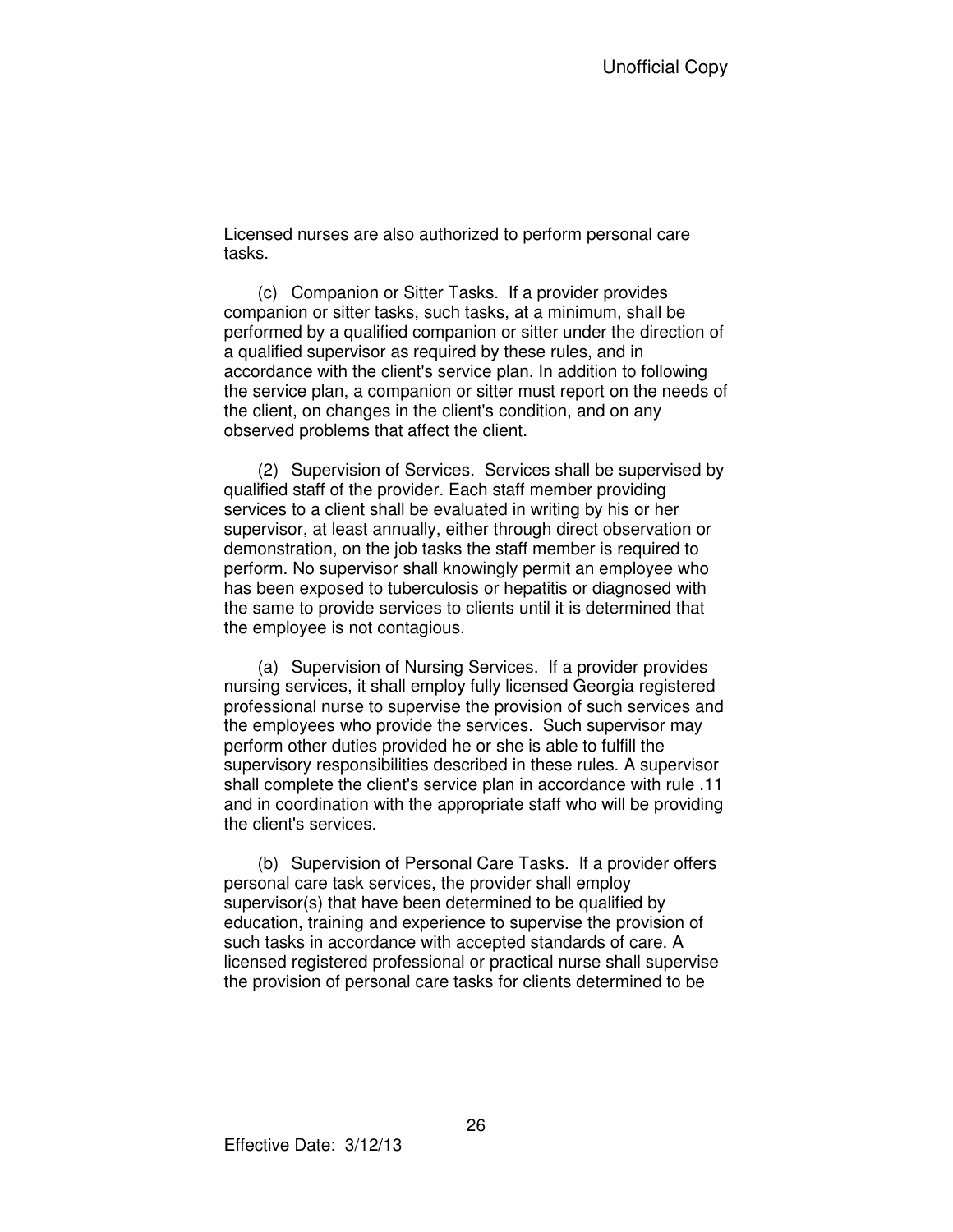medically frail or medically compromised. If such supervision is provided by a licensed practical nurse, the licensed practical nurse shall report to a licensed registered professional nurse who will continue to be responsible for the development and management of the service plan. Such supervisor may perform other duties provided he or she is able to fulfill the supervisory responsibilities described in these rules.

1. The appropriate supervisor as specified in these rules shall complete the client's service plan in accordance with rule .11 and in coordination with the appropriate staff who will be providing the client's services. For clients who are determined to be medically frail or compromised, a licensed registered professional nurse shall complete the initial service plan. Subsequent revisions to the service plan may be made by a licensed practical nurse who is supervising the provision of personal care tasks services to the client. Revisions made by the licensed practical nurse will be reviewed in a timely manner by the provider's licensed registered professional nurse ultimately responsible for the management of the client's care.

2. The appropriate supervisor shall make a supervisory home visit to each client's residence at least every 92 days, starting from date of initial service in a residence or as the level of care requires to ensure that the client's needs are met. The visit shall include an assessment of the client's general condition, vital signs, a review of the progress being made, the problems encountered by the client and the client's satisfaction with the services being delivered by the provider's staff. Such supervision shall also include observations about the appropriateness of the level of services being offered. Routine quarterly supervisory visits shall be made in the client's residence and shall be documented in the client's file or service plan.

(c) Supervision of Companion or Sitter Tasks. If a provider provides companion or sitter tasks, supervision of such tasks shall be provided by a qualified supervisor (e.g. registered professional nurse, licensed practical nurse, the administrator, or any other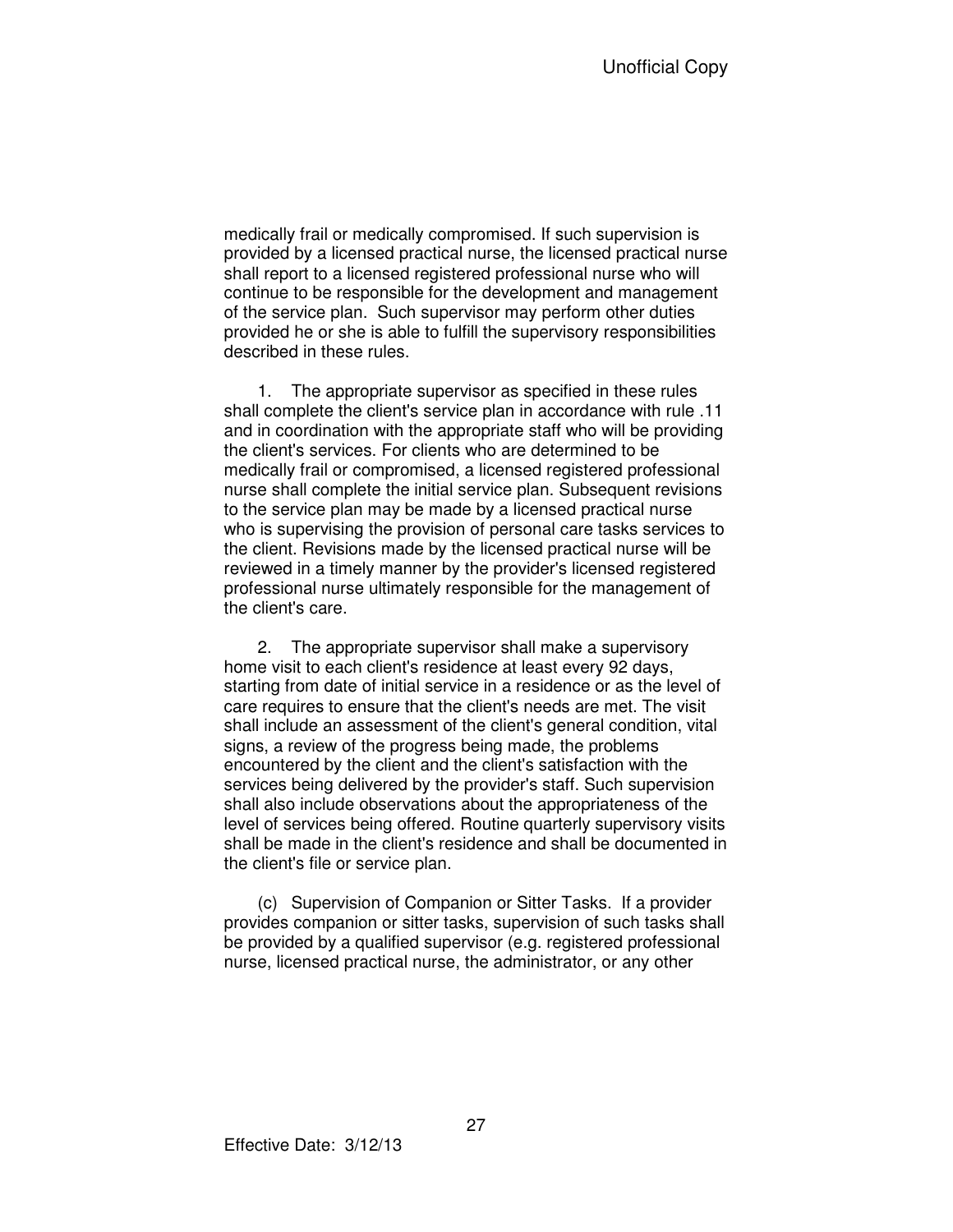staff member assigned responsibility for supervision of the delivery of care.)

1. The appropriate supervisor, as specified in these rules, shall complete the client's service plan in accordance with rule .11 and in coordination with the appropriate staff who will be providing the client's services.

2. The appropriate supervisor shall make a supervisory home visit to each client's residence at least every 122 days starting from date of initial service in the residence or when the provider receives a complaint concerning services and the complaint raises a serious question concerning the services being delivered. The visit shall include an assessment of the client's general condition, a review of the progress being made, the problems encountered by the client and the client's satisfaction with the services being delivered by the provider's staff. Such supervision shall also include observations about the appropriateness of the level of services being offered. Routine supervisory visits shall be made in the client's residence. All supervisory visits shall be documented in the client's file or service plan.

(d) When employees or subcontractors are performing personal care tasks for clients who are medically frail or medically compromised in the clients' residences, the provider shall have a representative on call and accessible who shall be able to contact a nurse supervisor by telephone or other means to provide appropriate consultation to the employees or subcontractors concerning responding to the clients' medical needs.

(3) Documentation of Home Care Services Provided. A provider shall establish and implement written policies and procedures for documenting the services actually performed for its clients each day. Such documentation shall be incorporated into the client's file in accordance with rule .09(4)(a).

(4) Quality Improvement Program. The provider must have and maintain documentation reflecting that there is an effective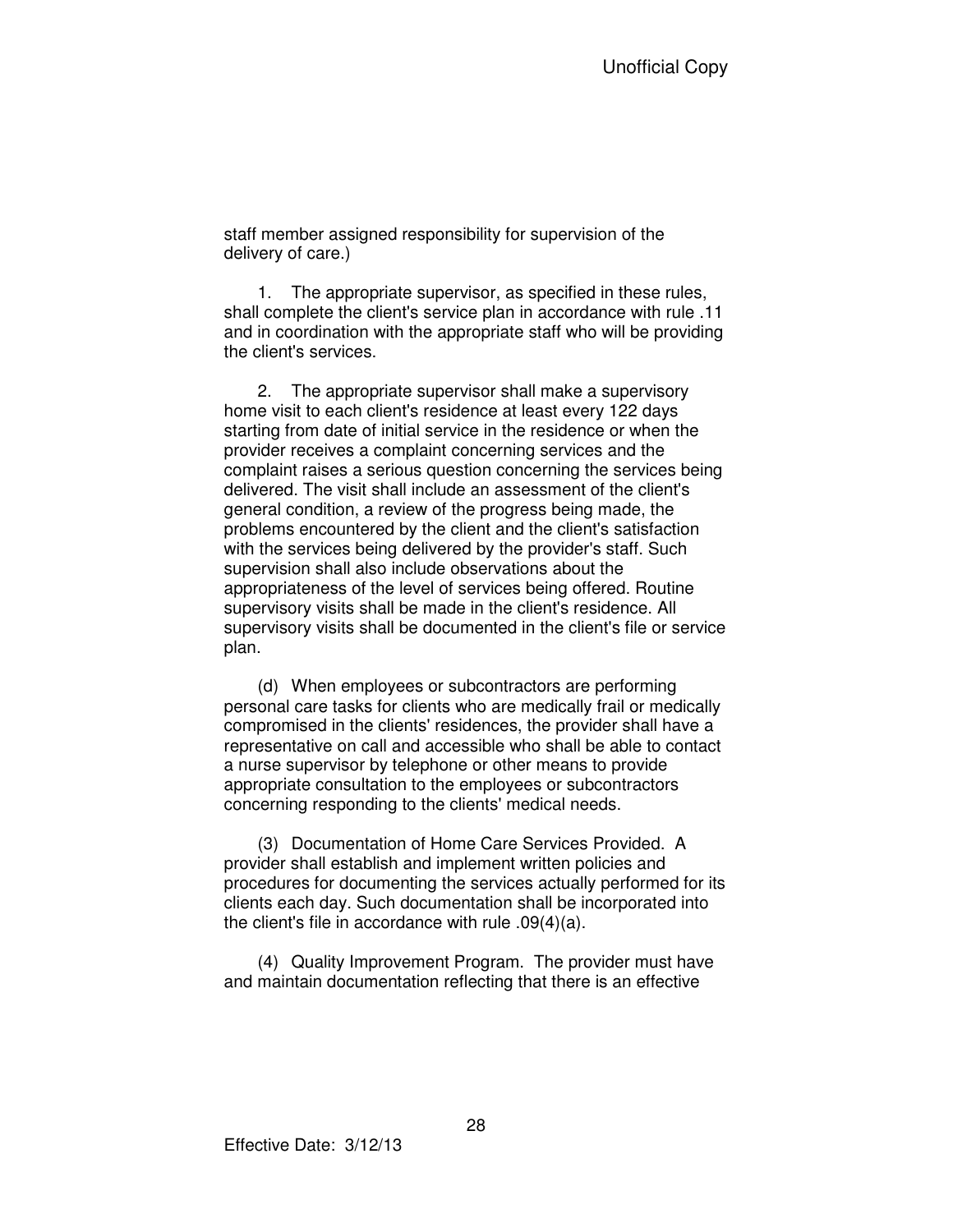quality improvement program that continuously monitors the performance of the program itself and client outcomes to ensure that the care provided to the clients meets acceptable standards of care and complies with the minimum requirements set forth in these rules. At a minimum, the quality improvement program must document the receipt and resolution (if possible) of client complaints, problems with care identified and corrective actions taken.

Authority: O.C.G.A. §§ 31-2-5, 31-2-7 and 31-7-300 et seq.

## **111-8-65-.11 Service Plans.**

(1) Service Plan Content. A provider shall establish and implement written policies and procedures for service planning. A written plan of service shall be established in collaboration with the client and the responsible party, if applicable, and the client's personal physician if the services to be provided are nursing services and the client has a personal physician.

(a) The service plan shall include the functional limitations of the client, types of service required, the expected times and frequency of service delivery in the client's residence, the expected duration of services that will be provided, the stated goals and objectives of the services, and discharge plans.

(b) When applicable to the condition of the client and the services to be provided, the [service] plan shall also include pertinent diagnoses, medications and treatments, equipment needs, and diet and nutritional needs.

(2) Service plans shall be completed by the service supervisor within seven working days after services are initially provided in the residence. Service plans for nursing services shall be reviewed and updated at least every sixty-two days. Other service plans shall be reviewed and updated at the time of each supervisory visit. Parts of the plans must be revised whenever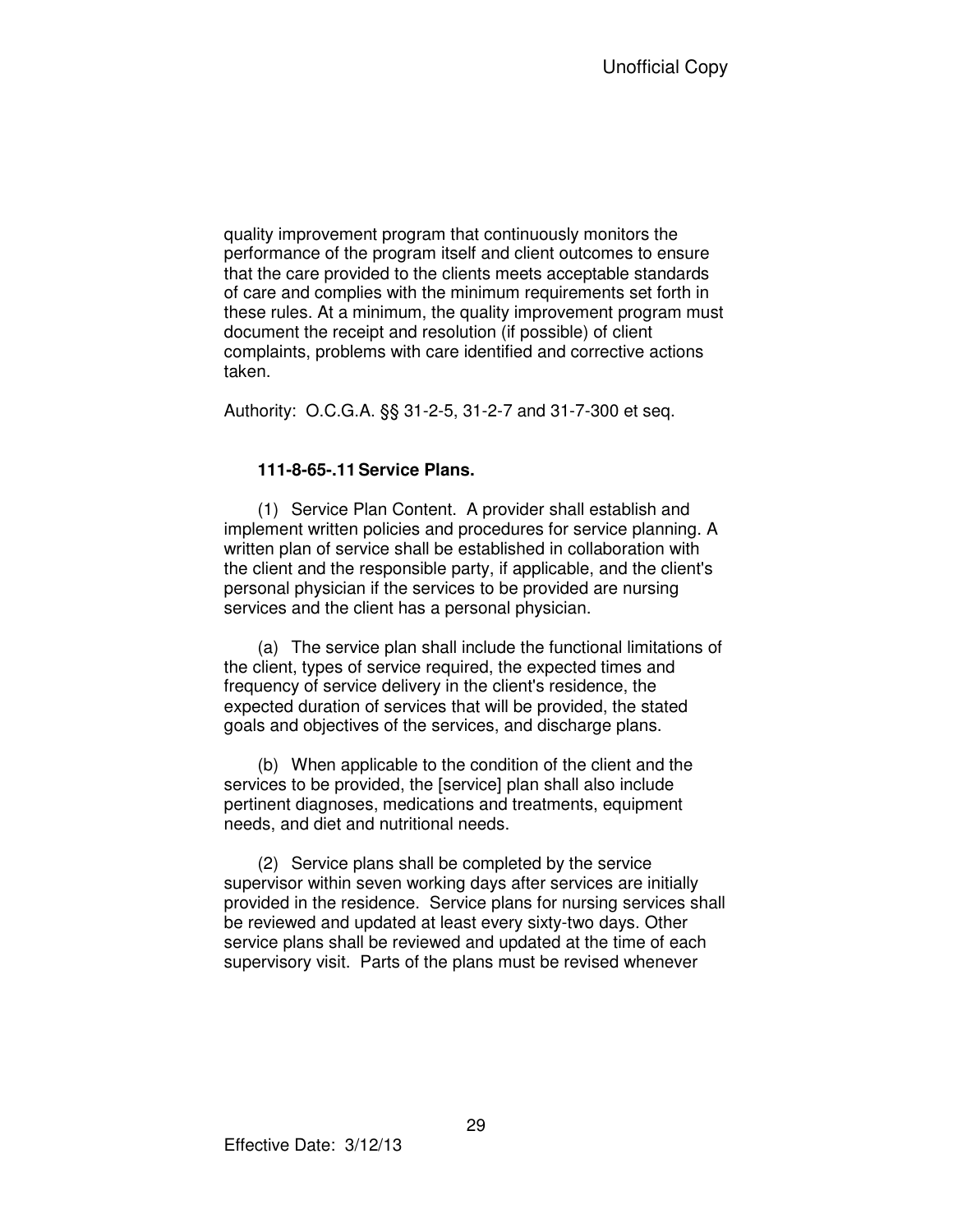there are changes in the items listed in rules .11(l)(a) and (b), above.

Authority: O.C.G.A. §§ 31-2-5, 31-2-7 and 31-7-300 et seq.

#### **111-8-65-.12 Client Rights, Responsibilities and Complaints.**

(1) A provider shall establish and implement written policies and procedures regarding the rights and responsibilities of clients, and the handling and resolution of complaints.

(2) Such policies and procedures shall include a written notice of rights and responsibilities which shall be provided to each client or responsible party, if applicable, when the service agreement described in rule .09(2) is completed. The required notice shall include the following items:

(a) Right to be informed about plan of service and to participate in the planning;

(b) Right to be promptly and fully informed of any changes in the plan of service;

- (c) Right to accept or refuse services;
- (d) Right to be fully informed of the charges for services;

(e) Right to be informed of the name, business telephone number and business address of the person supervising the services and how to contact that person;

(f) Right to be informed of the complaint procedures and the right to submit complaints without fear of discrimination or retaliation and to have them investigated by the provider within a reasonable period of time. The complaint procedure provided shall include the name, business address and telephone number of the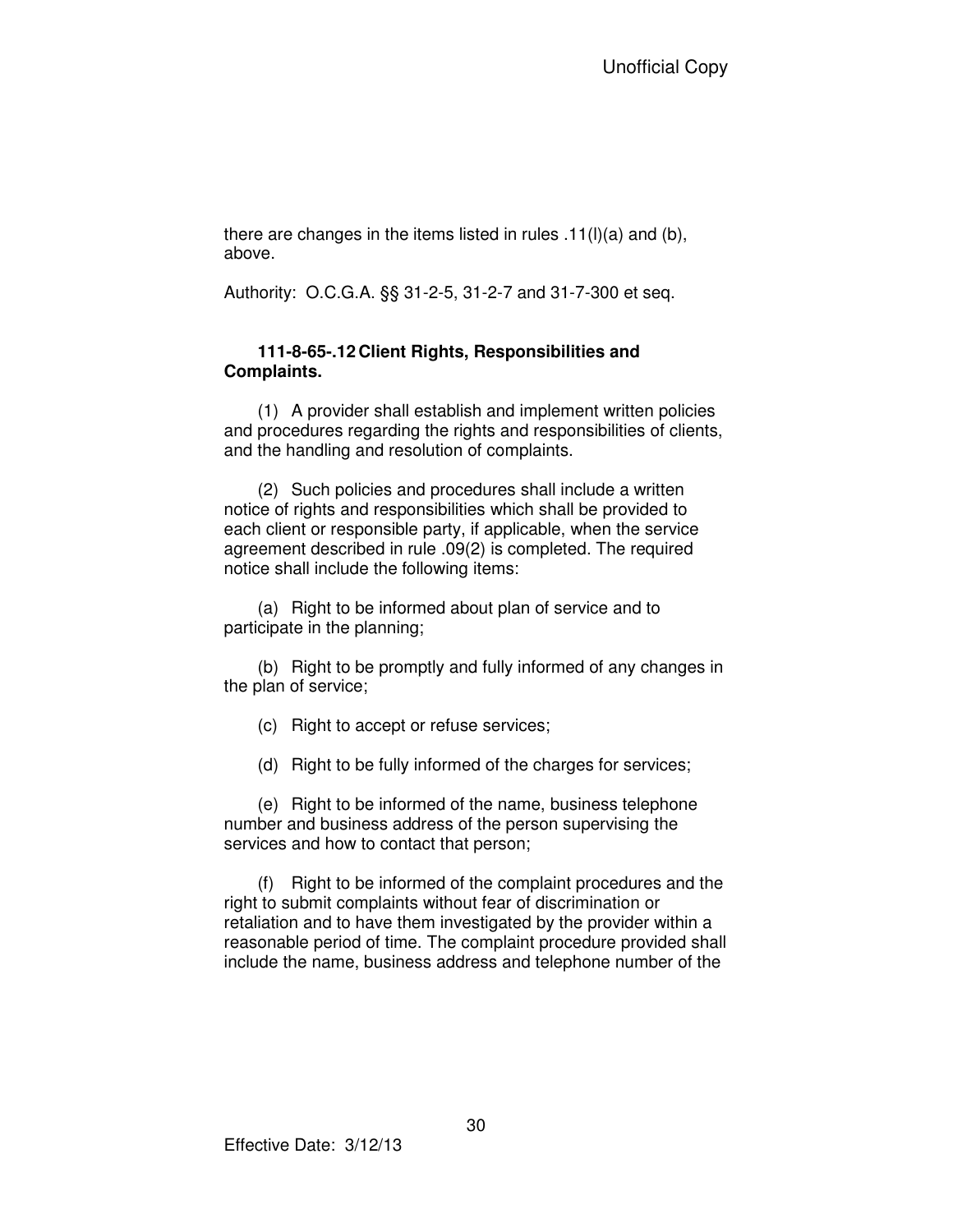person designated by the provider to handle complaints and questions;

(g) Right of confidentiality of client record;

(h) Right to have property and residence treated with respect;

(i) Right to receive a written notice of the address and telephone number of the state licensing authority, i.e. the department, which further explains that the department is charged with the responsibility of licensing the provider and investigating client complaints which appear to violate licensing regulations;

(j) Right to obtain a copy of the provider's most recent completed report of licensure inspection from the provider upon written request. The provider is not required to release the report of licensure inspection until the provider has had an opportunity to file a written plan of correction for the violations, if any, identified. The facility may charge the client reasonable photocopying charges;

(k) Right to be advised that the client and the responsible party, if applicable, must advise the provider of any changes in the client's condition or any events that affect the client's service needs.

(3) Such policies shall also include procedures for clients and others to present complaints, either orally or in writing, about services and to have their complaints addressed and resolved as appropriate by the provider in a timely manner.

(4) A provider shall supply all clients and responsible parties, if applicable, with the specific telephone number of the provider for information, questions or complaints about services being delivered by the provider.

Authority: O.C.G.A. §§ 31-2-5, 31-2-7 and 31-7-300 et seq.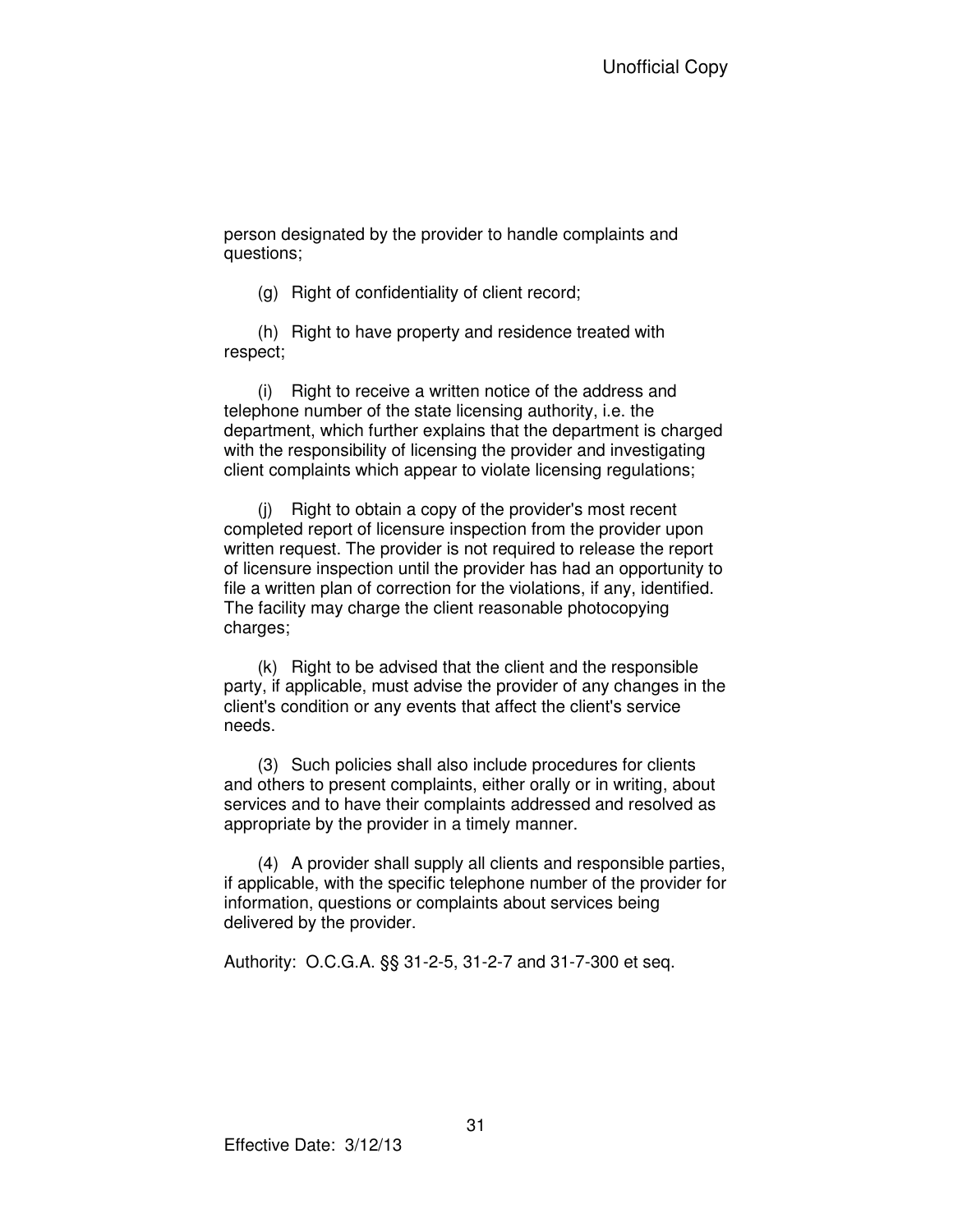## **111-8-65-.13 Enforcement and Penalties.**

(1) Enforcement of these rules and regulations shall be conducted in accordance with Rules and Regulations for Enforcement of Licensing Requirements,

(2) If the department finds that an applicant for a license has violated any provisions of these rules or other laws, rules, regulations, or formal orders related to initial or continued licensing, it may, subject to notice and an opportunity for hearing, refuse to grant any license or limit or restrict any license.

(3) If the department finds that a provider has violated any provision of these rules or other laws, rules, regulations, or formal orders related to initial or continued registration, it may, subject to notice and an opportunity for hearing, take any of the following actions: administer a public reprimand; limit or restrict a license; suspend a license; impose a fine; refuse to renew a license; or revoke a license.

Authority: O.C.G.A. §§ 31-2-5, 31-2-7 and 31-2-8.

## **111-8-65-.14 Waivers and Variances.**

(1) The department may, in its discretion, grant waivers and variances of specific rules upon application or petition being filed on forms provided by the department. The department may establish conditions which must be met by the provider in order to operate under the waiver or variance granted. Waivers and variances may be granted in accordance with the following conditions:

(2) Variance. A variance may be granted by the department upon a showing by the applicant or petitioner that the particular rule or regulation that is the subject of the variance request should not be applied as written because strict application of the rule would cause undue hardship. The applicant or petitioner must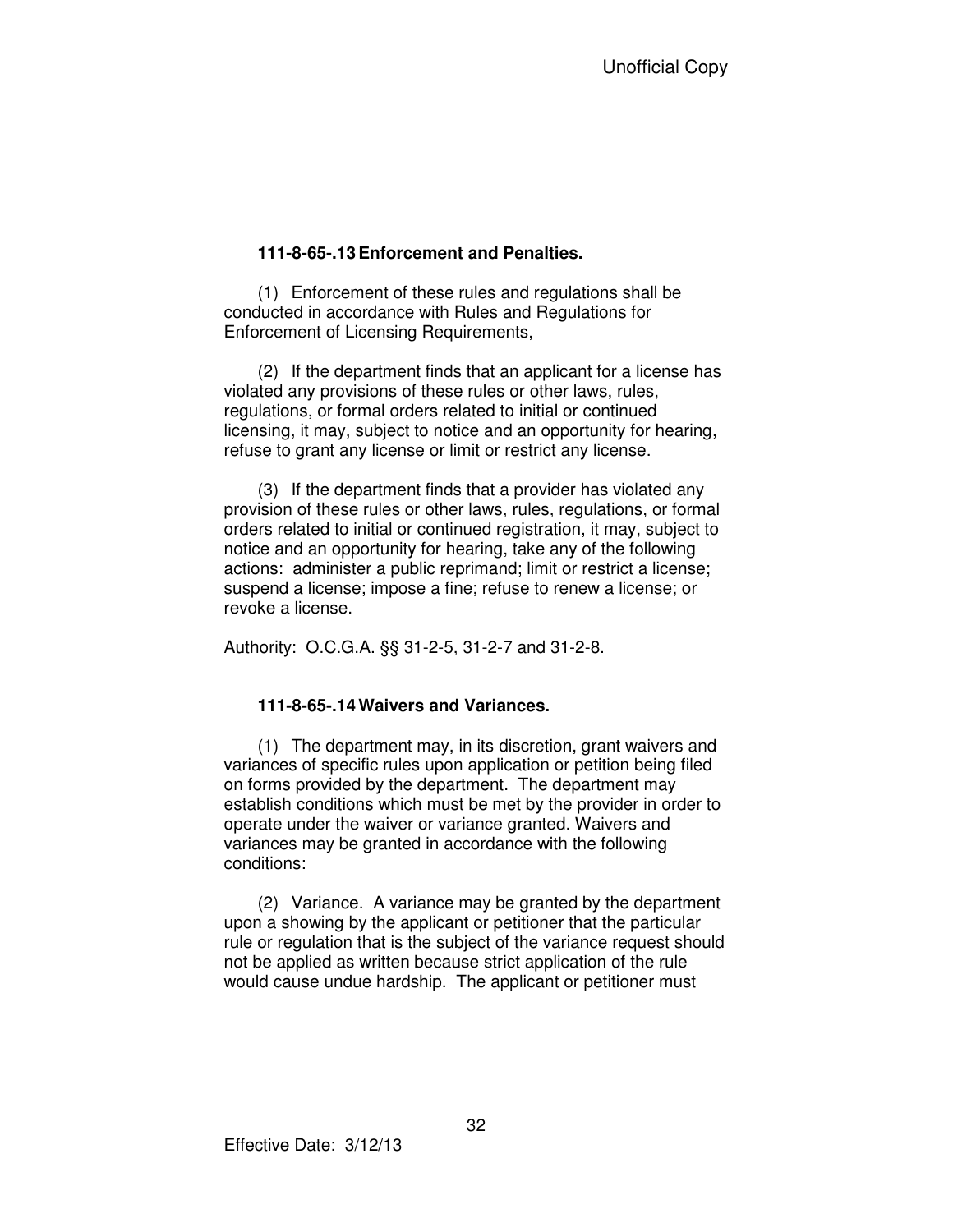also show that adequate standards affording protection for the health, safety and care of persons in care exist and will be met in lieu of the exact requirements of the rule or regulation in question.

(3) Waiver. The department may dispense entirely with the enforcement of a rule or regulation by granting a waiver upon a showing by the applicant or petitioner that the purpose of the rule or regulation is met through equivalent standards affording equivalent protection for the health, safety and care of persons in care.

(4) Experimental Variance or Waiver. The department may grant waivers and variances to allow experimentation and demonstration of new and innovative approaches to delivery of services upon a showing by the applicant or petitioner that the intended protections afforded by the rule or regulation which is the subject of the request are met and that the innovative approach has the potential to improve service delivery.

Authority: O.C.G.A. §§ 31-2-5 and 31-2-7.

## **111-8-65-.15 Severability.**

(1) In the event that any rule, sentence, clause or phrase of any of these rules and regulations may be construed by any court of competent jurisdiction to be invalid, illegal, unconstitutional, or otherwise unenforceable, such determination or adjudication shall in no manner affect the remaining rules or portions thereof.

(2) The remaining rules or portions thereof shall remain in full force and effect, as if such rule or portions thereof so determined, declared, or adjudged invalid or unconstitutional were not originally a part of these rules.

Authority: O.C.G.A. §§ 31-2-5, 31-2-7 and 31-7-300 et seq.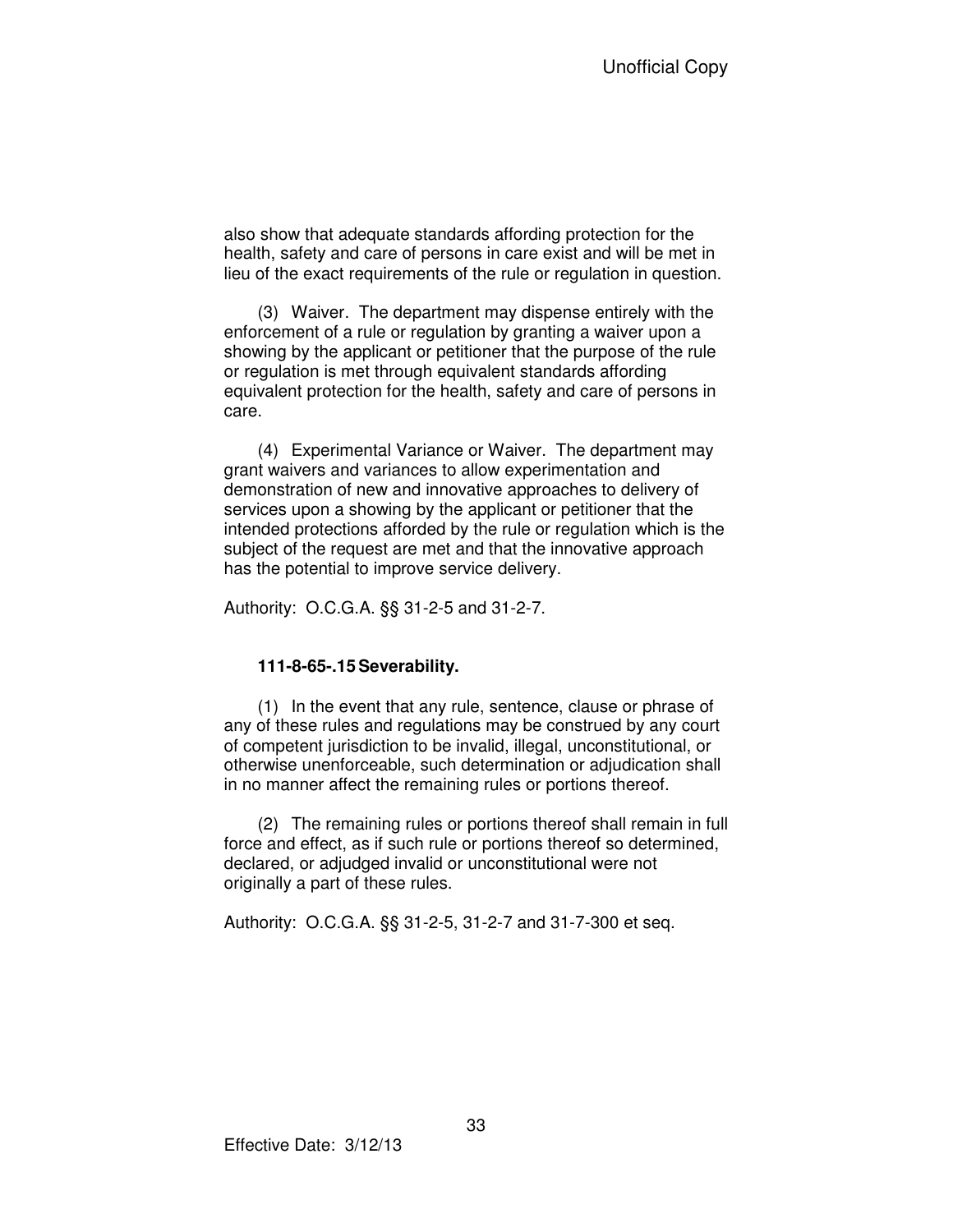Unofficial Copy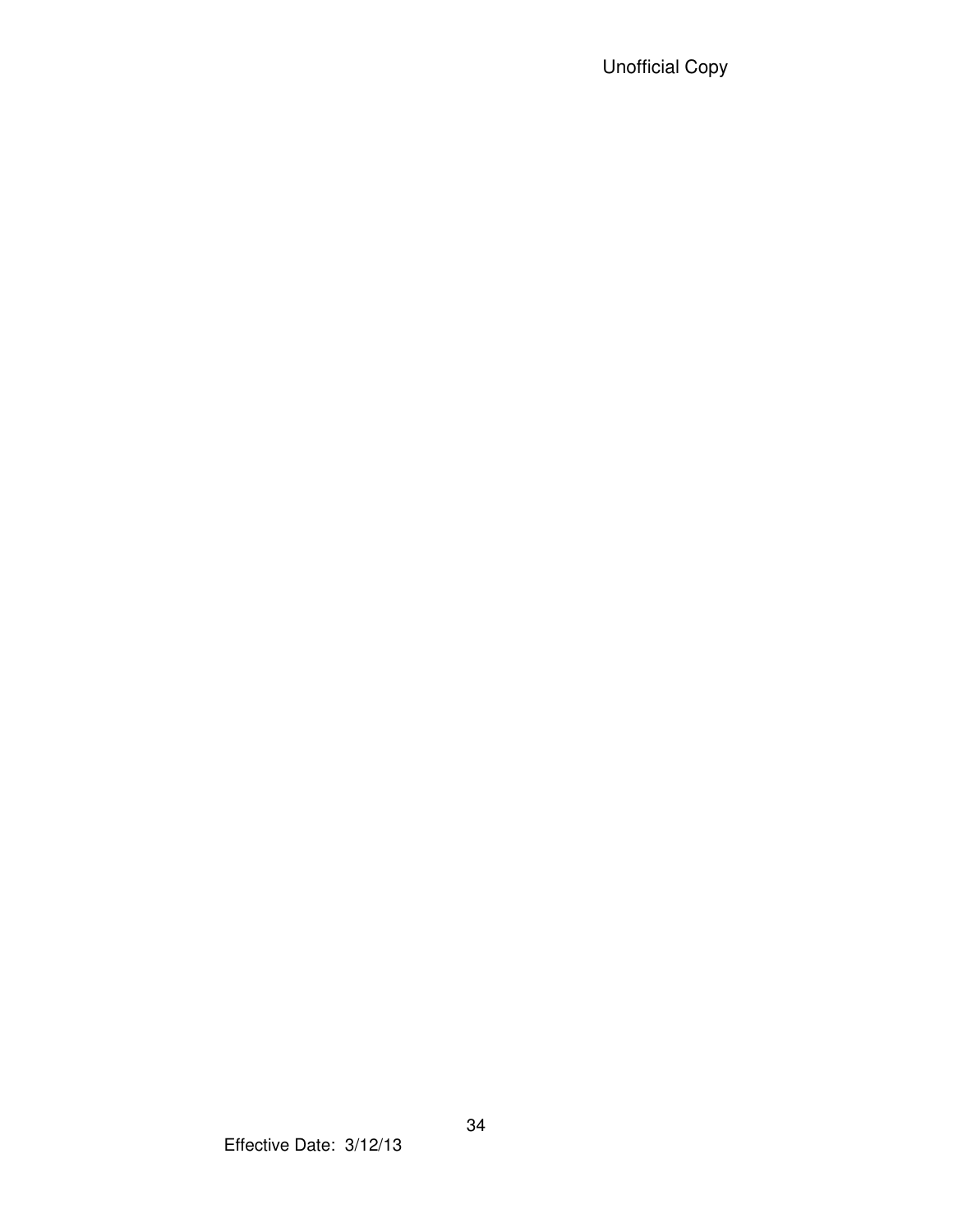# **PRIVATE HOME CARE PROVIDER APPLICATION REVIEW CHECKLIST**

Please use the following checklist to ensure you include all the documents required for HFRD to review your application for a provisional PRIVATE HOME CARE PROVIDER license. Please use the Applicant Check colum n for your own review; to be sure all necessary documents are included. Under each document, you will see content which must be acceptable in order to p ass review. **Be aware that your application packet may be considered incomplete and in eligible for review if all major documents are not'lncluded. It mus t be clear to the rexlewer what each document is, so it is advisable to have them clearly marked.**

Be advised that th ese are the m inimum documents necessary for re view for your initial license, but it is not intend ed to be a c omplete list of all policies, procedures, forms, etc., which you will need to operate your Private Home Care Provider service effectively.

| Applicant |                                                                                                                    | <b>HFRD Office Use Only</b><br>Review Date: |             |              |  |
|-----------|--------------------------------------------------------------------------------------------------------------------|---------------------------------------------|-------------|--------------|--|
| Use       |                                                                                                                    | Acceptable                                  | Not Accept. | <b>Notes</b> |  |
|           | 290-5-54-.06                                                                                                       |                                             |             |              |  |
|           | 1. A <i>completed</i> application for a license to operate as a private<br>home care provider, signed and dated.   |                                             |             |              |  |
|           | 2. Notarized Personal Identification Affidavit.                                                                    |                                             |             |              |  |
|           | 3. Copy of Business License, or, if not required, evidence of<br>such communication with local government.         |                                             |             |              |  |
|           | 4. Copy of Certificate of Incorporation, if incorporated;<br>or if not incorporated, listing of IRS Tax ID number. |                                             |             |              |  |
|           | *5. Cashiers check or money order for application fee and<br>license fee.                                          |                                             |             |              |  |
|           | *6. Please refer to mem o concerning Private Hom e Care<br>Fingerprinting Process Using COGENT/GAPS.               |                                             |             |              |  |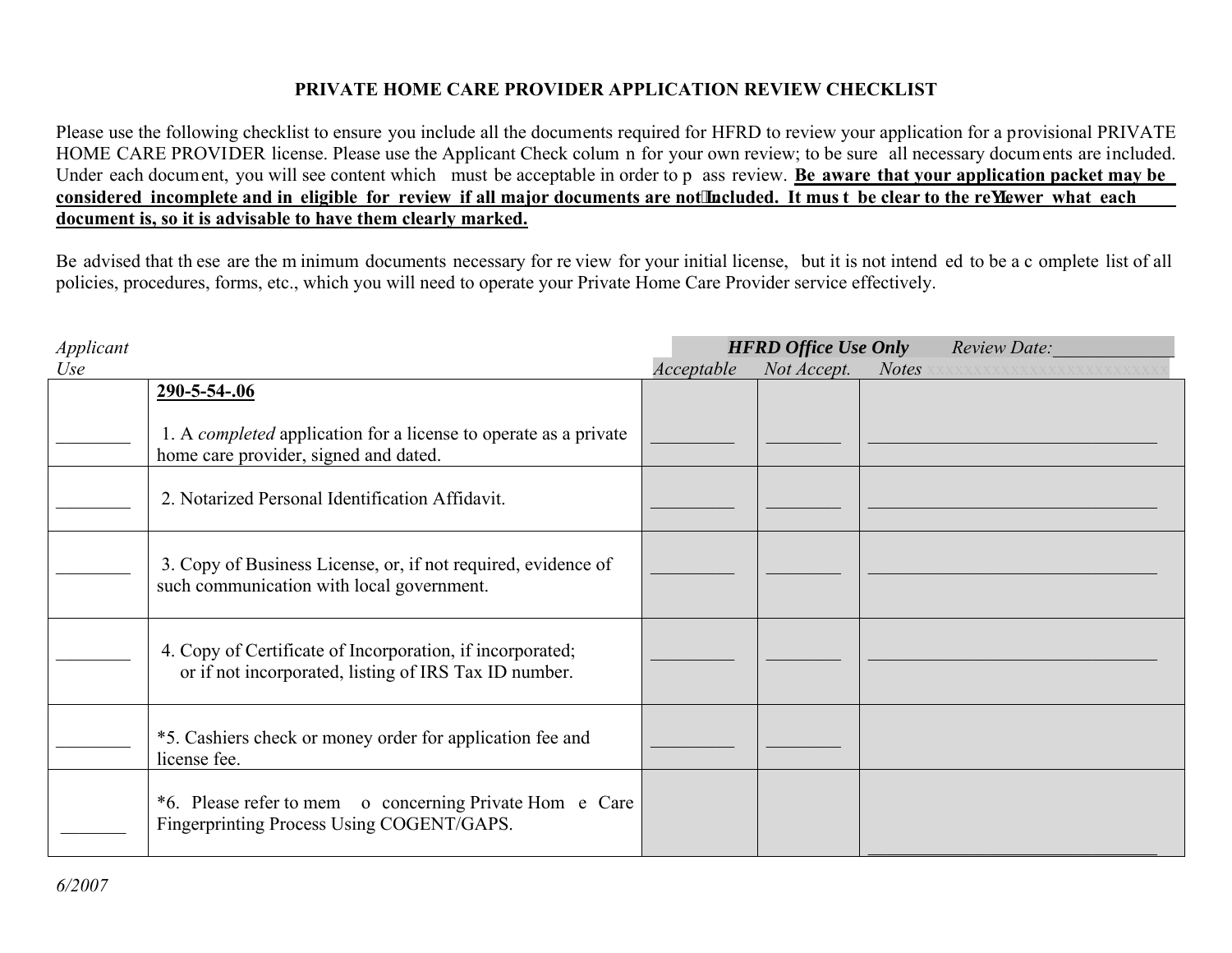| 290-5-54-.09                                                                                                              |  |  |
|---------------------------------------------------------------------------------------------------------------------------|--|--|
| 7. A description of services.                                                                                             |  |  |
| Describes scope of services offered.                                                                                      |  |  |
| Describes types of clients served.                                                                                        |  |  |
| 8. Copy of policy and procedures for Service Agreements, and<br>a copy of the Service Agreement form.                     |  |  |
| Requires written service agreement with each client.                                                                      |  |  |
| Requires timeline for completion of initial service agreement as<br>required by $.09(2)(b)$ .                             |  |  |
| Describes procedure for revision to the service agreement as<br>needed, including appropriate documentation of revisions. |  |  |
| Includes date of referral                                                                                                 |  |  |
| Includes date of initial client contact                                                                                   |  |  |
| Requires description of services client claims are needed                                                                 |  |  |
| Requires description of services the provider agrees to provide                                                           |  |  |
| Requires documentation of duration and frequency of services<br>to be provided                                            |  |  |
| Requires documentation of charges for the services to be<br>provided                                                      |  |  |
| Requires documentation of the client's receipt of a copy of the<br>clients' rights and responsibilities.                  |  |  |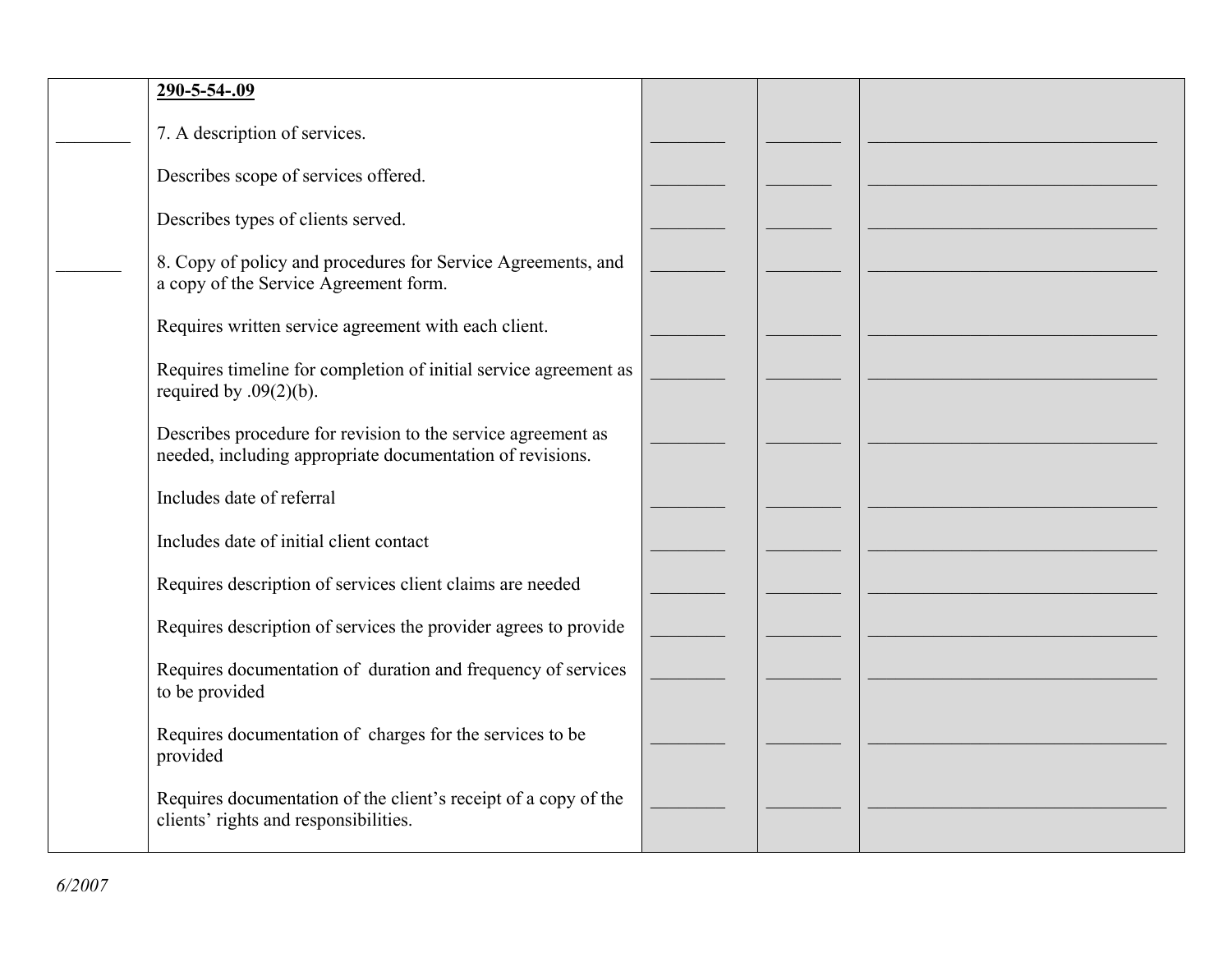| Policy addresses the client's right to cancel the agreement and<br>how charges will be handled upon cancellation.                              |  |  |
|------------------------------------------------------------------------------------------------------------------------------------------------|--|--|
| Includes a telephone number for the provider for the client to<br>use to contact the provider for information, questions, or a<br>complaint.   |  |  |
| Includes the telephone numbers for HFRD complaint line and<br>for PHCP licensing information.                                                  |  |  |
| Includes policy for obtaining authorization for use of client's<br>funds or motor vehicle, if those services are provided.                     |  |  |
| Requires signature of the client or the client's responsible<br>party.                                                                         |  |  |
| 9. Name, qualifications and job description (including copy of<br>professional license if applicable) of administrator.                        |  |  |
| Includes evidence of having no history of misconduct as<br>described in 290-5-54-.09(3)(a)1.                                                   |  |  |
| Job duties include full authority and responsibility for the<br>operation of the PHCP.                                                         |  |  |
| Evidence of completion of orientation training.                                                                                                |  |  |
| 10. A description of all elements to be included in each client's<br>record, and copies of any forms to be used to record this<br>information. |  |  |
| Identification form to include documentation of name, address,<br>telephone number, and responsible party.                                     |  |  |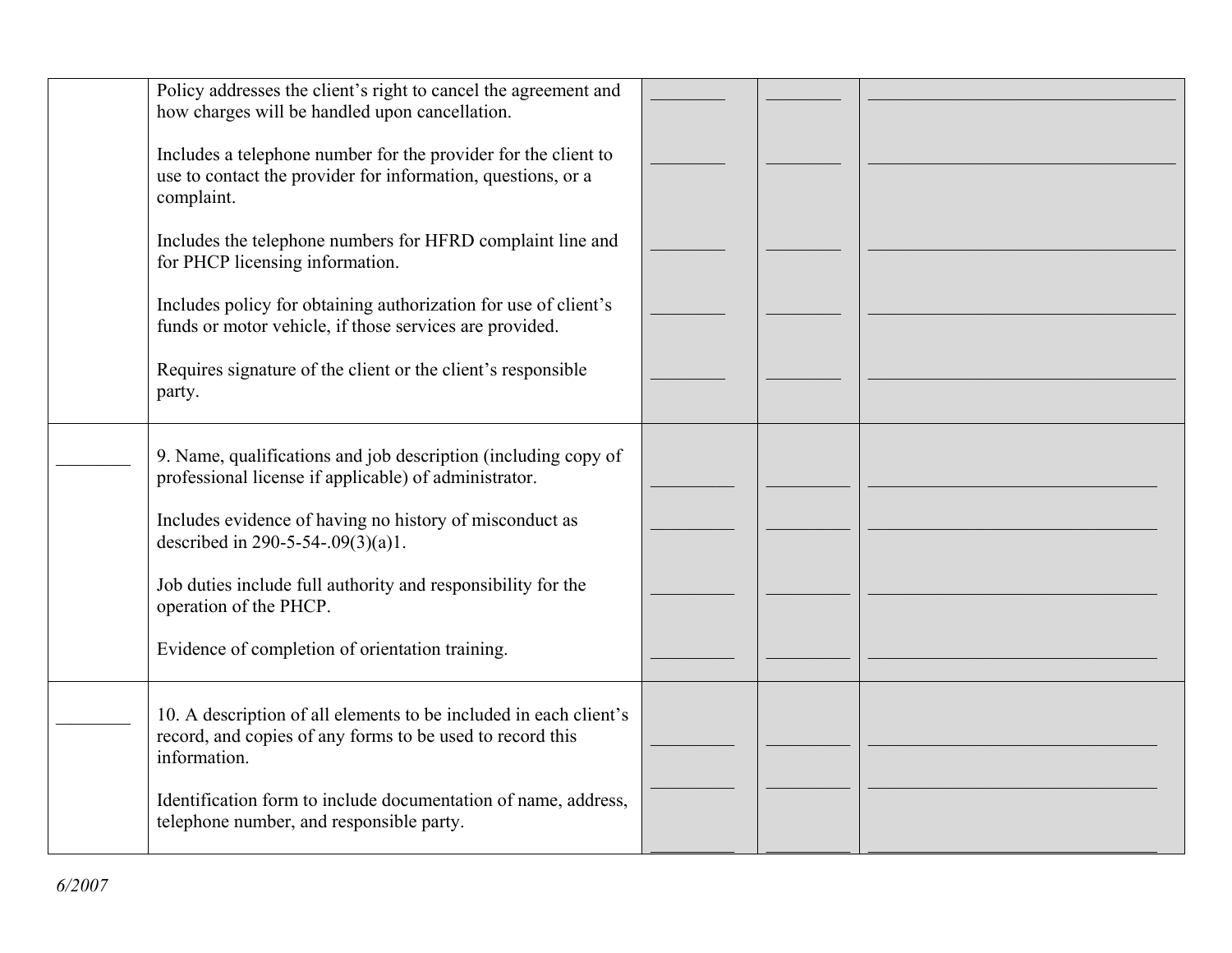| Requirement to include the service agreement and service plan<br>in the record.                                                                                                                                                                                                                                                                                 |  |  |
|-----------------------------------------------------------------------------------------------------------------------------------------------------------------------------------------------------------------------------------------------------------------------------------------------------------------------------------------------------------------|--|--|
| Form for recording clinical progress notes.                                                                                                                                                                                                                                                                                                                     |  |  |
| Form for documentation at each visit of personal care tasks and<br>companion or sitter tasks which are actually performed for the<br>client at the time of that visit.                                                                                                                                                                                          |  |  |
| Form for documentation of home supervisory visits performed<br>for that client.                                                                                                                                                                                                                                                                                 |  |  |
| Form for recording names, addresses, and telephone numbers<br>for the client's personal physician(s).                                                                                                                                                                                                                                                           |  |  |
| Entry for date of referral.                                                                                                                                                                                                                                                                                                                                     |  |  |
| 11. Written policies and procedures for maintenance and<br>security of client records.                                                                                                                                                                                                                                                                          |  |  |
| Includes who (by position) supervises the maintenance of the<br>records, who has custody of the records, to whom records may<br>be released and for what purposes, and how long the records<br>will be maintained (at a minimum, five years from the date of<br>service provided).                                                                              |  |  |
| Explains how confidentiality of the records will be assured, and<br>with whom employees may discuss client information (must be<br>limited to the client, appropriate provider staff members, the<br>client's responsible party, the client's physician or other<br>healthcare provider, DCH, or others authorized in writing by<br>the client or by subpoena). |  |  |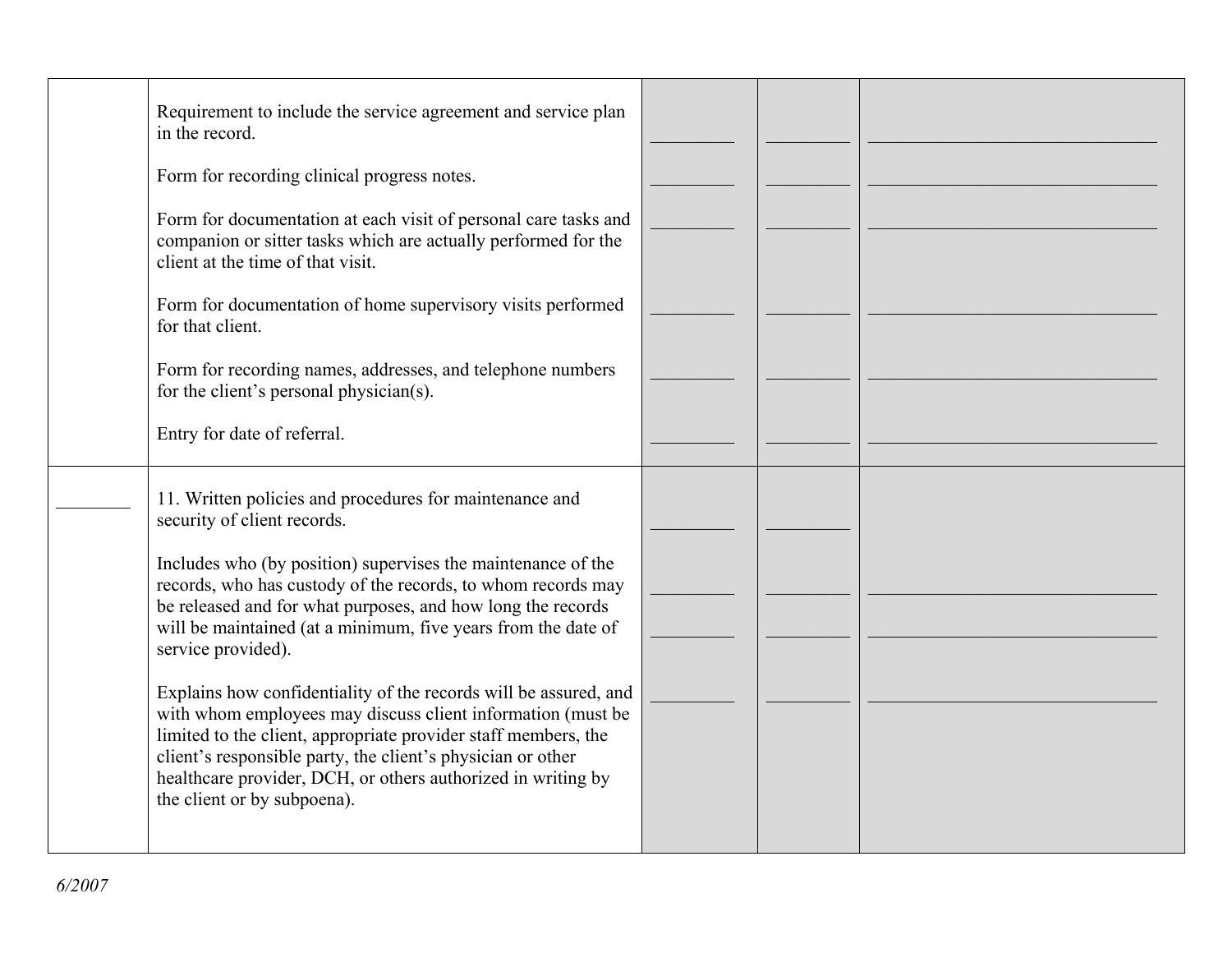| 12. Copy of forms for logging complaints and incidents, and<br>description of procedures for management and documentation.                                                                                                                                        |  |  |
|-------------------------------------------------------------------------------------------------------------------------------------------------------------------------------------------------------------------------------------------------------------------|--|--|
| Describes maintenance of such records for a minimum of five<br>years.                                                                                                                                                                                             |  |  |
| Requires documentation of actions taken by the provider in<br>response to reports of incidents and to complaints.                                                                                                                                                 |  |  |
| 13. List of current employees (administrator and at least one<br>other employee required to open a PHCP) and copies of<br>personnel records for those employees, and job descriptions<br>and qualifications requirements of current and prospective<br>employees. |  |  |
| Includes appropriate types of employees for provision of<br>services for which permit is requested.                                                                                                                                                               |  |  |
| Includes statements, or forms for statements, as to history of<br>abuse or neglect of others.                                                                                                                                                                     |  |  |
| Includes documentation of TB testing.                                                                                                                                                                                                                             |  |  |
| Includes forms for documentation of identifying information<br>and emergency contacts.                                                                                                                                                                            |  |  |
| Includes documentation of any employment history available.                                                                                                                                                                                                       |  |  |
| PCA qualifications require a GA-registered CNA, completion<br>of the NLN exam on-line and assessment of competency for<br>services to be performed, or completion of a provided 40-hour<br>training curriculum and assessment of competency.                      |  |  |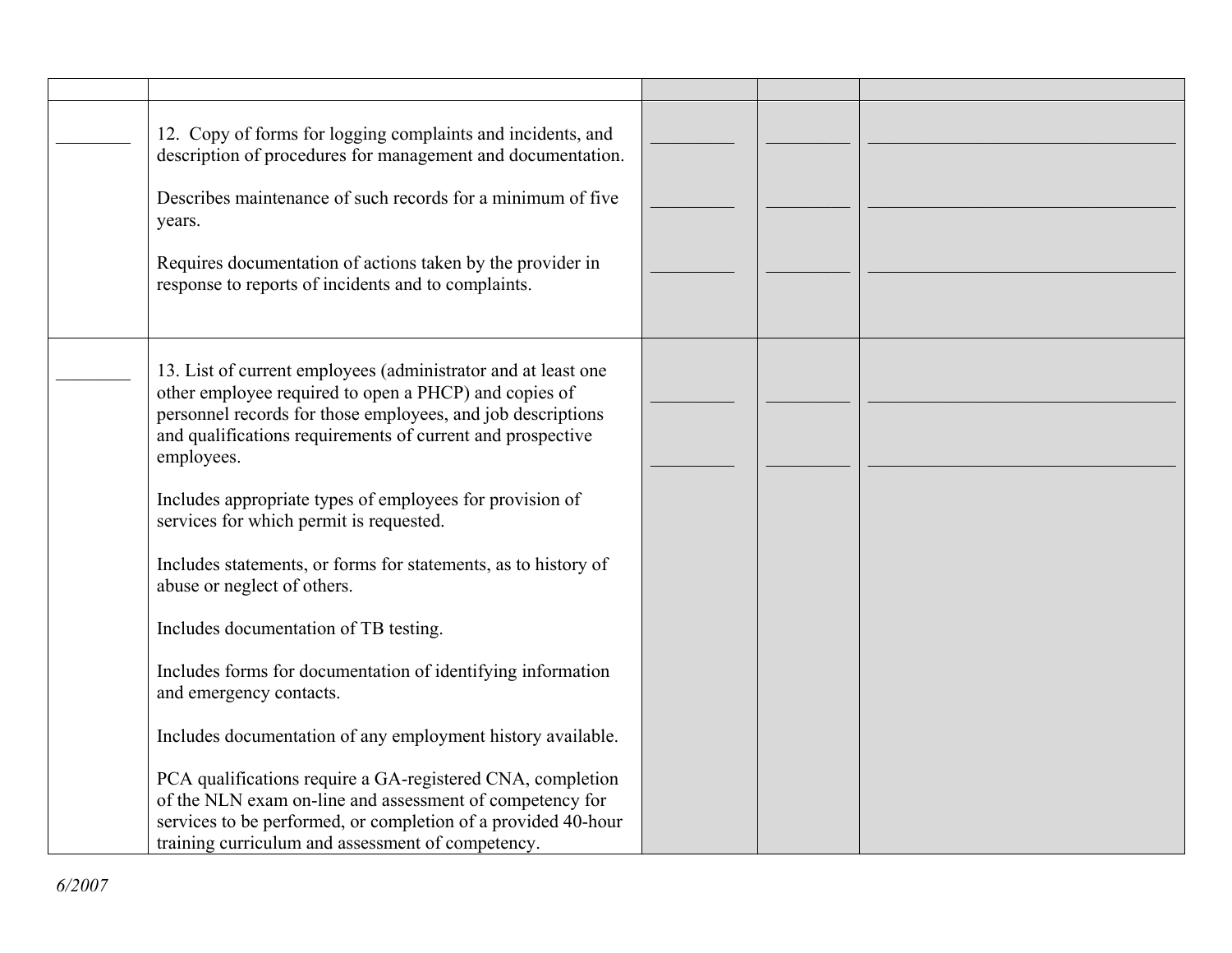| Nursing positions require a GA license.<br>Companion or sitter positions require ability to read, write, and<br>follow instructions and completion of training or pass<br>competency assessment, as appropriate, for understanding<br>needs of populations served, basic meal preparation, provision<br>of transportation services, housekeeping, home safety, handling<br>emergencies in the home, and infection control.        |  |  |
|-----------------------------------------------------------------------------------------------------------------------------------------------------------------------------------------------------------------------------------------------------------------------------------------------------------------------------------------------------------------------------------------------------------------------------------|--|--|
| 14. Copy of orientation curriculum and forms to document<br>completion of each aspect of orientation.<br>Includes instruction in the provider's policies and procedures,<br>including client rights and the handling of complaints, TB<br>exposure reporting, procedures for reporting client progress and<br>problems to supervisors, procedures for handling emergencies,<br>and review of the employees' job responsibilities. |  |  |
| 15. A written description of whether the program will employ<br>only certified nurse aides to perform personal care tasks or<br>whether the program will be providing their own training<br>curriculum for PCAs.                                                                                                                                                                                                                  |  |  |
| 16. If the provider will be providing the 40-hour training<br>program for PCAs, a copy of the training curriculum and forms<br>for documenting the training and the observed competencies<br>for those activities the PCA will be providing.                                                                                                                                                                                      |  |  |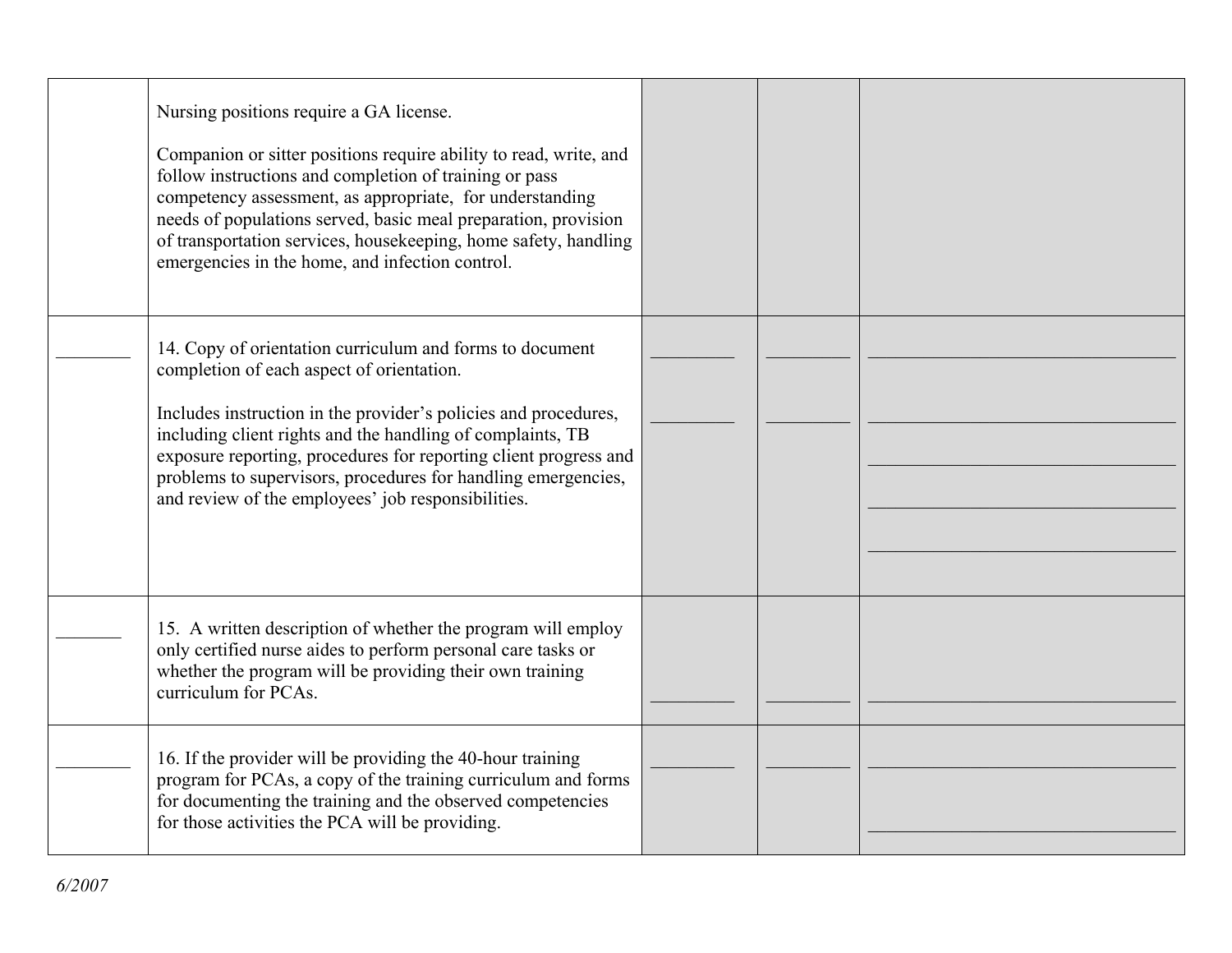| Includes:                                                                                                                                                                                                                                                                                                                                                                                                              |  |  |
|------------------------------------------------------------------------------------------------------------------------------------------------------------------------------------------------------------------------------------------------------------------------------------------------------------------------------------------------------------------------------------------------------------------------|--|--|
| Ambulation, transfer, and positioning of clients;<br>Assistance with bathing, grooming, shaving, dental care,<br>dressing, and eating;<br>Basic first aid and CPR;<br>Meeting clients' special needs (as determined by assignment);<br>Home management;<br>Home safety and sanitation;<br>Infection control in the home;<br>Medically related activities including taking of vital signs;<br>Proper nutrition.         |  |  |
| 17. Description of any contracted services, including<br>procedures for supervision of such services and for determining<br>qualifications of contracted individuals.<br>Requires that the PHCP will assess competencies for contracted<br>PCAs or companion or sitters, and will keep on site<br>documentation of qualifications of each.                                                                             |  |  |
| 290-5-54-.10<br>18. If nursing services are to be provided, a copy of the<br>description of nursing services.<br>Requires that any nursing services provided are provided or<br>supervised by an RN.<br>Requires that for clients receiving nursing services, the nurse<br>participates in the development and implementation of the<br>service plan.<br>Requires that for clients receiving nursing services, a nurse |  |  |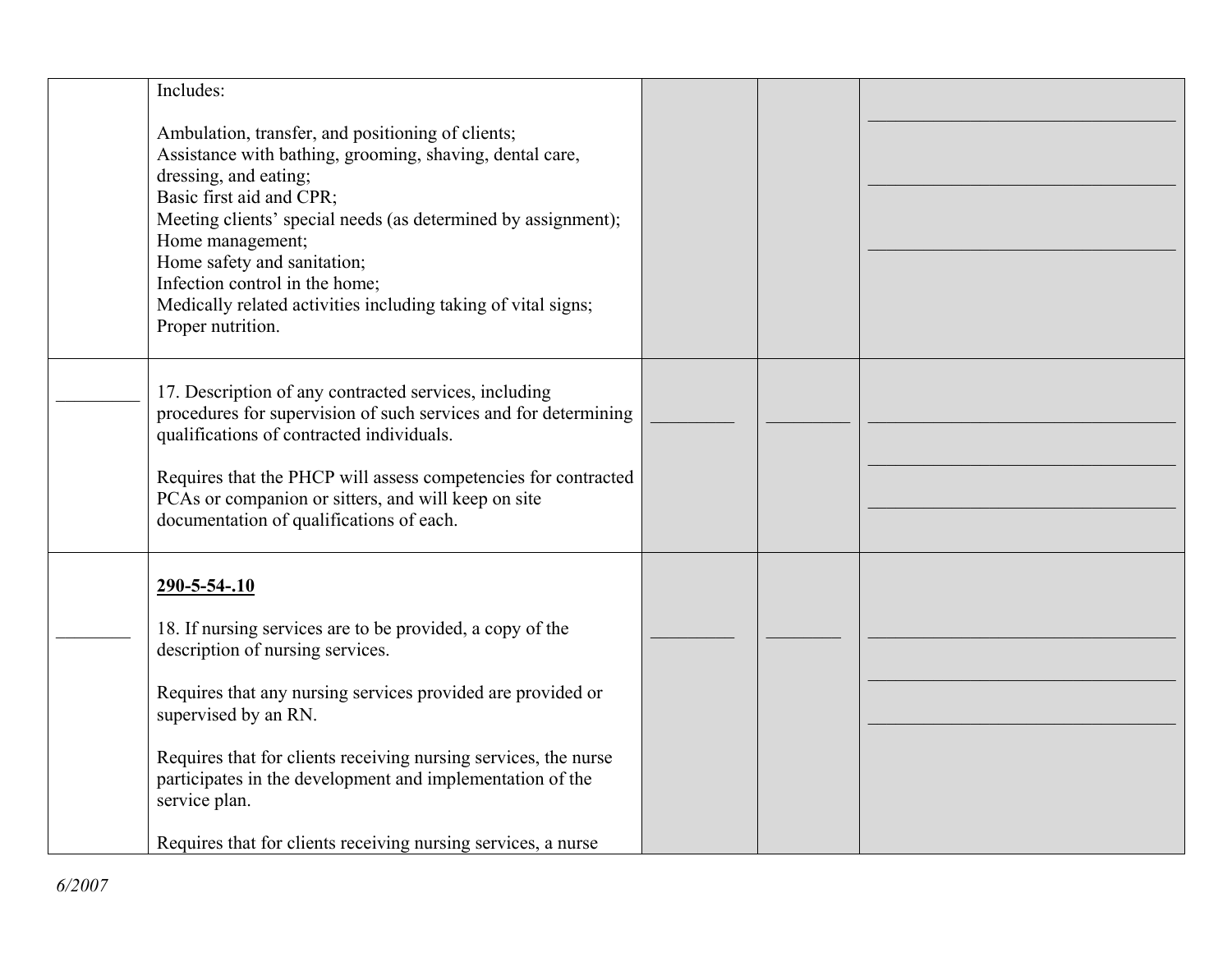| regularly reassesses the needs of the client.                                                                                                                                                                                                                                |  |  |
|------------------------------------------------------------------------------------------------------------------------------------------------------------------------------------------------------------------------------------------------------------------------------|--|--|
| 19. A description of how PCAs, nursing services, and<br>companion or sitter services are to be supervised, and copies of<br>forms, used to document supervision.                                                                                                             |  |  |
| Requires appropriate training for supervisors for each type of<br>service.                                                                                                                                                                                                   |  |  |
| Requires that an RN be responsible for supervising any<br>services provided for medically frail clients, and defines those<br>types of clients appropriately.                                                                                                                |  |  |
| Requires that the supervisor annually assesses the performance<br>of the supervisees, by direct observation or demonstration of<br>the tasks they are assigned to perform.                                                                                                   |  |  |
| Requires and documents that the supervisor participates in the<br>development and review of each client's service plan.                                                                                                                                                      |  |  |
| Requires that for PCA services, the supervisor performs<br>supervisory home visits to each client's residence at least every<br>92 days, and at least on some occasions when the aide is<br>present and performing services.                                                 |  |  |
| Requires that for companion and sitter services, the supervisor<br>performs supervisory home visits to each client's residence at<br>least every 122 days, and at least on some occasions when the<br>employee is present and performing services.                           |  |  |
| Forms reflect documentation by the supervisor at the<br>time of the visit of assessment of the client's condition,<br>vital signs, review of progress, any problems, the<br>appropriateness of the current level of services and the<br>client's satisfaction with services. |  |  |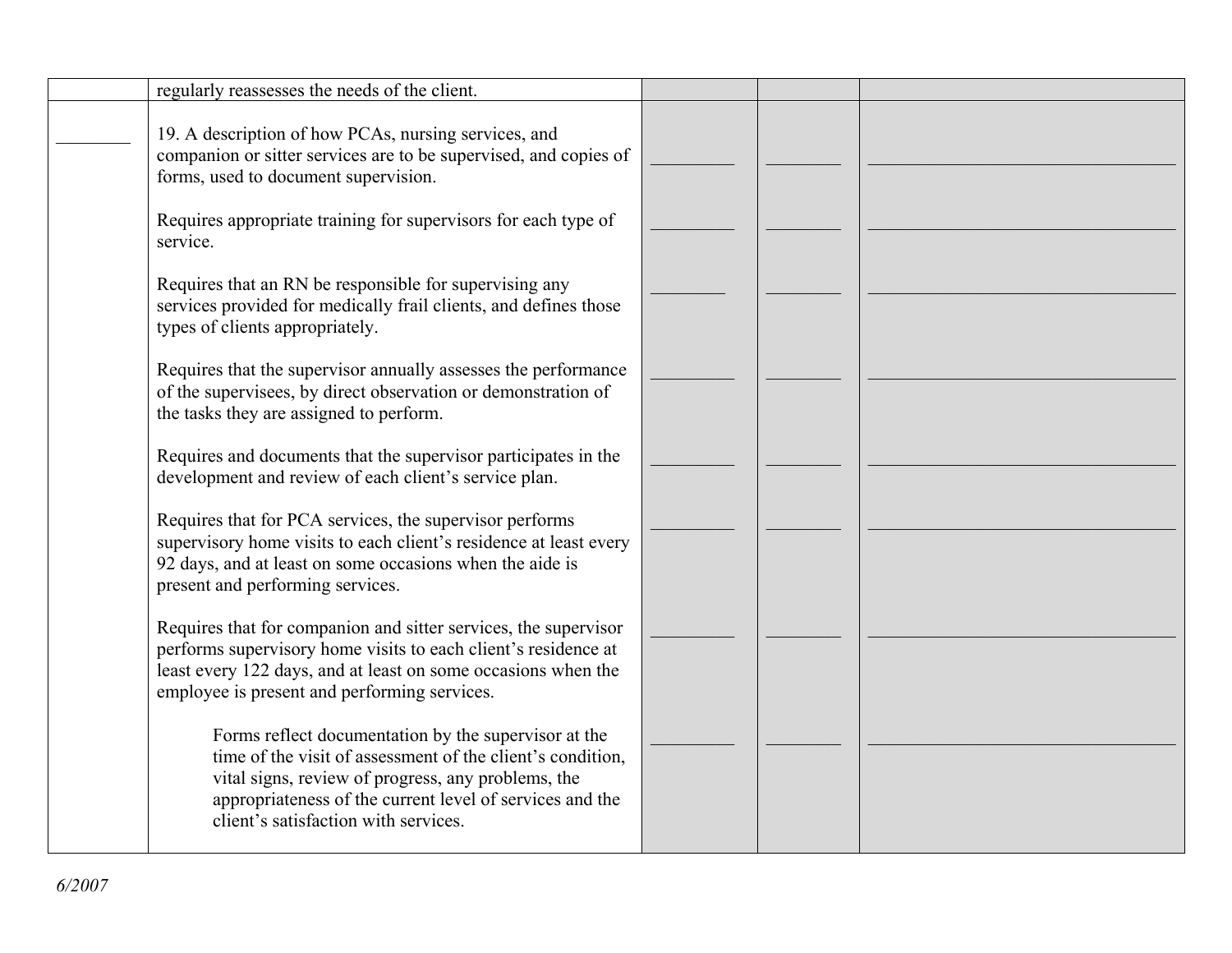| 20. Copy of policies and procedures for documenting the<br>services actually performed for each client each day, and the<br>form(s) used for documenting such.                                                                                                                                                                       |  |  |
|--------------------------------------------------------------------------------------------------------------------------------------------------------------------------------------------------------------------------------------------------------------------------------------------------------------------------------------|--|--|
| Includes specific instructions for staff on how and what to<br>record on the service delivery form, and how and when the<br>forms will be incorporated into the client's record.                                                                                                                                                     |  |  |
| 21. Description of the quality improvement program, including<br>any forms, review sheets, etc. used in this program.<br>Describes what methods the PHCP will use to monitor itself<br>and client outcomes.<br>Includes monitoring the reporting and resolution of complaints<br>or problems with care and corrective actions taken. |  |  |
| 290-5-54-.11<br>22. Copy of policies and procedures for service planning and<br>form used for the Service Plan.<br>Includes collaboration of the client's physician if nursing<br>services are to be provided, and how physician's orders are<br>obtained and documented, including verification of verbal                           |  |  |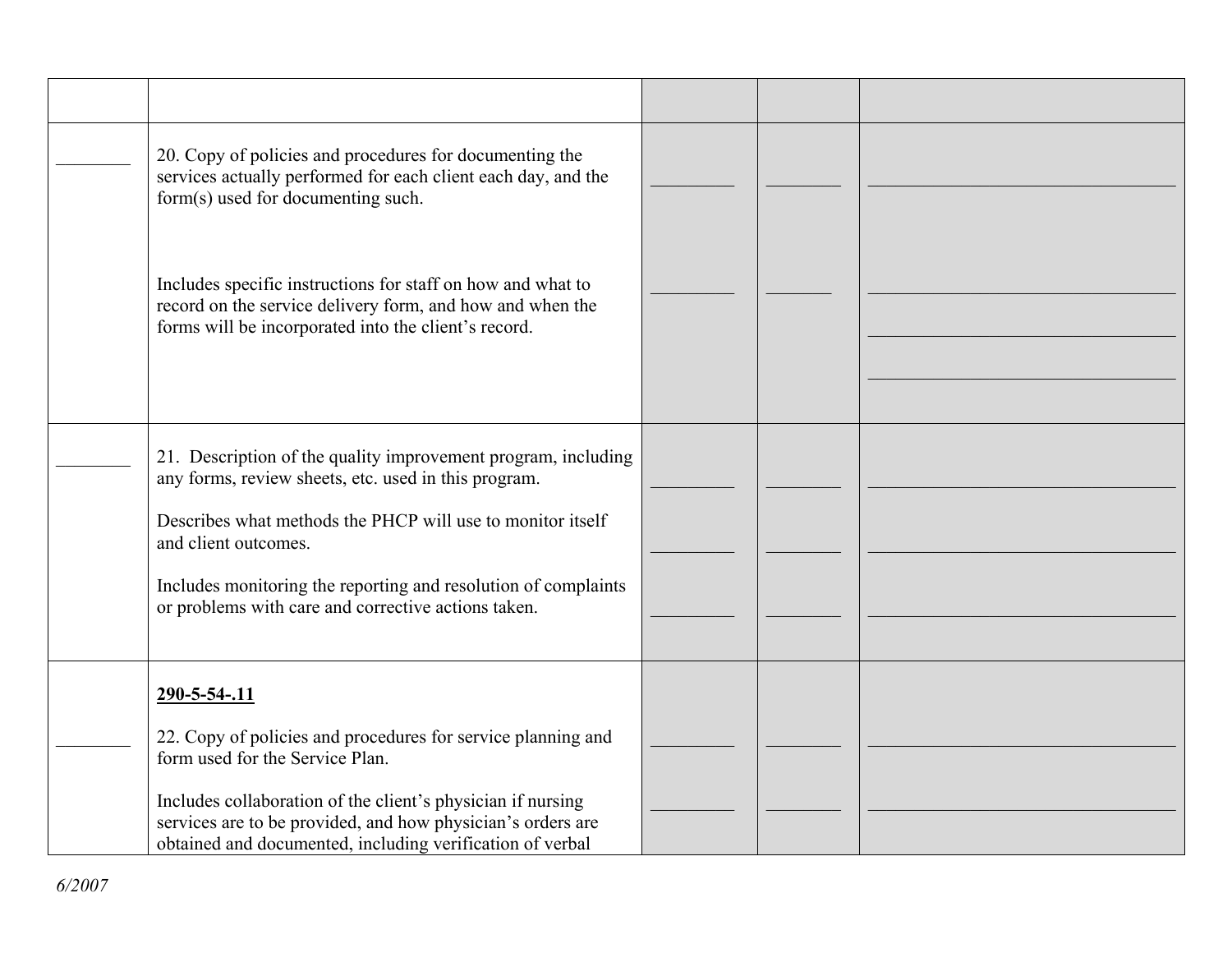| orders, and signatures obtained.                                                                                                                                                                                                                                      |  |  |
|-----------------------------------------------------------------------------------------------------------------------------------------------------------------------------------------------------------------------------------------------------------------------|--|--|
| Specifies timeframe for completing the plan document (at least<br>within seven days of the initial visit, integrating assessment<br>findings).                                                                                                                        |  |  |
| Specifies when the service plan is to be reviewed or revised (at<br>least every 62 days for nursing services; for other services at<br>least at every supervisory visit and whenever the condition or<br>needs of the client change).                                 |  |  |
| Service Plan document includes the specific functional<br>limitations of the client, the services required, the expected<br>times and frequency of service delivery, duration of services,<br>statements of goals and objectives of services, and discharge<br>plans. |  |  |
| Form provides for description of the how the specific tasks are<br>to be performed (e.g. tub bath, bed bath, applying lotion to<br>back, etc.) rather than just general itemization of services.                                                                      |  |  |
| If applicable to the client, the service plan can accommodate<br>pertinent diagnoses, medications and treatments, equipment<br>needs, and diet and nutritional needs.                                                                                                 |  |  |
| 290-5-54-.12                                                                                                                                                                                                                                                          |  |  |
| 23. Copy of policies and procedures related to client rights and<br>responsibilities and the handling and resolution of complaints.                                                                                                                                   |  |  |
| Requires notice to clients at the time the service agreement is<br>completed.                                                                                                                                                                                         |  |  |
| Notice includes:<br>Right to be informed about the plan for services and to be                                                                                                                                                                                        |  |  |